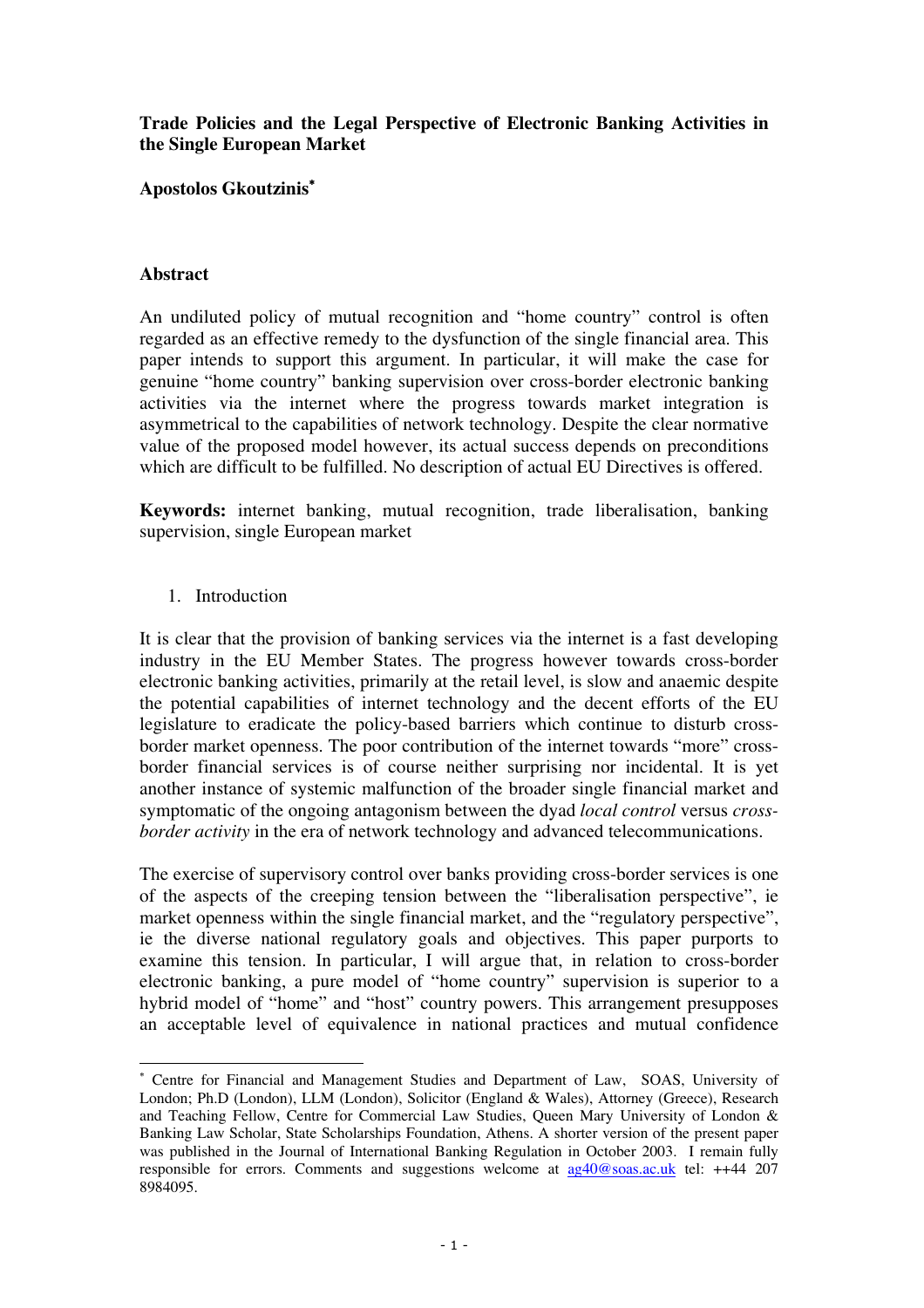### **Trade Policies and the Legal Perspective of Electronic Banking Activities in the Single European Market**

among participating states that the reciprocal covenants are kept and the rules of the game are adhered to.

2. Cross-Border Electronic Banking and the Pathology of Multiple Levels of Supervision

There has never been a shortage of law-based actions precluding or disturbing international banking: discriminatory measures, which treat differently domestic and foreign banks to the disadvantage of the latter (overt discrimination)<sup>1</sup>; covertly discriminatory rules which, while non-discriminatory in form, place burdens on foreign banks or subsidise the local industry in effect; and restrictions on capital movements<sup>2</sup> which render the cross-border provision of capital-related banking services virtually impossible. A more elusive source of trade restrictions is the combination of the plurality of legal systems, the diversity of national views on market control and differences in national laws regulating commercial transactions.

The foregoing list fails to reflect the current complex landscape of the single financial area. And neither has the response of EC law been static and horizontal since the inception of the internal market project forty years ago. The still ongoing process of dismantling barriers to trade has been dynamic and gradual and sources of failure have been addressed in order of significance. This route has never been unproblematic but, despite the persisting dysfunction at the retail level, the single financial market has indeed advanced considerably since the adoption of the Treaty of Rome in 1957.

In implementation of the "1992 generation" of financial services Directives and following the liberalisation of capital movements in 1988, a fully functioning European financial area was hoped to emerge under the concerted effects of a hybrid integration model of centralisation and decentralisation, premised upon three principles, which were set out by the Commission in 1985 as part of its quasilegendary project to complete the internal market by 1992<sup>3</sup>: first, the *harmonisation* of national regulatory and supervisory standards<sup>4</sup>; second, the *mutual recognition* by Member States of one another's regulatory provisions and supervisory practices<sup>5</sup>; and third, the almost exclusive exercise of legislative and enforcement jurisdiction in prudential matters by the *country of origin* of the credit institution, both in respect of

<sup>1</sup> P Sauvé 'Financial Services and the WTO: What Next?' in P Sauvé (ed) *Trade Rules Behind Borders: Essays on Services, Investment and the New Trade Agenda* (Cameron May London 2003) 134-36.

<sup>2</sup> S Mohamed *European Community Law on the Free Movement of Capital and the EMU* (Kluwer London 1999) ch 3.

<sup>3</sup> See Commission of the European Communities, *Completing the Internal Market*, White Paper, COM (85) 310 final; See generally G.Zavvos, "Banking Integration and 1992: Legal Issues and Policy Implications" *[1990] Harv.Int'l.L.J. 463-506*.

<sup>4</sup> See generally M.Gruson, *Convergence of Bank Prudential Supervision Standards and Practices within the European Union, Institute of International Banking*, Finance & Development Law, London, 1999.

<sup>5</sup> See generally E.Lomnicka, *The Single European Passport in Financial Services*, pp 181-201, in Barry A.K.Rider et al (Eds.) *Developments in European Company Law*, vol.I, Kluwer Law International, London, 1997; W.Warner, "Mutual Recognition and Cross-Border Financial Services in the European Community" *[1992] Law & Cont.Probs. 7-27.*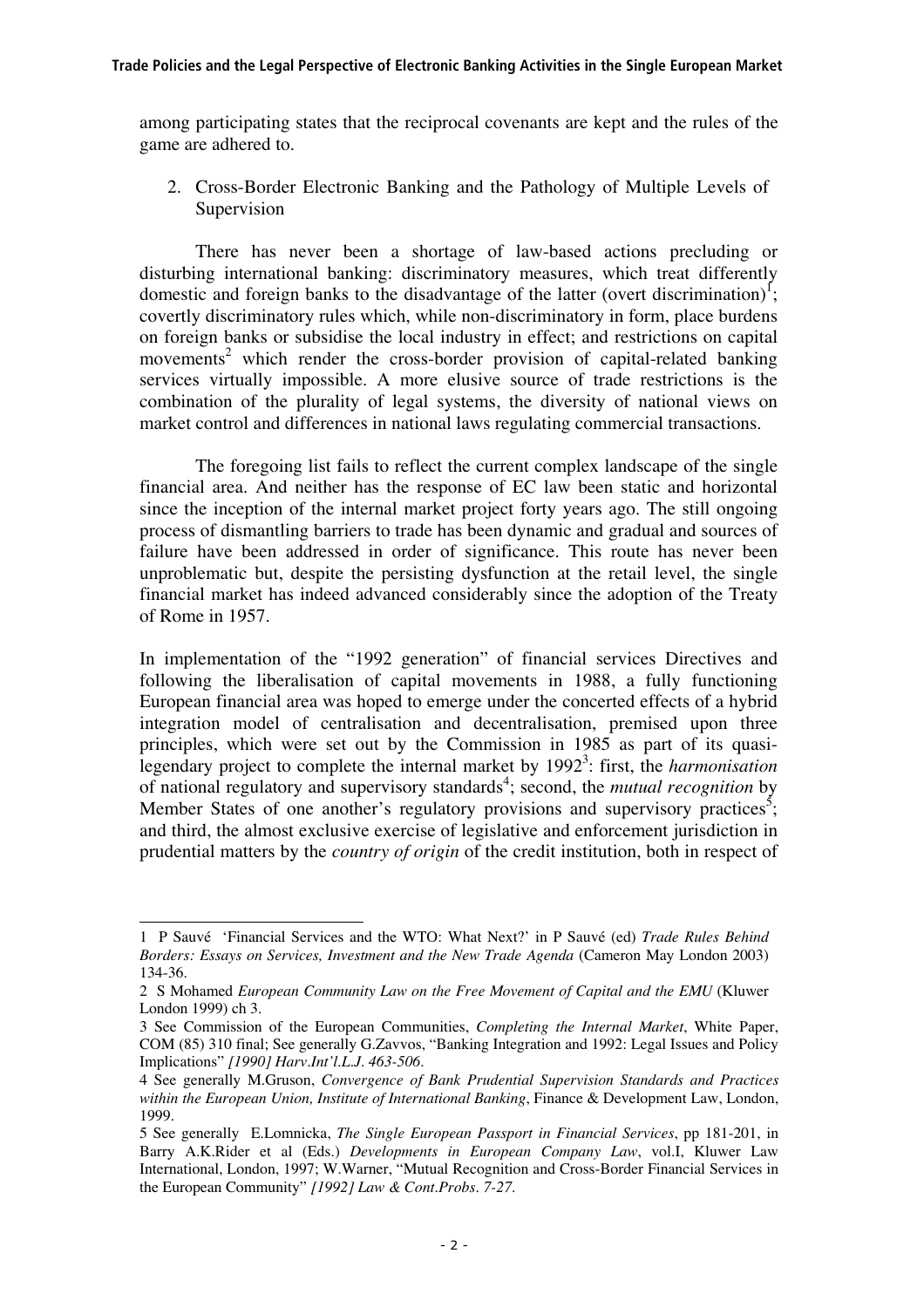activities carried on at home and services provided in other Member States<sup>6</sup>. From the outset, the adopted legal instruments were intended to achieve only the harmonisation, which was necessary and sufficient to secure the mutual recognition of national regulatory standards and supervisory practices, for the purpose of establishing a single banking licence recognised throughout the Community on the basis of "home country" control.

It is only regrettable that despite the genuine expectation, the 1992 programme has not delivered on its promises. Amidst the excitement surrounding the gradual implementation of the relevant Directives in the early and mid-nineties, not much attention was paid to the deficit that they were leaving behind: Mutual recognition has been "imperfect" and a generous dosage of "host country" powers, injected in the interest of the "general good", appears to have diluted the intended effectiveness of the "single passport".

Admittedly it would be unfair to dismiss the significance of the 1992 project. On three obvious fronts, including direct discrimination, capital movements and the "single licence" for cross-border services and branches, its contribution shall not be underestimated. It is virtually axiomatic nonetheless that the gradual elimination of the most effective barriers keeps exposing to light more and more deficiencies, previously hidden behind the veil of airtight market partitioning. As *Kahler* amusingly puts it: "*The decades-long process of lowering trade barriers resembles the draining of a lake that reveals mountain peaks formerly concealed or (more pessimistically) the peeling of an onion that reveals innumerable layers of barriers.*"

This painful reality was brought officially to light in 1998 by the European Commission's Proposed Framework for Action<sup>8</sup> and more emphatically by the subsequent Communication on the Financial Services Action Plan.<sup>9</sup> More systematically, a series of studies including the Lamfalussy Report<sup>10</sup> and the collection of background papers to the 2002 Gyllenhammar Report<sup>11</sup> have confirmed that under the persistent model of 'imperfect' mutual recognition and the closely linked submission of cross-border services to the law and supervision of more than one jurisdiction, *legal plurality* (the mere fact that the internal market consists of more than one legal system) and *legal diversity* (the fact that those legal systems adopt different rules to deal with the same issues) continue to exert sizeable pressure

.

<sup>6</sup> See E.Lomnicka, "The Home Country Control Principle in the Financial Services Directives and the Case-Law" *[2000] Europ.Bus.L.R. 324-336*.

<sup>7</sup> See M.Kahler, *Trade and Domestic Differences*, p.299, in S.Berger and R.Dore (eds.), *National Diversity and Global Capitalism*, Cornell, 1996.

<sup>8</sup> Commission of the European Communities *Financial Services: Building a Framework for Action* COM (1998) 625 (28 October 1998).

<sup>9</sup> Commission of the European Communities *Financial Services: Implementing the Framework for Financial Markets: Action Plan* COM (1999) 232 (11 May 1999).

<sup>10</sup> The Committee of Wise Men *Final Report on the Regulation of European Securities Markets* (15 February 2001) < http://europa.eu.int/comm/internal\_market/en/finances/general/lamfalussyen.pdf> (17 November 2003).

<sup>11</sup> P Cecchini F Heinemann and M Jopp (eds) *The Incomplete European Market for Financial Services* (Physica-Verlag Heidelberg 2003).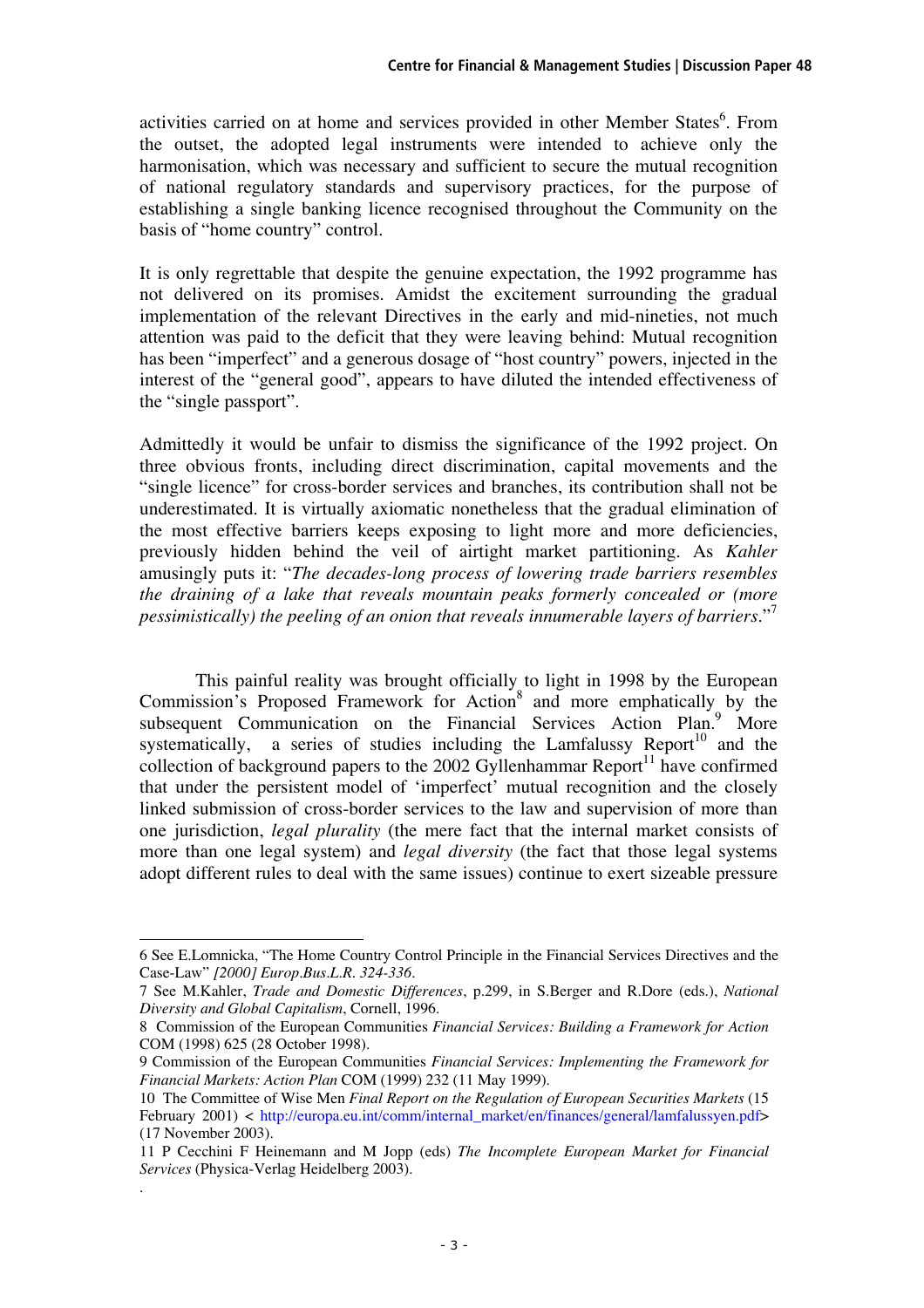on the single financial area in general  $12$  and the market for Internet banking in particular.13

In the absence of bilateral or multilateral commitments, the scope of spatial application of national law is determined unilaterally by sovereign states. Public international law and the concept of legislative jurisdiction have set the boundaries beyond which national law must not apply but in doing so they have moved beyond the parochial limits of strict territoriality: states may apply national law over activities which while originating abroad may cause harms or other substantial effects within the territory of the jurisdiction. $14$ 

As a result of the departure from the notion of hermetic territorialism, transnational activities may fall within the scope of territorial application of the law and economic regulation of more than one jurisdiction which have nevertheless no obligation to concede priority to others in the event of conflict unless so dictated by the conflict of laws (or private international law).

Economic regulation and the law governing the 'vertical' relationship between private activities and state authorities does not benefit from the conflicts process.<sup>15</sup> They belong to the hard core of unilateral public policy where mutual concessions, coordination, multilateralism and forbearance of state control are dismissed unless expressly negotiated, agreed and regulated in the context of multilateral agreements, including free trade covenants. Of course, the distinction between private law, where states are prepared to consider multilateral solutions, and public law, which remains at the heart of state sovereignty, is not airtight.

For the banker-customer relationship in particular, mandatory rules or overriding statutes adopted in the interest of financial stability, consumer protection or monetary and economic policy are major sources of law. To accommodate mandatory 'public policy' in a legal process originally intended for multilateral solutions, conflict of laws is often prepared to dilute the parity of eligible options and introduce elements of unilateralism in the form of mandatory rules which override the otherwise applicable law.

In horizontal 'private law' relationships, conflict of laws coordinates the application of national law to transnational phenomena. The function and mechanisms of conflict of laws aim to designate a single applicable law per legal relationship but normally not a single applicable law to all legal relationships associated with a particular person. Hence, contracts by the same person with parties in different states are not necessarily subject to a single set of rules nor do they enjoy a legal environment of certainty as to which law applies.

<sup>12</sup> F Heinemann and M Jopp *The Benefits of a Working European Retail Market for Financial Services* (Report to the European Financial Services Round Table EU Verlag Berlin 2002) 45-55.

<sup>13</sup> See eg Egg plc (Online Bank) *Electronic Finance in the EU* (Communication to the Secretariat of the OECD Financial Affairs Division Paris) (8 October 2001).

<sup>14</sup> *Case Lotus* (1927) PCIJ Rep Series A No 10; Institute of International Law 'Resolution on the Extraterritorial Jurisdiction of States' in M Bos 'The Extraterritorial Jurisdiction of States' (1993) 65 AIDI 1; *Compania Naviera* [1938] AC 485,496-7; *BGHZ* 74, 322; Case C-89/85 *Ahlstrom Osakeyhtio* [1988] ECR -5193.

<sup>15</sup> J Basedow 'Conflicts of Economic Regulation' (1994) 42 Am.J.Comp.L.423.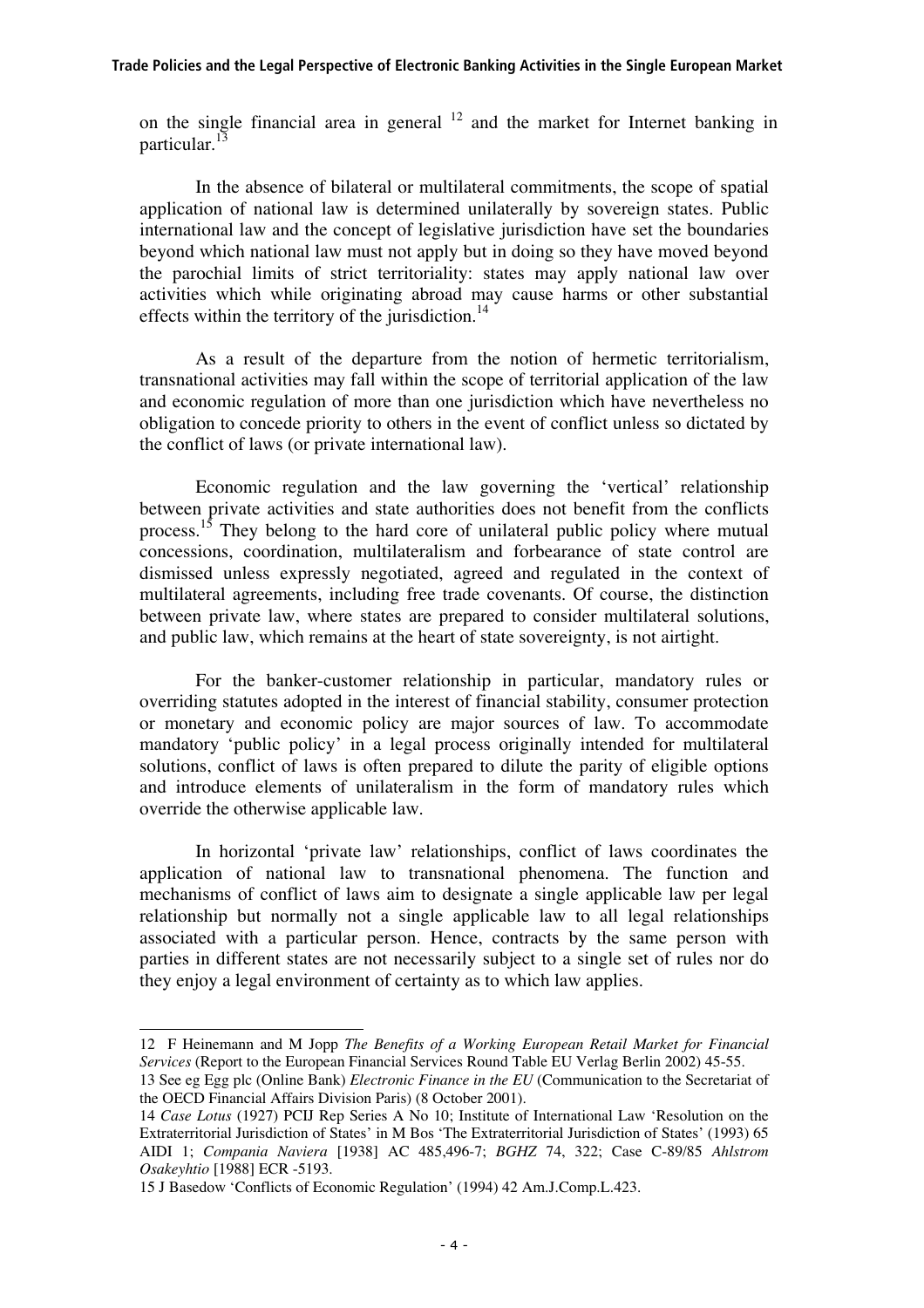Hence, a fair summary of the disturbances caused by 'imperfect' mutual recognition would include information costs, uncertainty, duplication and lost economies of scale.

Finding out and understanding an unfamiliar applicable law is an expensive exercise and may discourage cross-border ventures. Internationally active banks incur 'surprise costs' when new rules are adopted in the country of destination, over which local firms have been consulted.<sup>16</sup> Domestic legal reform is seldom attentive to the needs of non-established entities and legal transparency may be poor. The production of rules which are as close as possible to the structure and operations of local incumbents is not unlikely.<sup>17</sup>

'Imperfect' mutual recognition leaves scope for unilateral solutions regarding the circumstances which trigger the application of national law and the involvement of supervisory authorities and courts. Services provided on the Internet at a distance depart from the typical market entry by way of local establishment. This upsets the traditional link between national jurisdiction and territorial sovereignty. In the domain of economic regulation, different polities may hold different views on what the subject-matter of regulation and how long the arm of domestic regulation and supervision should be: is the service a regulated activity in the recipient jurisdiction? Is local establishment necessary? Does the Internet content constitute advertising? Is advertising regulated? Will it attract local regulation? When would local authorities be likely to extend the arm of local control? In the absence of coordination, different views in each Member State are likely to cause confusion, uncertainty, perhaps overregulation.

Moving to 'private law' relationships, conflict of laws does not necessarily restore harmony in international business. Member States may apply different connecting factors for similar conflicts, whereas harmonized connecting factors may be poorly drafted or inherently incapable of producing predictable solutions. Conflict of laws has been described by its own experts as 'one of the most baffling subjects of legal science'18, a 'dismal swamp'19 and a 'veritable jungle that leads to a reign of chaos'20. Voiced between 1928 and 1975 in a comparatively orderly world, the quotations indicate the poor certainty afforded by private international law. The position is likely to be worse in the increasingly untidy legal landscape of ecommerce over transnational computer networks. The historical anchor of conflict of laws has been the location of firms, persons, 'things' and transactions.<sup>21</sup> With the exception of the place where the firm is established, the remainder of territorial elements raise ambiguity in transactions performed via the cross-border flow of digital data. Uncertainty in the question of applicable law increases the cost of

<sup>16</sup> Eg A Sykes 'The (Limited) Role of Regulatory Harmonization in International Goods and Services Markets [1999] JIEL 49.

<sup>17</sup> A Sykes 'Regulatory Protectionism and the Law of International Trade' (1999) 66 U.Ch. L. Rev.

<sup>18</sup> B Cardozo *The Paradoxes of Legal Science* (Columbia University Press New York 1928) 167.

<sup>19</sup> W Posner 'Interstate Publication' (1953) 51 Mich.L.Rev.959,971.

<sup>20</sup> *Re Paris Air Crash* 399 F Supp 732, 739.

<sup>21</sup> H Yntema 'The Historic Bases of Private International Law' (1953) 2 Am.J.Comp.L.297.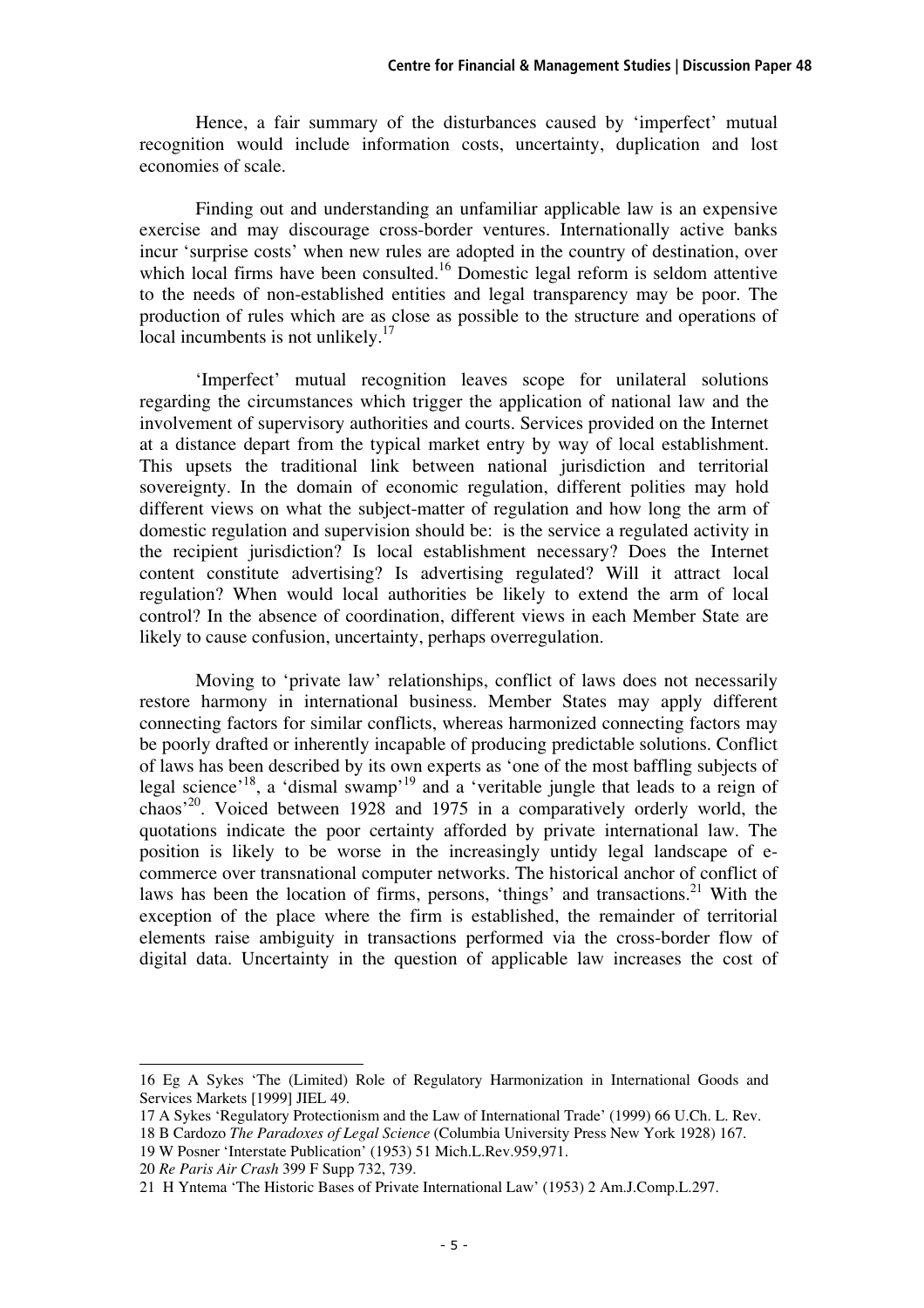#### **Trade Policies and the Legal Perspective of Electronic Banking Activities in the Single European Market**

transactions and may potentially discourage cross-border services, particularly online services.<sup>22</sup>

Derogations from one-stop supervision do not necessarily cause uncertainty. When two or more supervisory authorities claim competence over the same case of international banking, the disturbance is caused by the need to comply with many sets of rules. Having met that obligation, the bank is subject to the equally disturbing process of proving so to each one of the seized authorities, through duplicate reports, audits and similar mechanisms. In the less frequent case of national regulations which are irreconcilable in substance, the accumulation of competences operates as an access barrier.

The 'home country' may have no interest in regulating *outgoing activities*  which may therefore be adapted to the law of the country of destination. In this case, the bank is only subject to a single set of rules and the competitive parity vis-à-vis domestic competitors in the target market is restored. The problem here is the need to adapt the services, corporate literature, market conduct, trading practices or advertising information to the requirements of each national market which the bank intends to enter. Imperfect mutual recognition destroys the economies of scale that integrated markets and the properties of network technology promise to deliver. The disturbance is particularly annoying if the underlying differences are the by-product of pure chance or lack of information, particularly in the 'pointillist' detail of regulation. If practicable, one solution could be the compliance with the most stringent regime as a 'passport' to enter all other markets. But this suggestion implausibly assumes that the cost of conversion is low and market access is not impeded by the remainder of law-based obstacles. It also presupposes that crossborder trade matters more than purely domestic trade, in relation to which the bank will be placed at a position of competitive disadvantage vis-à-vis local competitors, inactive in the international arena, which decline to follow suit.

Financial services are products of law. Their economic value is to a great extent defined by the contractual obligations of the parties. The undertaken obligations are discharged when legal rights and claims come into existence and are subsequently settled, in contrast with other services, in which legally undertaken but non-juridical tasks must be performed. A medical examination or a car repair are services performed in discharge of contractual obligations but the law does not strictly dictate how the service is to be performed and what the end value is likely to be.

In contrast, financial services are often subject to mandatory rules which define what the obligations of the parties must or must not be. The so-called 'product rules' determine essentially the end value of the service which is packaged in the form of a bundle of rights and obligations relating to the structure and performance of financial particulars. The mandatory application of different 'product' rules in each national market precludes 'products' structured in accordance with the law of the home country from circulating in the single market. Hence, economies of scale

.

<sup>22</sup> Strong empirical data in International Chamber of Commerce *Survey Regarding Business Practices on Jurisdictional Issues* (International Chamber of Commerce Paris 2003) < http://www.iccwbo.org/law/jurisdiction/index.asp> (17 December 2003).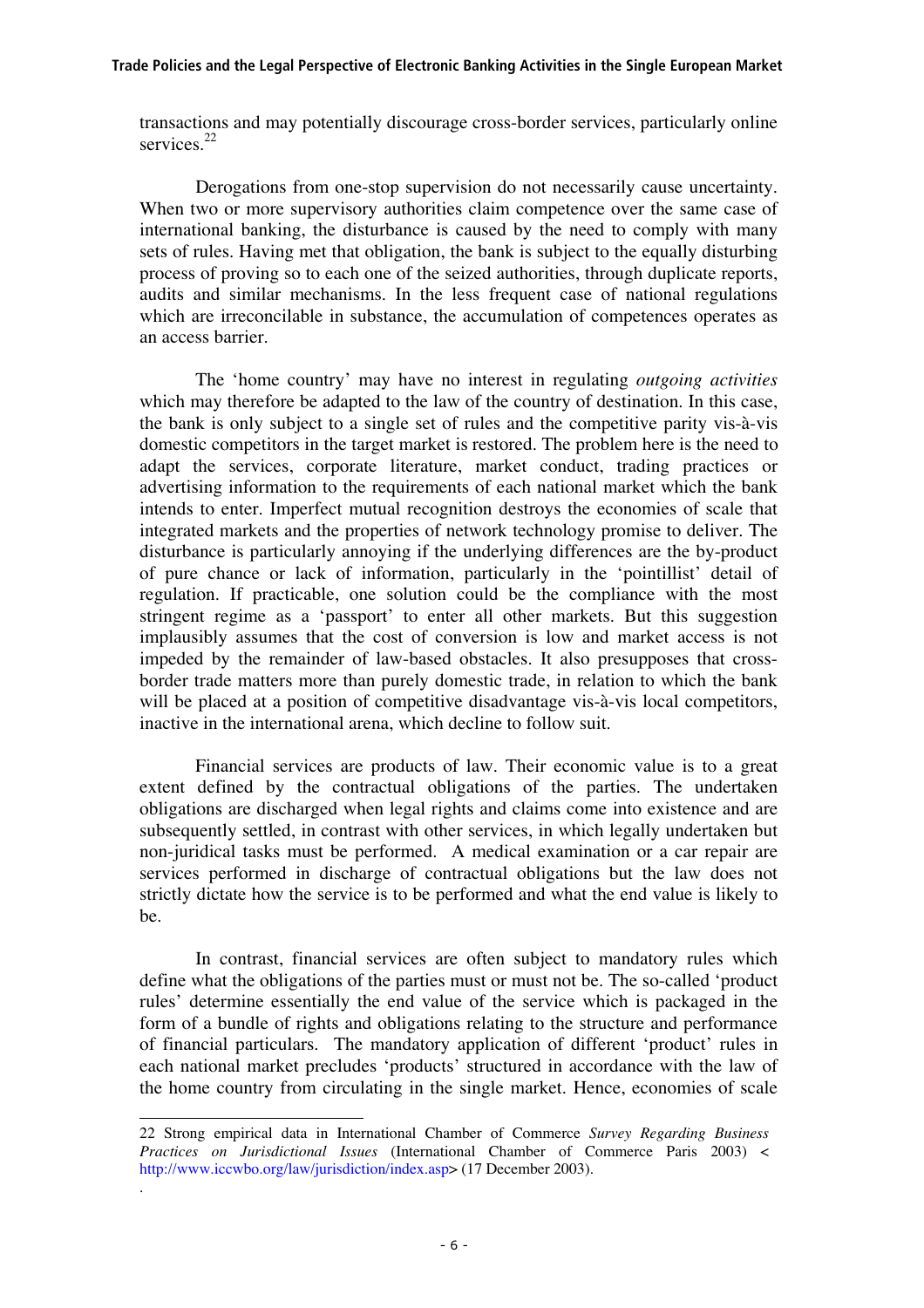are lost and the level of competition is impaired to the extent that customers are more likely to choose local banks when foreign banks are precluded by law to offer something different. Customers also lose choice and start questioning the advertised value of the single financial market. $^{23}$ 

Law is not the only parameter to affect the success of the project. On the demand side, differences in language, the poor understanding of overseas financial services and products, an embedded trust in domestic suppliers, inertia and disinclination to change, distance and the desire for personal contact, remaining differences in national currencies, lack of information and the poor understanding of and distrust towards overseas consumer protection, redress and enforcement procedures may have significant dissuasive effects. Further, the residual lack of customer confidence in the security of transactions over computer networks and a diminishing but still sizeable deficit of IT skills among the general population, which hold back the full acceptance of Internet banking in the domestic arena,  $24$  are likely to be even more dissuasive where trust is reduced by physical distance.<sup>25</sup>

On the supply side, firms may be discouraged by information costs and a handicap in understanding local preferences, which are caused by cultural, linguistic and social differences; the small unappealing size of certain national markets, which does not justify the required entry costs; and remaining privileges of domestic competitors in Member States where state-owned banks dominate the market. A further source of friction originates in the high cost required for adapting domestic network relationships relating to clearing, settlement and straight-through flow of information between reference agencies and commercial lenders to the requirements of cross-border banking.

In principle, the distinction between law-based and non-legal obstacles is not strict. The underperformance of Internet banking as a stimulator of further integration seems to reflect the joint dynamics of the foregoing discouraging realities. On the demand side for example, were the lack of consumers' confidence in cross-border redress to be reduced, it is expected that a more confident approach towards the security concerns would follow.<sup>26</sup> On the supply side, the commercially questionable size of certain national markets would probably not discourage crossborder ventures, were law-based obstacles to be addressed.

3. A Perspective of Electronic Commerce and Financial Integration

It is argued that on certain conditions the impact of information and network technology on market integration may be profound and even rival the effects of even the most dramatic policy-induced deregulation<sup>27</sup>. Although the point is often missed, the archenemy of market integration is geography, not law. Historically, the primary cause of partition of national markets was distance, poor transports and poor communications. Law-based obstacles became apparent, only after cross-border

<sup>23</sup> Eg C Duflos *Public Opinion in Europe: Views on Financial Services* (European Research Group Brussels 2001) (Eurobarometer 56.0)

<sup>24</sup> Z Liao and MT Cheung 'Internet-Based E-Banking and Consumer Attitudes: An Empirical Study' [2002] Information and Management 283.

<sup>25</sup> B Suh and I Han 'Effect of Trust on Customer Acceptance of Internet Banking' [2002] ECRA 247.

<sup>26</sup> C Duflos (n23) 17-31.

<sup>27</sup> See, e.g., C.Buch, *Financial Market Integration in the US: Lessons for Europe?*, Kiel University, 2000.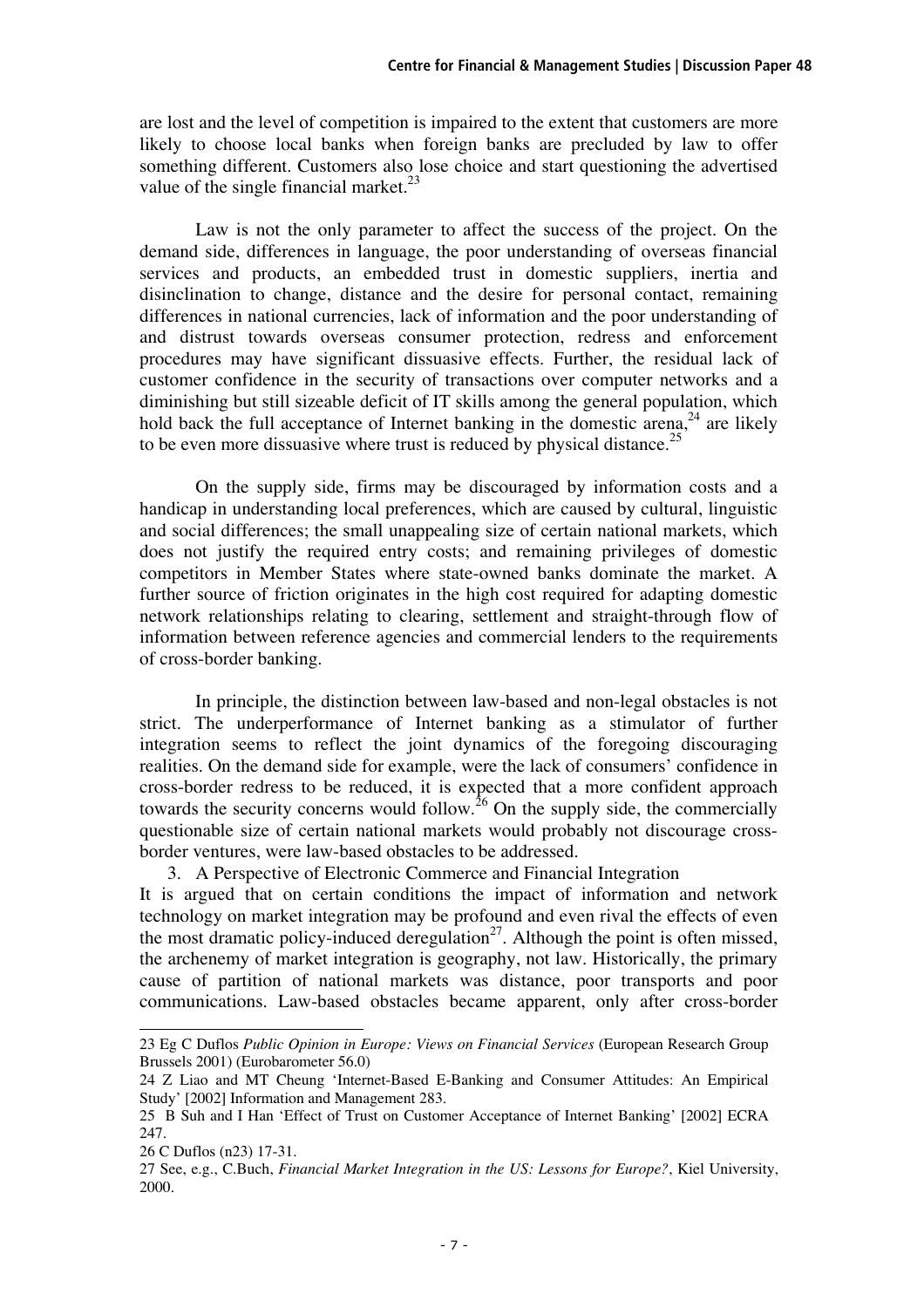trade had become a realistic prospect. Under the effects of network technology and modern telecommunications this prospect is now more than realistic, particularly in commercial activities which, consisting essentially of movements of data and information, do not require packages, storage facilities, docks, motorways or air carriers to circulate. Hence, it is rightly observed that that internal market could have been invented for electronic commerce and vice-versa:

The internet and the internal market have a common point: they both bring down boundaries, physical the former, legal the latter $^{28}$ .

Particularly within the single financial area, the provision of services across national borders from within a single location, without displacement and movement, on a full scale, both at retail and wholesale level, is probably feasible for the first time since the inception of the internal market project. The slow, almost excruciating, process of dismantling legal barriers has been irreversibly exposed to painful comparisons with the tidal redefinition of the concepts of market access and market integration in the light of internet technology. The opportunities afforded to firms and customers to come together and enjoy real market access and choice beyond national borders have no doubt rendered persistent law-based obstacles more obvious, more disturbing and less justifiable.

Despite the initial euphoria however, it soon became apparent that rather than uprooting outdated concepts of internal market governance, e-commerce was subordinated to the full might of poorly equipped national regulatory policies. In sharp contrast with the romantic views of internet modernists, which used various metaphors to describe cyberspace as an unregulated area beyond the reach of national governments<sup>29</sup>, the collision between the dyad "local control versus global business" has never been more vicious. The magnitude of the collision has been commensurate to the scale of cross-border contacts and the number of states with a rightful claim of international jurisdiction over online activities. Ironically, the inherently transnational character of online information has been both a blessing and a curse, exposing internet ventures to unprecedented legal risks and elevating the question of jurisdiction into a major theme of controversy for academics and policy  $makers<sup>30</sup>$ .

Instinctively and in the initial absence of international coordination, the regulatory claims of national authorities paid particular attention to the unprecedented notion of global availability of online information, which while stored on a single location may be retrieved by Internet users worldwide. On that basis, the legitimate concern to secure domestic regulatory preferences has been translated into regulatory policies

<sup>28 &</sup>quot;*L'Internet et le Marché Intérieur ont pour point commun de supprimer les frontières, physiques pour le premier, juridiques pour le second*". E.Crabit, "La Directive sur le Commerce Electronique. Le Projet "Méditerranée" *[2000] Rev.Dr.Un.Europ.749-833*, p.753.

<sup>29</sup> See, e.g., W.Osthaus, *Local Values, Global Networks and the Return of Private Law*, pp 209-235, in K.Keller & C.Engel (Eds.), *Governance of Global Networks in the Light of Differing Local Values*, Baden-Baden 2000; D.Johnson & D.Post, "Law and Borders: The Rise of Law in Cyberspace" *48 Stan. L. Rev. 1367 (1996)*; A.Yen, "Western Frontier or Feudal Society: Metaphors and Perceptions of Cyberspace" *17 BerkeleyTech.L.J.1207 (2002)*.

<sup>30</sup> See P.Berman, "The Globalization of Jurisdiction" *151 U. Pa. L. Rev. 311 (2002)*; H.Perritt, "Jurisdiction in Cyberspace" *41 Vill. L. Rev. 1 (1996)*.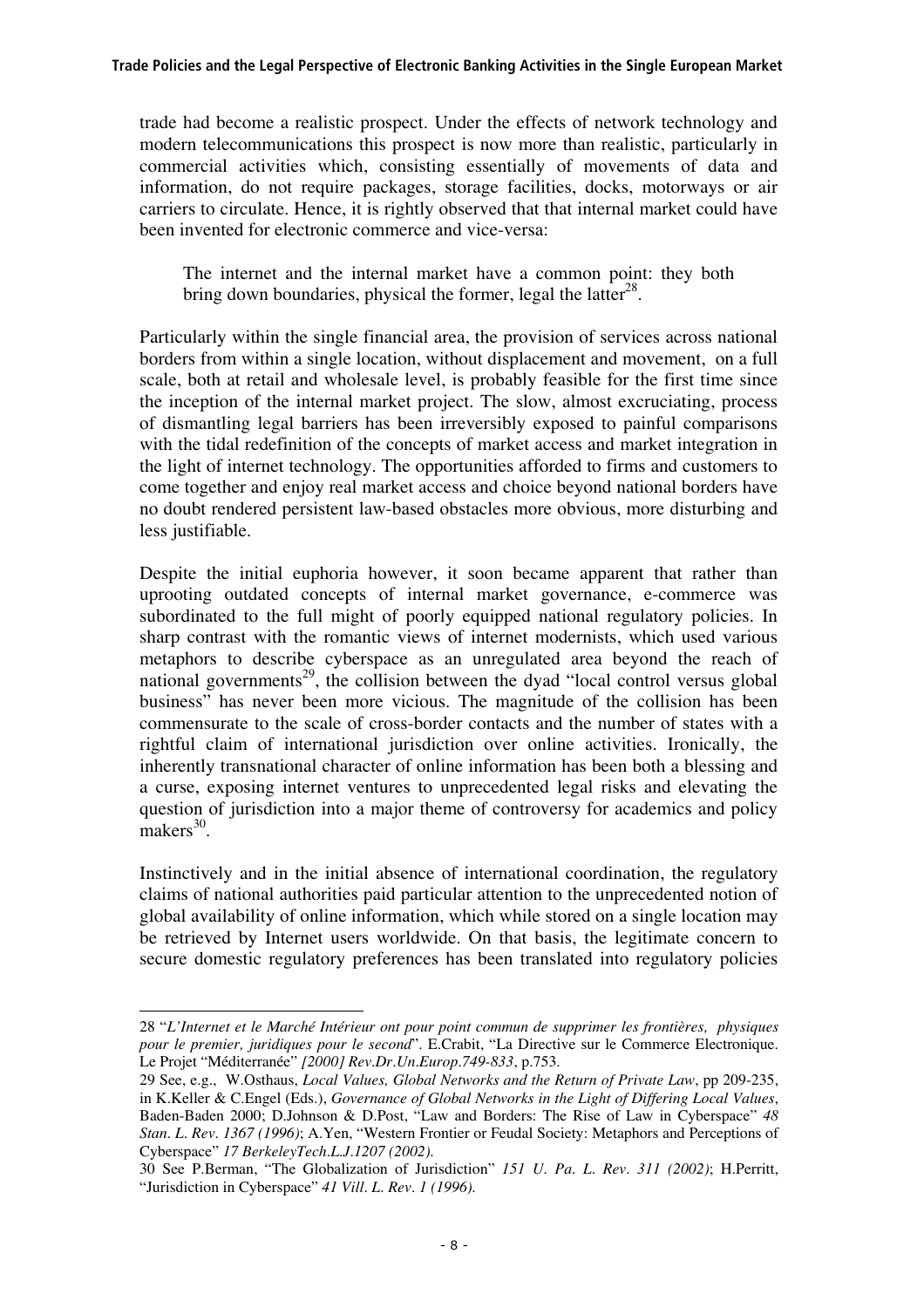which have tried to emulate the globalisation of information and the global accessibility of local networks.

Two general approaches have emerged. First, there have been extreme cases of what may be termed as global unilateralism, whereby the mere fact that online information was publicly available within the jurisdiction triggered the application of national  $law<sup>31</sup>$ . Although not widely adopted, this approach severs the connection between state control and the territory in which any sort of meaningful activity is carried on and thereby creates an unprecedented risk of global liability. It also raises awkward questions regarding the global export of domestic standards of behaviour:

[I]t may even justify jurisdiction over the editor of the Sport Illustrated Online Swimsuit Edition in the courts of any Islamic country with strict decency rules…"  $32$ 

The second approach requires a closer connection than mere availability of information. It is based on the concerted use of the concepts of "targeting" and "effects" and shall probably be regarded as the established regulatory policy among commercially orientated nations<sup>33</sup>. Essentially, national law will apply in cases where online information and services are explicitly or tacitly directed at local residents or in cases where local interests may be objectively affected  $34$ . The "effects test" has much in common with targeting but they are not identical. The concept of "targeting" connotes a specific effort to reach persons in the jurisdiction, whereas effects may be produced in relation to local interests by acts that, at least on their surface, are not aimed there $^{35}$ .

The place where activities are carried on as the connecting factor between banking services and national economic regulation does not pose particular problems in cross-border trade by way of permanent establishment in or temporary physical movement towards another jurisdiction. But it was not designed to deal with Internet services provided at a distance, let alone simultaneously addressing customers in different jurisdictions. But neither were national authorities in their capacity as recipients of services prepared to revisit traditional principles of state control in the light of the new technology and open up markets in the absence of specific multilateral commitments.

In March 1998, the US Securities and Exchange Commission confirmed that securities activities in the US or with US persons via the Internet were within the

<sup>31</sup> See generally J.Henn, "Targeting Transnational Internet Content Regulation" *21 B.U.Int'l L.J.157- 177(2003);* R.August, *"International Cyber-Jurisdiction: A Comparative Analysis", [2002] Am.Bus.L.J. 531-573*; U.Kohl, "Eggs, Jurisdiction and the Internet" *51 ICLQ (2002) 555-582*; P.Hugot & N.Dalton, "The Universal Jurisdiction of French Courts in Civil and Criminal Cases: The Road to Digital Purgatory" *13 Ent.L.Rev.49-55 (2002)*.

<sup>32</sup> See *Zippo Mfg*. 925 F. Supp. At1127.

<sup>33</sup> See C.Reed, *Internet Law: Texts and Materials*, ch.7, Butterworths, London, 2000.

<sup>34</sup> See generally C.Kessedjian, *Jurisdiction in Global Networks*, Conference Proceedings, pp 88-111, Internet Law & Policy Forum, San Francicso, 11.09.2000.

<sup>35</sup> See A.Manolopoulos, "Raising Cyber-Borders: The Interaction Between Law and Technology" *11 Int'lJ.L.Inf.Tech.40-58 (2003)*; C.Murphy, pp 413-416, *supra* note 31; R.August, *supra* note 31; U.Kohl, *supra* note 31.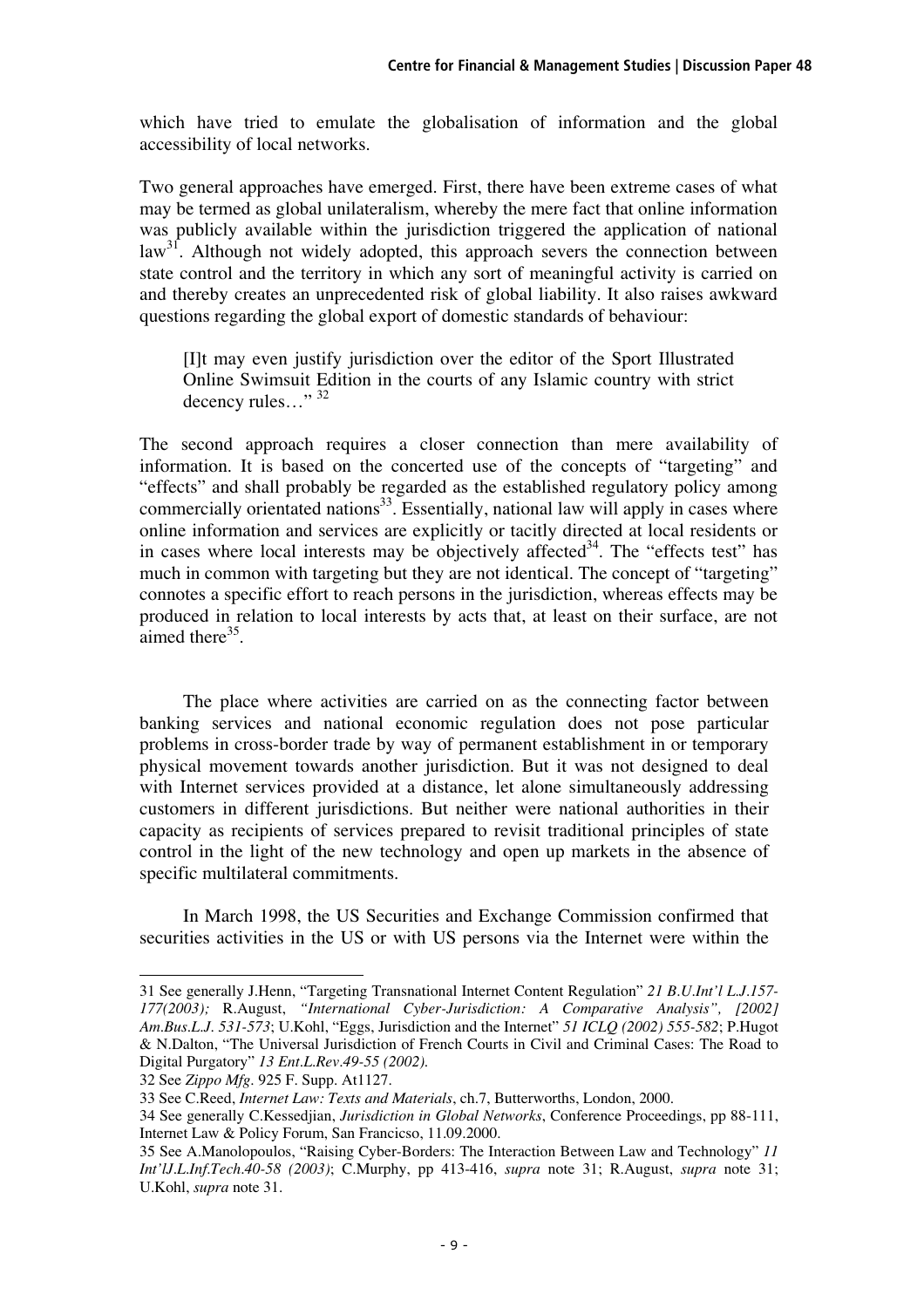scope of its jurisdiction regardless of the location of the regulated entity.<sup>36</sup> The Commission sent a strong signal that its concerns were best addressed through the implementation by issuers and financial service providers of precautionary measures reasonably designed to ensure that offshore Internet offers are not targeted to persons in the United States. It reserved the right to have regard to the overall circumstances of the case but recommended the use of prominent disclaimers coupled with technical measures capable of identifying US persons prior to the conclusion of the contract.

In September 1998, the Technical Committee of IOSCO reviewed and summarized the positions taken by its members and recommended a common denominator of good practice regarding the exercise of regulatory authority over cross-border securities activities on the Internet.<sup>37</sup> If an offer or service occurs within the jurisdiction or has a significant effect upon residents or markets, a regulator may impose its regulatory requirements on such activities. Factors that may support assertion of regulatory authority include indications of targeting residents such as local advertising, prices denominated in local currency or the use of local language or indications of offers being 'pushed' to local residents. Factors supporting the opposite conclusion include listing the countries at which the website is addressed or the countries in which the provider is regulated and technical measures taken to preclude providing services to unwanted customers. In June  $2001$ , the second  $IOSCO$  Report reiterated the position<sup>38</sup> and confirmed that virtually all key national authorities have taken a similar effects-based approach,<sup>39</sup> including the Australian Securities and Investments Commission<sup>40</sup> and the Canadian federal authorities $41$ .

Regarding banking supervision proper, the Basel Committee released its position in October 2000.<sup>42</sup> The Committee stressed the importance of placing ebanking activities against the backdrop of the general institutional framework, including the Committee's key recommendations regarding cross-border activities.43 It did however refer to the ambiguity caused by the new medium, particularly the potential ease and speed with which banks located anywhere in the world can conduct activities with customers in countries where a bank is not licensed or supervised and the practical difficulties faced by national authorities

<sup>36</sup> Securities and Exchange Commission *Use of Internet Web Sites To Offer Securities, Solicit Securities Transactions, or Advertise Investment Services Offshore* (23 March 1998) Release No.1125 at < http://www.sec.gov/rules/interp/34-42728.htm > (03 December 2003).

<sup>37</sup> IOSCO *First Report on Securities Activity on the Internet* (IOSCO Madrid 1998) 34-36.

<sup>38</sup> IOSCO *Second Report on Securities Activity on the Internet* (IOSCO Public Document 120 Madrid 2001) 5.

<sup>39</sup> Ibid Annex I.

<sup>40</sup> Australian Securities and Investments Commission *Offers of Securities on the Internet* (10 February 1999) Policy Statement 141 at <http://www.asic.gov.au/asic/pdflib.nsf/LookupByFileName/ps141.pdf/\$file/ps141.pdf > (03 December).

<sup>41</sup> Canadian Securities Administrators *Trading in Securities Using the Internet and other Electronic Means* (15 December 1999) National Policy 47-201 at  $\langle$ http://www.osc.gov.on.ca/en/Regulation/Rulemaking/Policies/47-201\_19991217.html> (03) December 2003).

<sup>42</sup> Basel Committee 'Cross-Border Electronic Banking Issues for Bank Supervisors' in *Electronic Banking Group Initiatives and White Papers* (Basel Committee Basel 2000). 43 Ibid 3-5.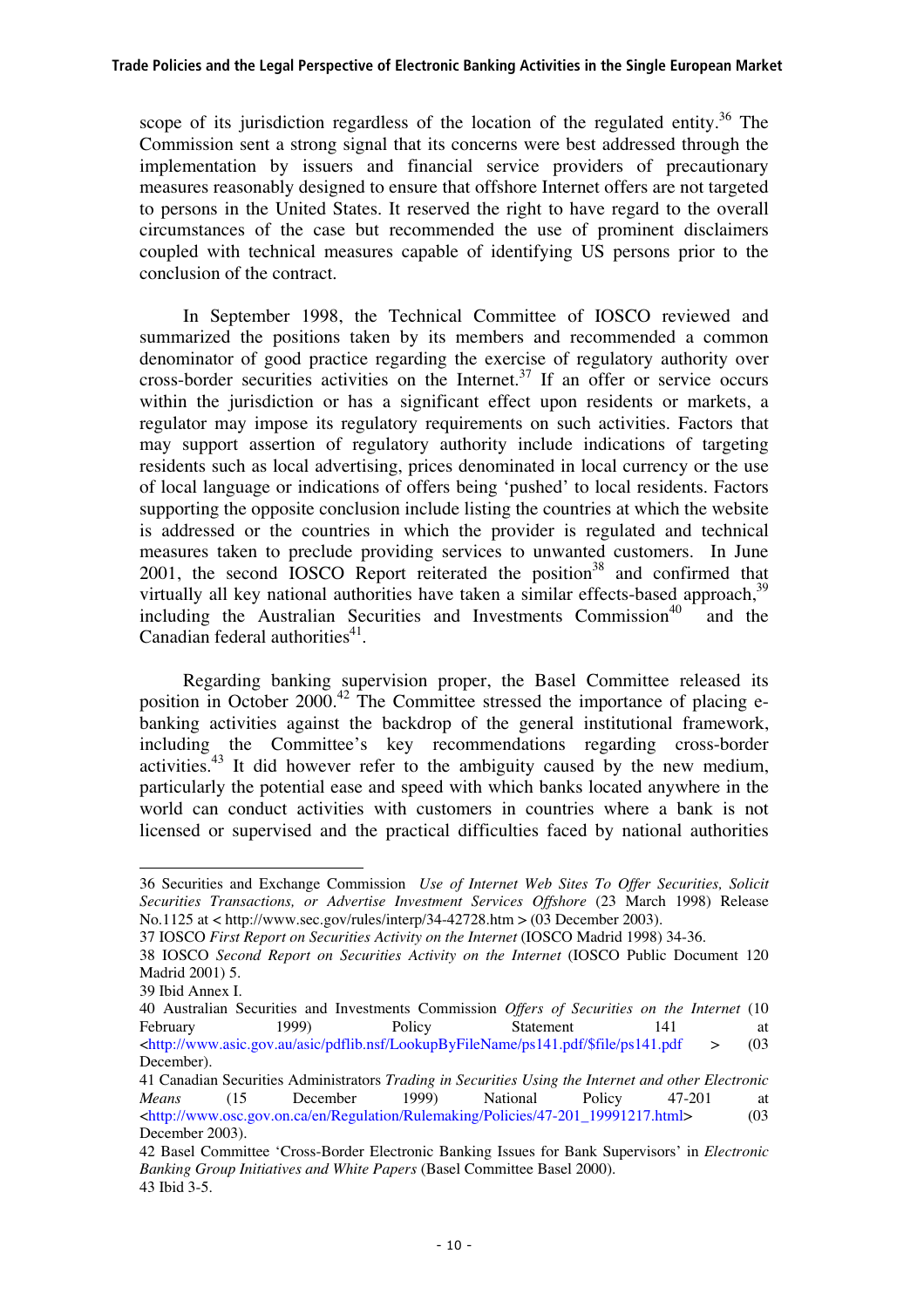wishing to monitor or control local access to e-banking sites originating in other jurisdictions without the cooperation of home country authorities.<sup>44</sup>

The Committee analysed the responsibilities of national authorities depending on whether local banks offer services abroad (*the in-out scenario*) or banks based outside the jurisdiction provide services to parties within the jurisdiction (*the out-in*  scenario)<sup>45</sup>. In the latter case, the Committee declined to suggest connecting criteria. It stressed however the need to minimize 'jurisdictional ambiguities' and ensure adequate supervision of cross-border services with clearly defined responsibilities and recommended that a number of issues pertaining to the nature and scope of the activities had to be determined when deciding whether the local regulatory apparatus must be involved.<sup>46</sup>

In July 2003 the Committee published its final position.<sup>47</sup> The Committee emphasized the essential role of effective 'home country' banking supervision as the most appropriate model of regulation and stressed that the 'host country' should retain an auxiliary role through cooperation and consultation.<sup>48</sup> Of course the proposed 'home country' model still requires some indicators as to the circumstances which justify this restrained regulatory intervention of the 'host' authorities. In that respect, the Committee has adopted the 'directed at' test and listed a number of non-exhaustive indicators useful in determining whether ebanking activities are directed at the residents of a foreign country, including language, currency, domain name linked to the local market, other designs suggesting a local connection and local advertisements.<sup>49</sup>

The position taken by national authorities is far from consistent. For example, the *Swiss Federal Banking Commission* has confirmed that banks and securities dealers based outside Switzerland are allowed to offer their products and services to Swiss clients via the Internet with no obligation under Swiss law, provided that they have no physical presence in Switzerland (branch offices, agencies) and do not employ anyone locally. Even if advertising is deliberately targeted at Swiss clients no local rules apply.<sup>50</sup> On the opposite extreme, the Indian authority has announced that Internet services to local residents from institutions other than locally incorporated and authorized banks are strictly prohibited. <sup>51</sup> Between the two positions, other national authorities accept that 'out-in' services may be supplied to local residents on the condition that 'host' authorities are involved and local rules apply.<sup>52</sup> In most cases however, globally and regionally, application of national law to online financial services seems to have converged around the two principles. With variations, supervisory authorities and enforcement

<sup>44</sup> ibid

<sup>45 7-8.</sup>

<sup>46 9</sup> 

<sup>47</sup> Basel Committee *Management and Supervision of Cross-Border Electronic Banking Activities*  (Publication No.99 Basel 2003).

<sup>48</sup> ibid 3-4.

<sup>49</sup> Annex I.

<sup>50</sup> Swiss Federal Banking Commission *E-Finance* at <http://www.ebk.admin.ch/e/faq/faq4.htm#4C> (6 December 2003)

<sup>51</sup> Reserve Bank of India *Report on Internet Banking* (RBI 2001) at < http://www.rbi.org.in/sec21/21595.pdf  $>(6$  December 2003) para.8.3.4.

<sup>52</sup> Eg Hong Kong Monetary Authority *Authorization of Virtual Banks* ( Guideline May 2000) at < http://www.info.gov.hk/hkma/eng/guide/guide\_no/20000505e.htm> (6 December 2003).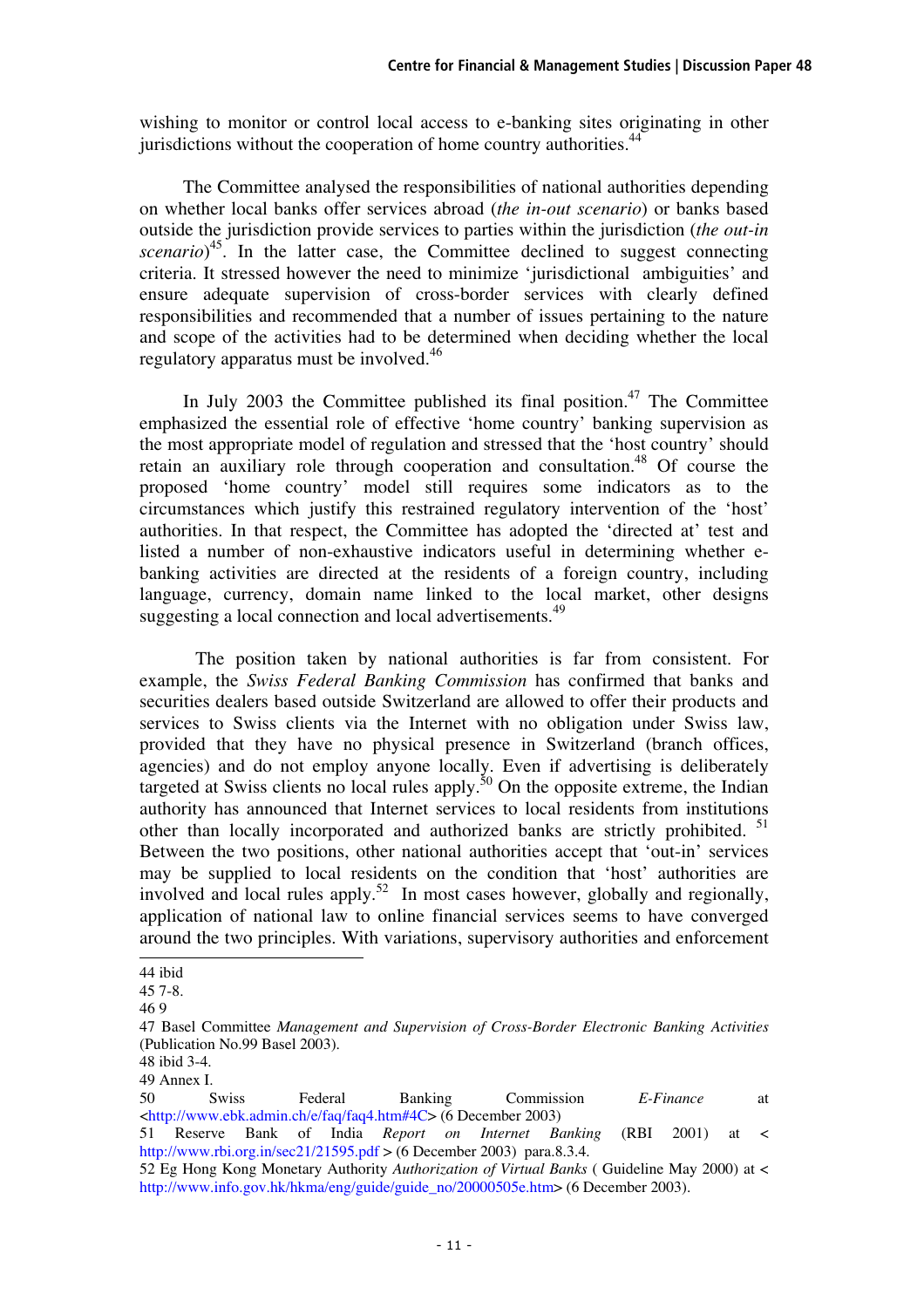mechanisms relating to advertising and financial promotion<sup>53</sup>, banking and financial regulation<sup>54</sup>, consumer protection<sup>55</sup> and conduct of investment business<sup>56</sup> have been mobilised as soon as online information and network-based services were directed at or affected a given national market.

Some commentators dismiss the foregoing developments as grounds for real concern and argue that the application of national law to online activity on the basis of 'effects' or 'targeting' is an unexceptional phenomenon.<sup>57</sup> Cross-border electronic commerce being functionally identical to traditional cross-border activity is unworthy of special treatment. They also argue that the fear of globalization of jurisdiction in the online world may be partially attributable to the poor understanding of the fundamental distinction between the claim to apply national law and the ability to enforce it.<sup>58</sup>

They particularly emphasize the –arguably tough- limitations of cross-border enforcement in the domain of economic regulation or criminal law: the exercise of coercive power is strictly confined within the boundaries of the sovereign state.<sup>59</sup> In the absence of bilateral agreements, which are unlikely even in advanced instances of international cooperation, the outright enforcement of national public law by foreign authorities is still out of the question $60$ . Hence, they claim that the alleged risk of global or regional liability does not accurately reflect the realities of enforcement jurisdiction and may not be that pressing a problem after all: the potential multiple claims of *prescriptive* or *legislative* jurisdiction will fail for lack of enforcement jurisdiction, unless the firm maintains local assets or an established place of business. Even in the case of private law claims, the lack of physical establishment or local assets will induce potential claimants to resort to the country of origin of the firm, the cost of which is likely to be a major deterrence. Ironically, then, for all the talk about how the Internet transcends territorial borders and triggers multiple regulatory

<sup>53</sup> See C.Reed, "Managing Regulatory Jurisdiction:Cross-Border Online Financial Services and the European Union Single Market for Information Society Services" *38 Hous.L.Rev.1003-1035*; A.Gkoutzinis, "The Promotion of Financial Services via the Internet- A Comparative Study of the Regulatory Framework"*17 B.JIBFL 29-36 (2002)*; G.Borges, *The Localisation of Electronic Banking Transactions: The German Perspective*, pp 49-52 in N.Horn (ed.) *Legal Issues in Electronic Banking*, Kluwer, London, 2002.

<sup>54</sup> See A.Gkoutzinis, "European Banks and the Cross-Border Provision of Services via the Internet: Commercial Practices and Regulatory Concerns" *3 J.Int'l.Bank.Regul.208-229 (2001)*; W.Long, "A New Regulatory Consensus to Jurisdiction over Financial Services on the Internet" *[1999] J.Int'l.Fin.Mar. 95-103*; H.Christiansen, *Electronic Finance: Economics and Institutional Factors*, p.26, OECD Occasional Paper, Financial Affairs Division, 2001; A.Steck and K.Landegren, "Cross-Border Services into Germany" *11 J.Financ.Reg.&Compl. 21-25 (2003)*.

<sup>55</sup> See, e.g., N.Reich & A.Helfmeier, "Consumer Protection in the Global Village" *[2001] Dick.L.Rev. 111-137*; F.Debussere,"International Jurisdiction over E-Consumer Contracts in the European Union" *10 Int'l.J.L.Inf.Tech.344-366 (2002)*.

<sup>56</sup> See, e.g., International Organization of Securities Commissions, *Second Report on Securities Activities on the Internet*, Annex I, June 2001; P.Rutledge & J.Haines, *Electronic Markets*, Butterworths Compliance Series, London, 2001; S.Choi, "Assessing Regulatory Responses to Securities Market Globalization" *2 Theoretical Inquiries L. 613-647 (2001)*, pp 641-643.

<sup>57</sup> Eg JL Goldsmith 'Against Cyberanarchy' (1998) 65 U.Chi.L.Rev.1199; JP Trachtman 'Cyberspace, Sovereignty, Jurisdiction, and Modernism' (1998) 5 Ind. J. Global Leg. Stud. 561. 58 Ibid.

<sup>59</sup> H Baade 'The Operation of Foreign Public Law' (1995) Texas Int'lL.J. 429.

<sup>60</sup> W Dodge 'Breaking the Public Law Taboo' (2002) 43Harv.Int'l.L.J. 161.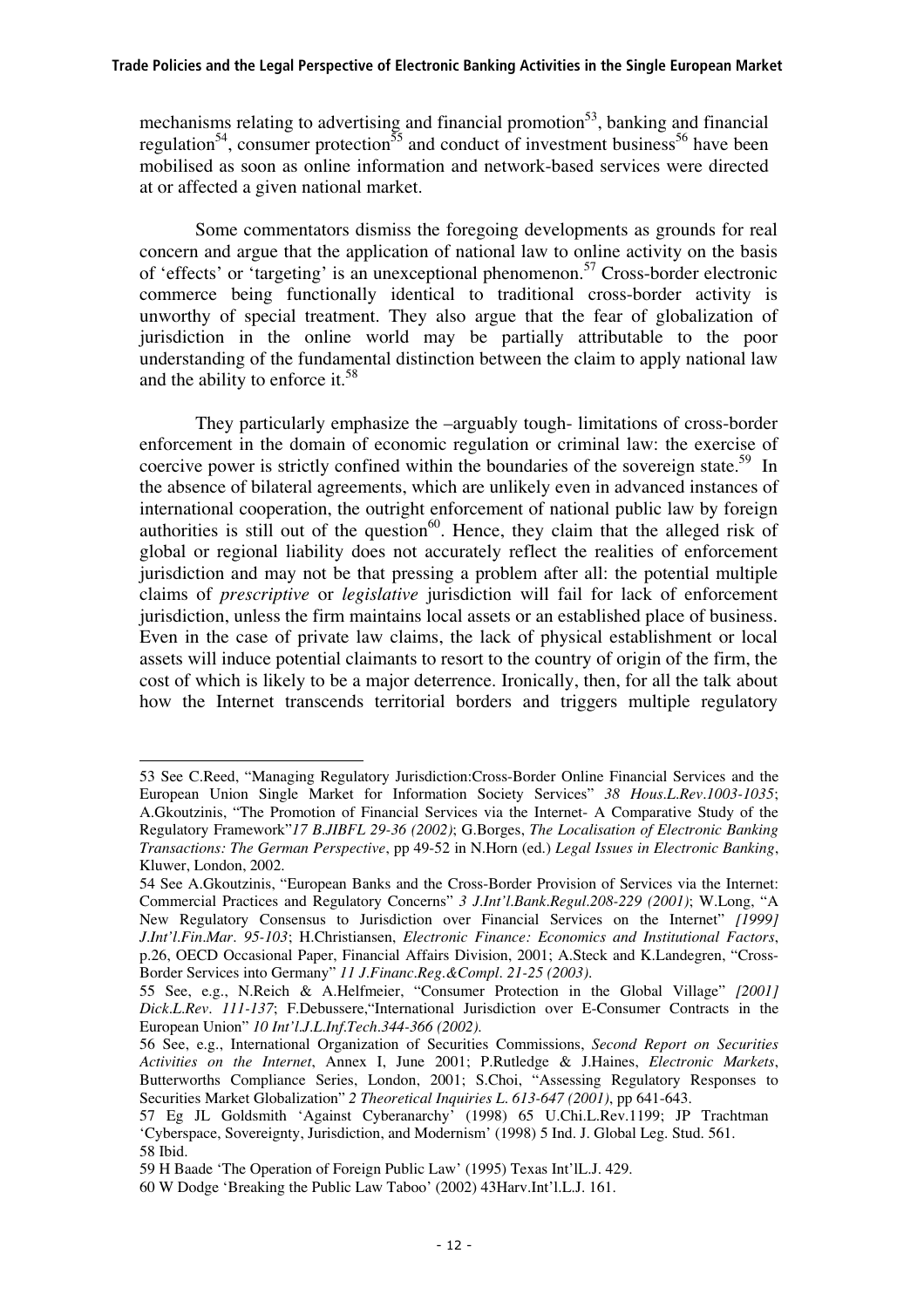claims, it is the same borders which impose formidable constraints upon excessive regulation and enforcement.

On close inspection however, banks would be unlikely to take advantage. To the extent that the violation of the law of Member States in which offers of services are addressed creates a deficit in market and consumer confidence, the bank has sufficient incentives to comply.

Further, the very impracticality of top-down enforcement is not unquestionable. Few bank managers would relish the prospect of having enforcement orders pending against them in other Member States. Outstanding legal actions and judgments overseas may damage the bank's reputation at home. The Yahoo case is a strong example. When a French court sought to limit Yahoo's (a Delaware corporation) right to publish information on the direct sale of racist and Nazi memorabilia on its websites that were illegal in France, Yahoo decided to litigate with intensity on both sides of the Atlantic in proceedings which lasted more than three years in order to dismiss the case on both procedural and substantive grounds.  $61$ Yahoo could probably afford to ignore the French order which could not realistically be enforced. Its decisive stance probably demonstrates the importance attached by large multinationals to domestic and international reputation. To be perceived by the public as ignoring the applicable law is simply not an option. The argument applies *a fortiori* to internationally active banks because they are subject to more rules than a relatively unregulated commercial entity and primarily because reputation in banking is simultaneously more important and inherently more vulnerable than the reputation of commercial undertakings. It is notable that adverse publicity initiated by supervisory authorities against uncooperative non-established Internet banks has already been added to the enforcement arsenal of the German bank supervisor.<sup>62</sup> Moreover, international banks would probably have assets in most Member States. Fourth, the threat of national authorities to exclude non-compliant entities from vital participation in local payment, clearing and settlement facilities could be an indirect enforcement remedy. Ultimately, cooperation and coordination between the 'home' and the 'host' Member States at the supervisory and law enforcement levels would ensure that the pertinent enforcement issues were adequately addressed.

Internet realists also argue that self-restraint in cross-border activities is an effective elixir against excessive jurisdictional claims.<sup>63</sup> It is commonplace that a carefully implemented strategy of voluntary constraints through technical means or identification of the customer's country of residence will insulate the bank from cross-border legal and regulatory risk. The orderly retreat, however, into a policyinduced partition of national markets is certainly not a serious policy response in the single financial market which purports to achieve precisely the opposite.

It is therefore not disputed that Internet services are 'functionally equivalent' to other economic activities. They are since they involve transactions between real entities, which are located in real places. Hence they are within the full reach of national coercive mechanisms. Our quest however is to choose the best among

<sup>61</sup> M Love 'International Jurisdiction over the Internet: A Case Analysis of Yahoo! INC. V. La Ligue Contre Le Racisme et l' Antisemitisme' [2003] Temple Int'l & Comp.L.J.261.

<sup>62</sup> A Steck and K Landegren 'Cross-Border Services into Germany' (2003) 11 JFRC 21 63 J Goldsmith (n 57)201-202.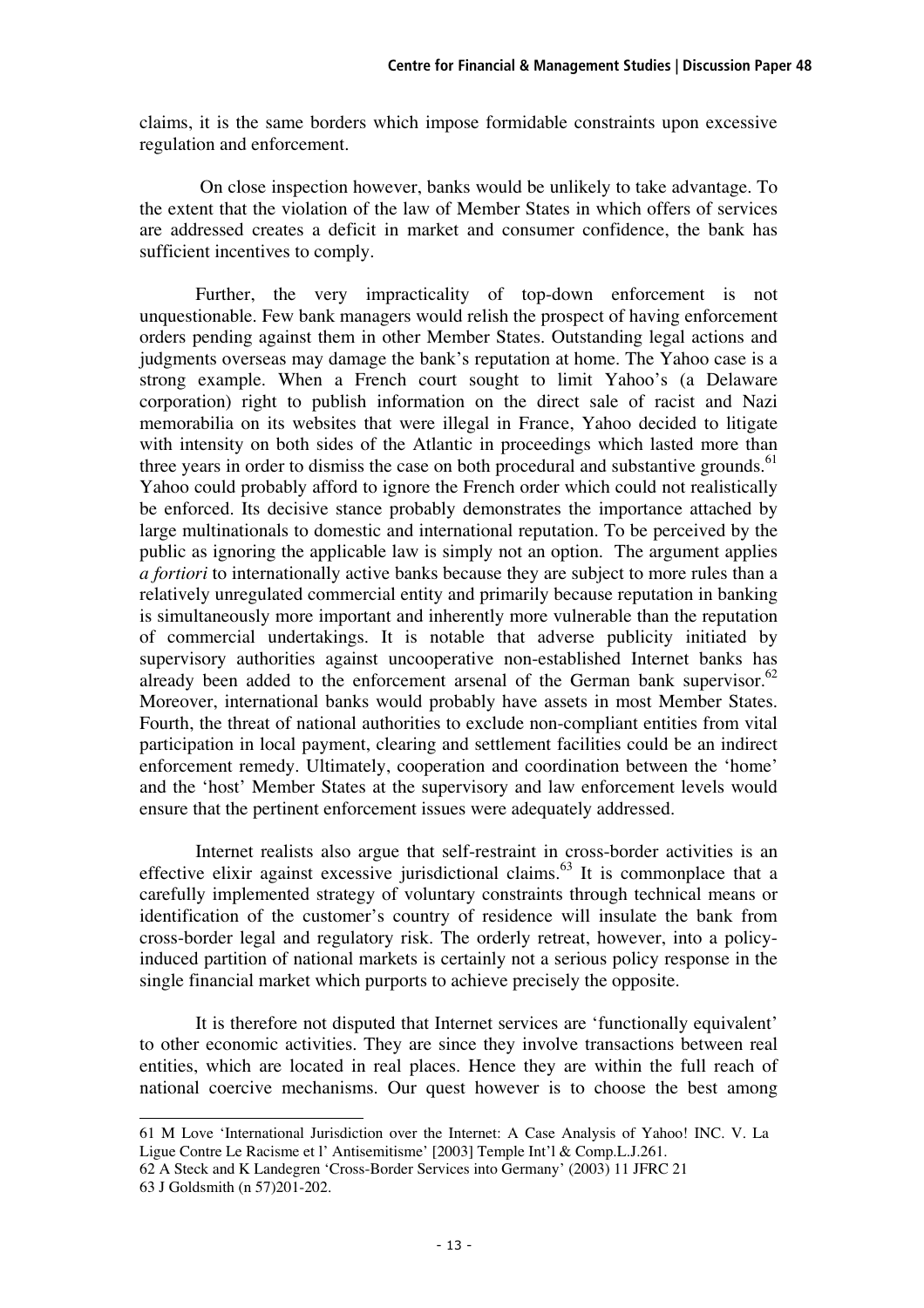eligible realistic models of governance for the single financial area. This perspective seldom goes down to a question of whether national intervention accords with public international law.

*Kuhn* has demonstrated in his path-finding work on the evolution of scientific models that general theories are constructed in the light of presuppositions, which set the boundaries for the academic discourse.<sup>64</sup> New findings are assigned in their 'right place' with the assistance of these boundaries, also known as 'paradigms'. The lapse of time brings to light more and more findings, which do not fit neatly into the boundaries of the established framework, and at a certain stage the collapse of the presuppositions is inevitable. At that stage, new paradigms are born and a new conceptual framework for analysis is needed.

*Trachtman*, though an Internet realist himself, has identified the scale of cross-border contacts as the new paradigm which network technology has induced into being. In his view, the Internet has not raised new problems but it has freed us to think more clearly about the political and distributional choices involved in the conflict of laws and the allocation of regulatory jurisdiction between sovereign states.<sup>65</sup> The unprecedented frequency of cross-border effects of online exchange of information, which are seldom neatly adapted to jurisdictional, necessarily territorial, pigeonholes, has accentuated an old problem and exposed the 'incompleteness' of current social and regulatory responses to transnational trade.

Prominent economists have also argued that the economies of scale unleashed by the interconnection and interoperability of network technologies compel convergence around a single uniform framework for international governance and regulation and curtail substantially the rationale for institutional variation, unilateralism and experimentation inducing a new paradigm in international jurisdiction, law and regulation. $66$ 

Policy makers must analyse and choose, having regard to a long list of purely functional, economically efficient and flexible criteria which must look beyond the mechanistic reliance on mere legitimacy, afforded by effects, territorialism and sovereignty. Law and policy should strive to foster innovation and facilitate welfare benefits brought about by investment in research and technology. To the extent that optimal regulatory objectives are not compromised, regulatory policies should not inhibit changes in business models. Poorly adjusted regulatory approaches are unlikely to match the exceptional qualities of network technology in the provision of banking services.

The benefits of network technology, as they were presented in the first chapter, and the cost of 'imperfect' mutual recognition and duplication of legal control call for a better analysis of the governance model of the single financial market. The fracture of physical boundaries by electronic networks, which unleash

<sup>64</sup> T Kuhn *The Structure of Scientific Revolutions* (3rd edn University of Chicago Press Chicago 1996).

<sup>65</sup> JP Trachtman (n 57) 574.

<sup>66</sup> BJ De Long and D Beier ' An Analytical Framework' (paper presented in the conference "The Digital Economy in International Perspective Washigton DC May 1999) at < http://economy.berkeley.edu/events/deip/summary.html> (6 December 2003);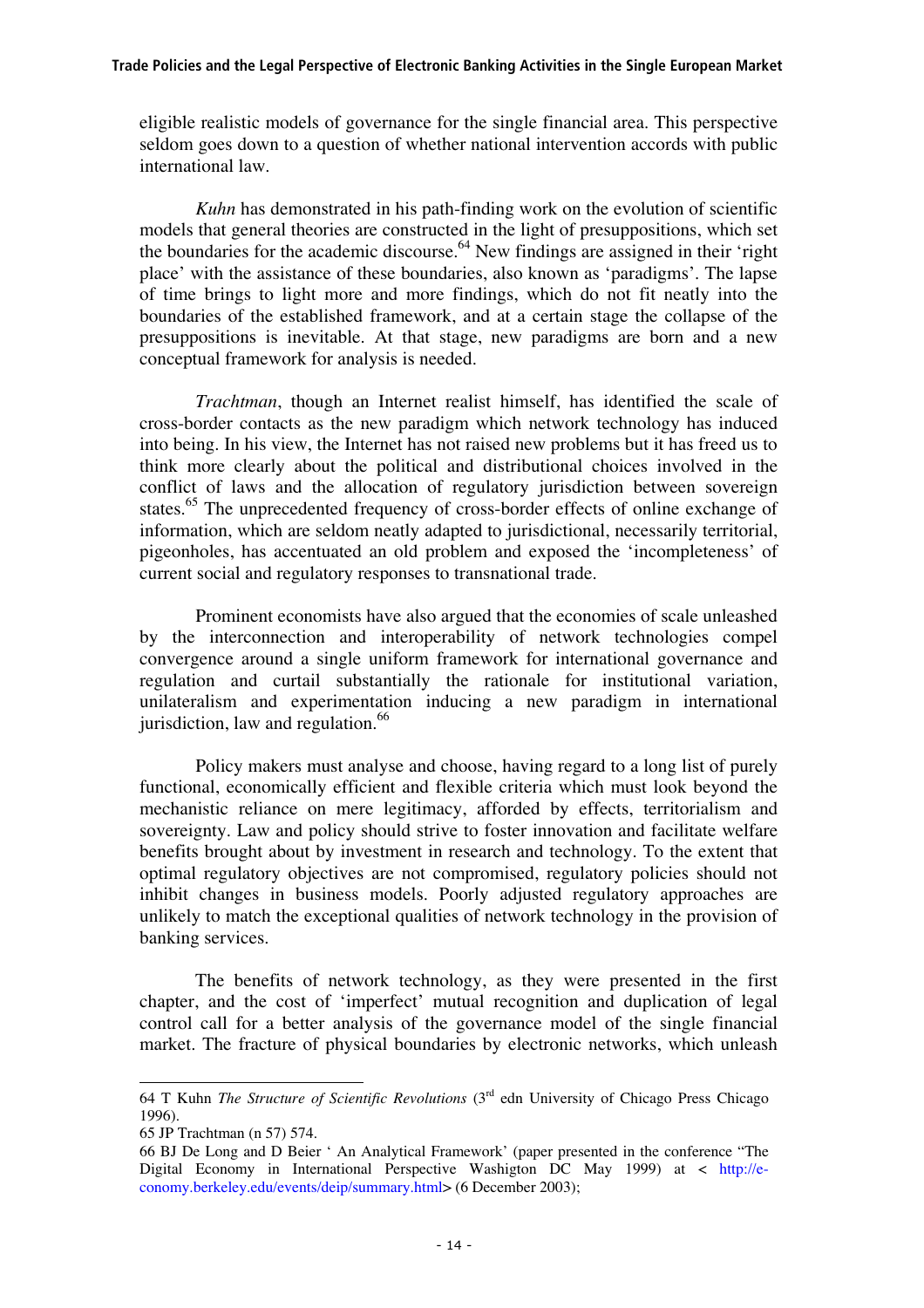an unprecedented opportunity for cross-border trade and wealth creation, and the failure of regulatory policy to follow suit and facilitate this process, even within the relatively controlled environment of close-ended internal market arrangements, offers the conceptual framework within which therapeutic liberalization policies should be revised.

Policy makers have conceded that the legal and regulatory framework of electronic commerce should be proportionate, transparent, consistent and predictable.<sup>67</sup> The globalization of jurisdiction is a poor contribution to this objective and does not reflect the way that people do business today. If there was ever a time for a new approach, it is now that computer networks attain in real life the objectives of market integration that the internal market project strives to achieve through lawbased initiatives.

It now appears that the European Court of Justice (ECJ) supports this view. In December 2003 the ECJ confirmed that the contribution of the Internet to 'freer' cross-border trade in goods and services exceeds considerably the value added by other means of delivering goods or services at a distance and potentially entails structural changes in the way that the single European market is henceforth constructed and governed. In *Deutscher Apothekerverband* <sup>68</sup> the German government and local business interests contended that the sale of medicines for human use via the Internet to German residents by *Doc Morris*, a company established in the Netherlands, was prohibited by German legislation whereby the sale of medicinal products is physically restricted to pharmacies and may not be imported commercially by way of mail order through authorized pharmacies in other Member States on the basis of individual orders placed by consumers over the Internet. The Dutch supplier argued that such a prohibition is contrary to Article 28 EC regarding the free movement of goods.

It will be recalled that national rules which regulate the ways in which products are marketed such as advertising rules or the specific prohibition to sell medicines outside pharmacies (as opposed to rules which concern the production and composition of products) fall outside the scope of the Treaty rules on the free movement of goods provided that they apply in the same way both in law and in fact to the marketing of domestic products and those from other Member States alike.<sup>69</sup> In plain terms, marketing legislation which applies to domestic and imported goods alike does not amount to a prohibited restriction of free trade even if it has collateral trade effects. In the specific litigated case it was clear that the prohibition made no distinction between local or overseas suppliers and local or overseas products. German suppliers were prohibited from selling medicines on the Internet inasmuch as the defendant Dutch company. The ECJ however assessed the broader 'trade' implications of network technology:

[T]he emergence of the Internet as a method of cross-border sales means that the scope and, by the same token, the effect of the

<sup>67</sup> OECD Ministerial Conference *A Borderless World: Releasing the Potential of Global Electronic Commerce* (Ottawa October 1998) Conclusions.

<sup>68</sup> Case C-322/01 *Deutscher Apothekerverband eV v 0800 DocMorris NV and Jacques Waterval* (11 December 2003) unreported.

<sup>69</sup> Joined Cases C-267/91 and C-268/91 *Keck and Mithouard* [1993] ECR I-6097 paras 15-17.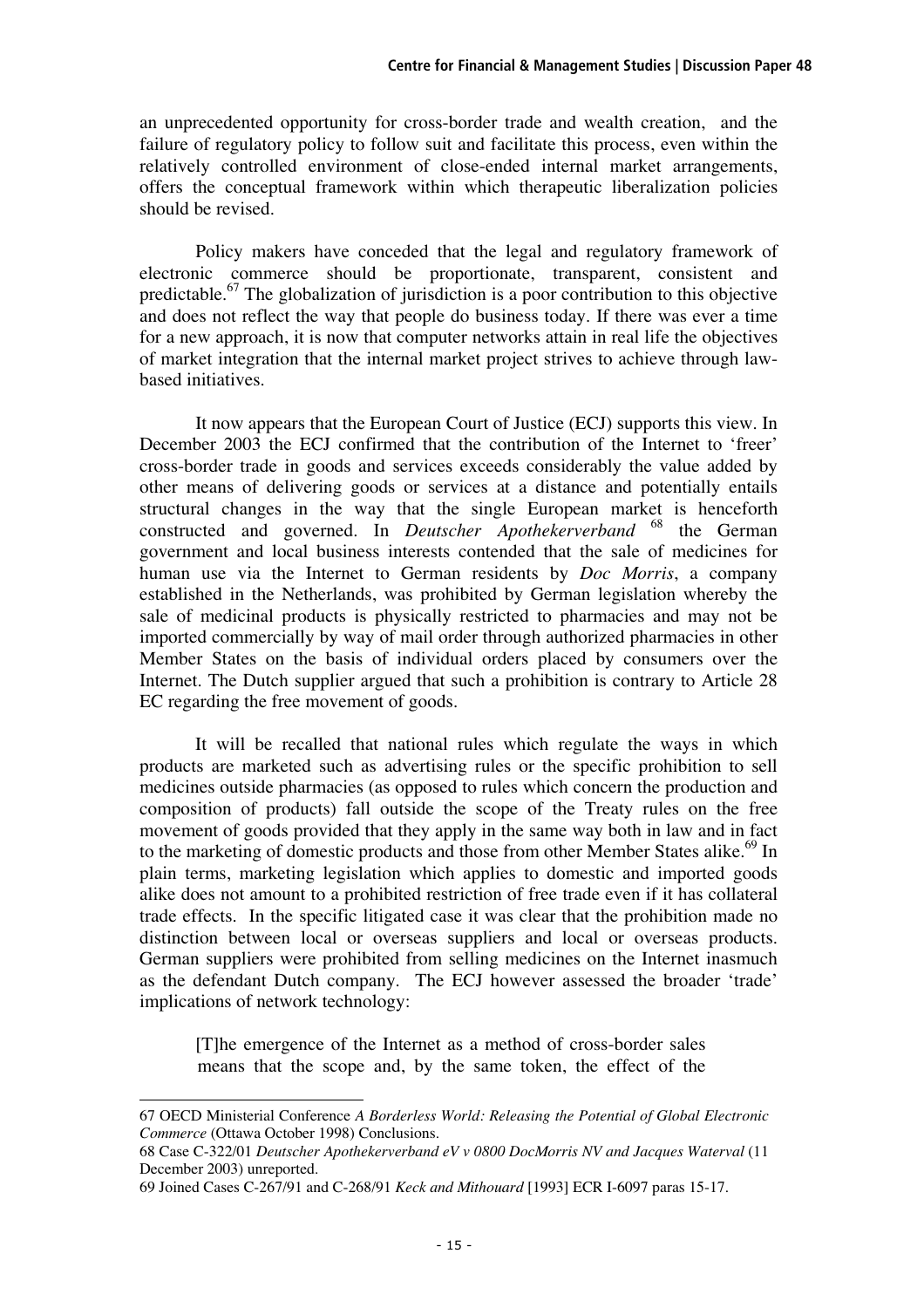prohibition must be looked at on a broader scale (…); for pharmacies not established in Germany, the Internet provides a more significant way to gain direct access to the German market. A prohibition which has a greater impact on pharmacies established outside German territory could impede access to the market for products from other Member States more than it impedes access for domestic products. 70

What the ECJ accepts - contrary to the traditional view put forward by national governments and the Commission - is that the question whether the particular prohibition amounts to a measure having equivalent effect to a quantitative restriction on cross-border trade must now be answered not in the light of past experiences as to impact of marketing legislation on the free movement of goods but in the light of the potential contribution and the capabilities of the new technology. The pertinent criterion is now offered by the trade opportunities opened by computer networks and the adverse trade consequences of not exploiting those opportunities rather than by the enquiry as to whether overseas and local suppliers are subject to identical rules. In technical terms under the *Keck* jurisprudence, the capabilities of the Internet protocols create in themselves systemically important 'differences in fact' between cross-border and purely domestic trade which bring marketing rules of the recipient country within the scope of the free movement provisions. This principle must now inform descriptive and normative arguments regarding the model of governance of e-commerce in general and e-finance in particular within the single European market.

For the single financial market, the issue at stake is eloquently summarized by *John D. Hawke*, the Chairman of the Electronic Banking Group of the Basel Committee:

In some ways, electronic banking…epitomizes the supervisory challenge that the Basel Committee was created to address. The technology on which it is based is inherently transnational. One of its very purposes is to give the banks that employ it the ability to offer products and services to customers wherever they might be located, without regard to national borders. The issue that's presented for supervisors and policy makers is how such offerings can or should be regulated in this transnational environment. It should be obvious that if every jurisdiction into which an e-banking offering was broadcast attempted to regulate the offering, or the offeror, the major benefit of the new technology could very quickly be lost. One is tempted to say that if no mechanism existed for coordinating bank supervision internationally, one would have to be invented to deal with the challenge that e-banking presents.<sup>71</sup>

The EU would be unwise to encourage the exercise of regulatory, supervisory and enforcement control against non-established banks on grounds that online services are directed at or affect local residents or other interests. Were such a

<sup>70</sup> *Deutscher Apothekerverband* (n 68) para 73.

<sup>71</sup> JD Hawke 'Electronic Banking' (paper presented at the International Monetary Seminar Paris February 2001) at < http://www.occ.treas.gov/ftp/release/2001-14a.doc> (6 December 2003).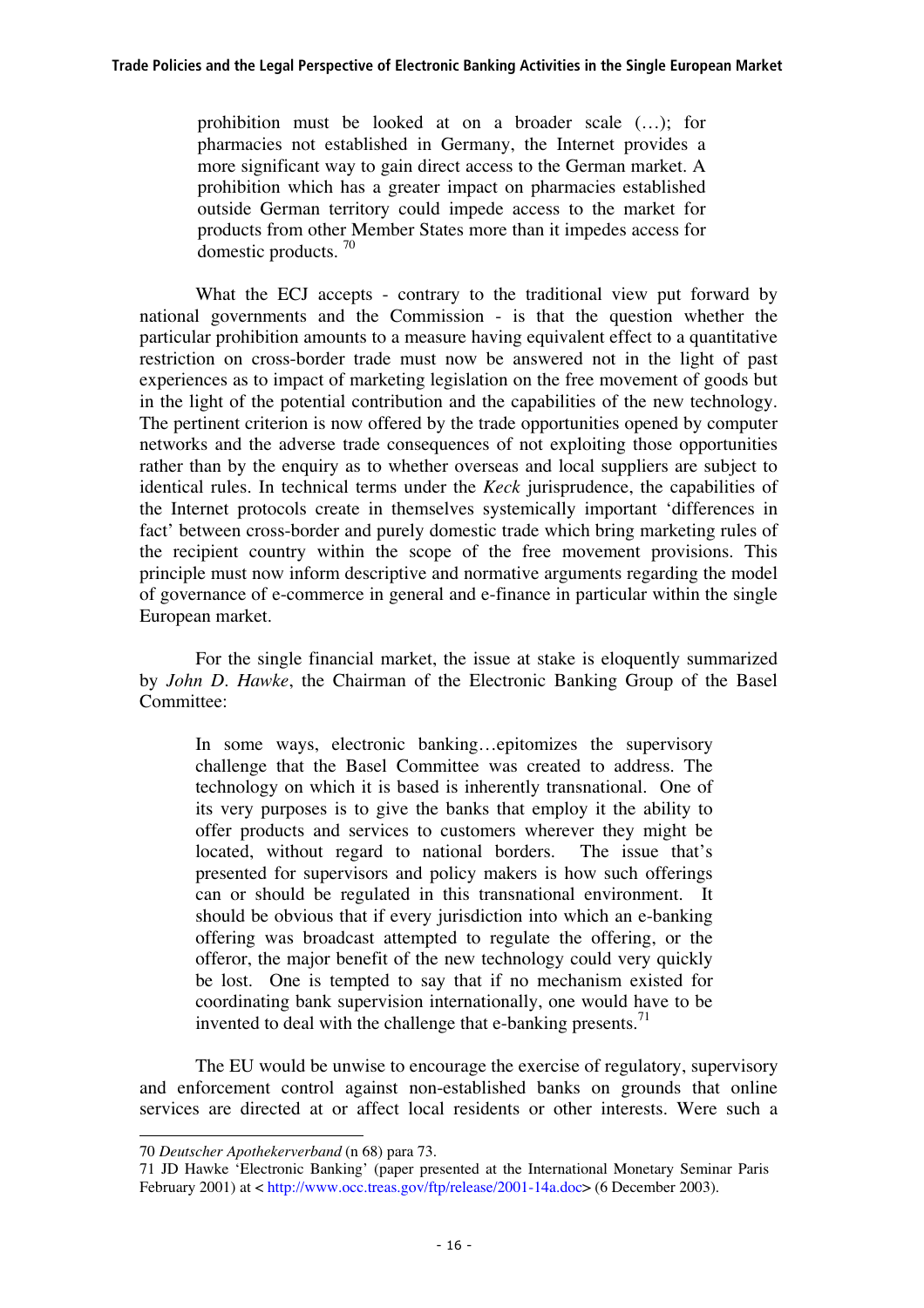strategy to be enforced within a single financial market of 'imperfect' mutual recognition, it would become a prime example of the global regulatory 'incompleteness' towards the real requirements of the new economy and would probably nail the coffin of the project for open, unrestricted and resourceful pan-European financial markets via electronic networks. It has now emerged that the ECJ is prepared to frown upon the readiness of national authorities to invoke outdated concepts of market control to inhibit instances of transnational market access via computer networks.

4. The Normative Value of "Home Country" Control on the Basis of Equivalence

Draining the pool of disturbances to the internal market cause is invariably a *deregulatory* and frequently a *re-regulatory* process. It is *de-regulatory*¸ because it entails the abolition of law-based elements which disturb market openness and hinder cross-border economic activity. Existing "de-regulating" mechanisms amount essentially to allocation of jurisdiction between competing Member States, whatever the details of the various models<sup>72</sup>. Participating polities must decide whether the country of origin of the services may alone supervise, the recipient state may alone supervise, they may both supervise subject to limitations or indeed a central agency may alone supervise. Second, the process is *re-regulatory* in the case where the undertaken commitments for market openness are complemented by or premised upon agreements on the introduction of common regulatory and supervisory standards.

### 4.1 The Dynamics

The credible negotiation of a workable integration model presupposes that the implications of national regulatory goals on cross-border market openness are carefully assessed and, most importantly, accommodated in the final arrangement. The perspectives of "liberalisation" and "regulation" are other-regarding. No liberalisation negotiator shall disregard national regulatory preferences and no national legislator or regulator shall forget that national standard-setting and exercise of supervision occur within an integrated transaction domain and it is therefore likely to affect entities which are located beyond the national borders. In principle, different national laws and supervisory practices reflect the objective and subjective dissimilarities of Member States. Objective dissimilarities are different national needs, problems and resources. Subjective dissimilarities are different choices, preferences and perceptions with regard to similar needs, problems and resources<sup>73</sup>. Hence, the optimal settlement of the rivalry between "regulation" and "liberalisation" is a dynamic and multi-faceted process in which many virtuous and less virtuous forces operate, often in different directions.

<sup>72</sup> See J.Trachtman, "Trade in Financial Services under GATS, NAFTA and the EC: A Regulatory Jurisdiction Analysis" *[1995] Colum.J.Trans'lL. 37-122*, at pp 62-63.

<sup>73</sup> See U.Procaccia and U.Segal, *The Case Against the Harmonization of Private Law*, pp 639-669 in K.Hopt & E.Wymeersch, *Capital Markets and Company Law*, OUP, 2003.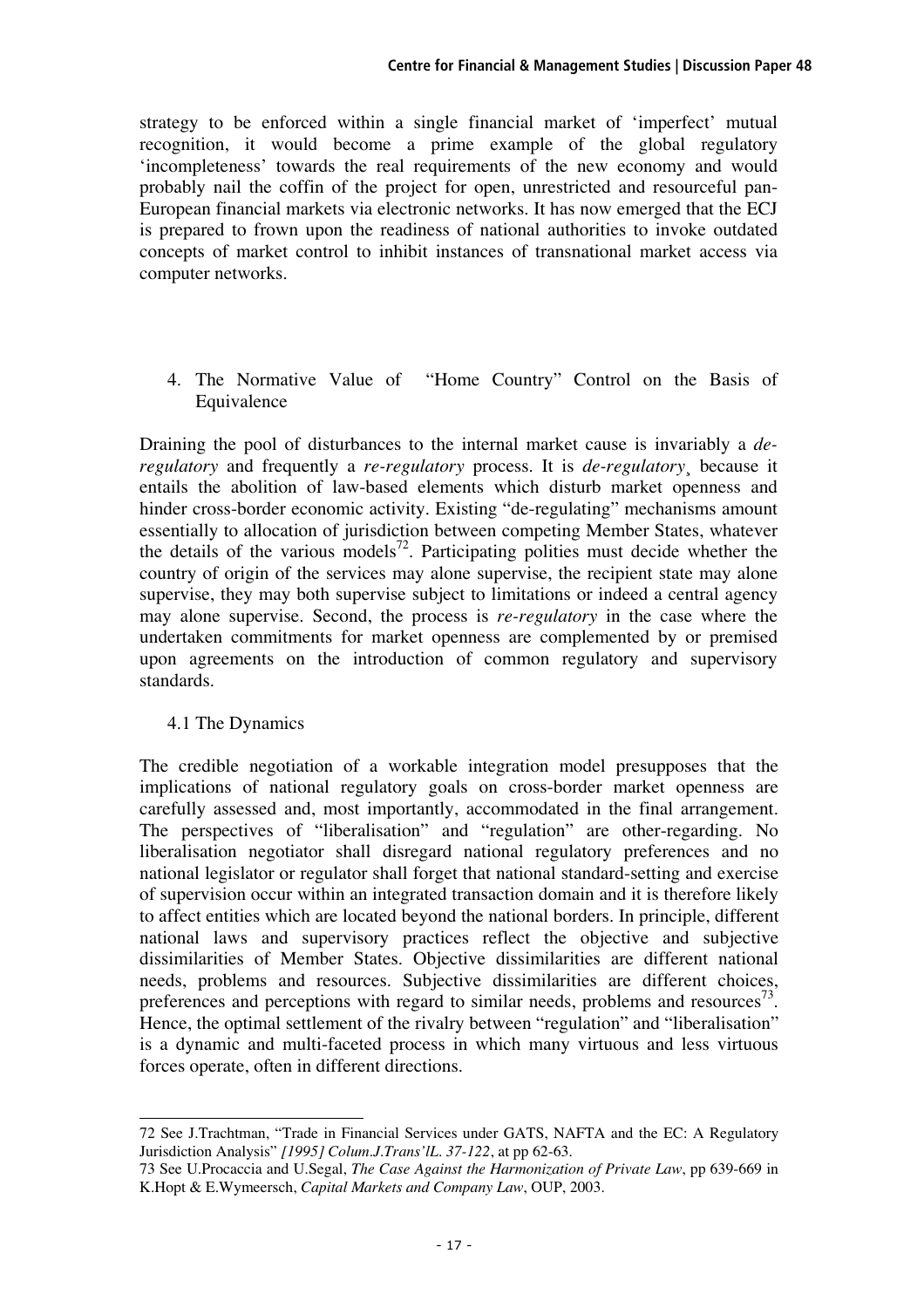First, there is the collision between *optimal* and *actual* regulatory perspectives. For normative purposes, even the most zealous enthusiast of unrestricted international trade in financial services would probably confirm the legitimacy and economic rationale of some degree of market control. Prudential banking regulation and supervision is concerned with the soundness of banks for purposes of systemic stability and the protection of depositors, who lack or cannot evaluate by themselves information about the safety of their savings<sup>74</sup>. Rules of conduct regulate the behaviour of intermediaries in the provision of investment services in order to protect market integrity from manipulative practices and maintain investor confidence<sup>75</sup>.

Yet, this normative wish-list may often contrast sharply with reality. National regulatory perspectives are different and they do not necessarily serve optimal economic efficiency. Their assessment and reconciliation in the context of the "liberalisation perspective" is a pressing need but their textbook economic rationale is not necessarily the only one to be considered by a realist negotiator. The plain truth is that individual national perspectives are often dictated by less than optimal preferences which reflect fundamental differences among participating states rooted deep down the political, economic and social tissue, including sheer protectionism, a doctrinal attachment to redistributive socialism, paternalistic intervention in the operation of markets, inconsistent claims put forward by various competing interests lobbying for favourable regulatory arrangements, or simply shortage of high quality information about better alternatives, lack of resources and poor regulatory sophistication and expertise and a combination thereof.

This painful reality suffices to underscore the political gymnastics required if a workable balance between mutual recognition and equivalence is to be achieved. Although the internal market project is particularly appealing to enthusiastic supporters of open markets and enhanced competition, even the most passionate among this breed would be unlikely to accept *any* common standards on the sole condition that they were capable of securing market integration. Conversely, states with a strong preference to wide notions of "fairness", "social protection" and "intervention" will not easily change course for the sake of the common market. The content of common rules matters and it matters a lot. In the eyes of negotiating Member States, the liberalisation perspective cannot alone purify rules and practices, which have been considered and dismissed at national level.

The second parameter is closely related. The coordination of national regulatory perspectives in the context of market integration entails necessarily the voluntary partial loss of national sovereignty and domestic control over incoming activities, the level of which will be no doubt debated and probably shape the final model of the liberalisation arrangement.

Third, the emphasis on the different national regulatory goals shall not create the impression that Member States share identical integration objectives. This point is often missed but it is immensely important in understanding the premises of

<sup>74</sup> See R.M. Lastra, *Central Banking and Banking Regulation*, pp 71-72, Financial Markets Group, London, 1996.

<sup>75</sup> See E.Avgouleas, "The Harmonisation of Rules of Conduct in EU Financial Markets: Economic Analysis, Subsidiarity and Investor Protection" *6 ELJ 72-92 (2000)*, at p.6.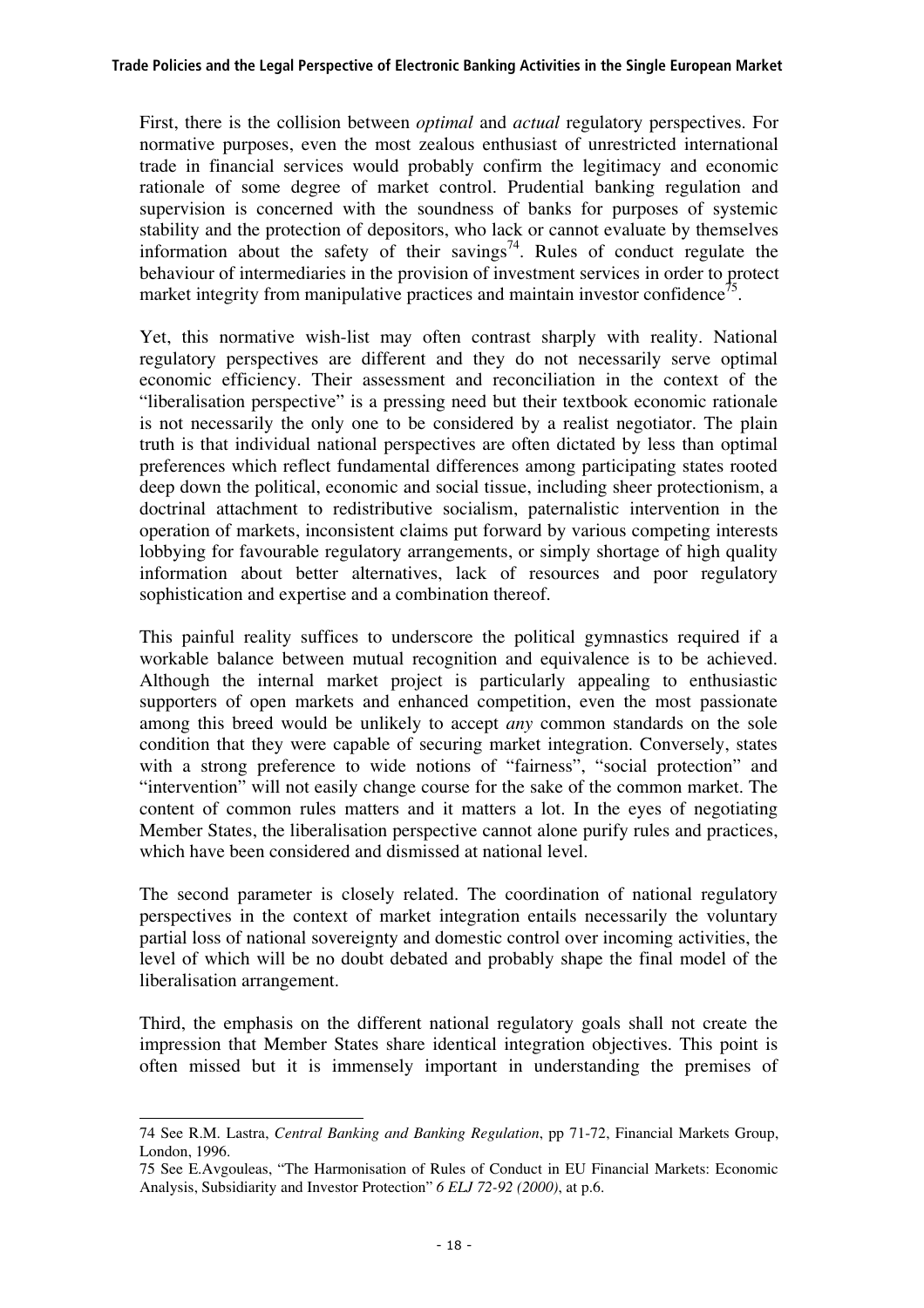individual states' attitudes during internal market negotiations<sup>76</sup>. On paper, the internal market brings benefits for all and enhanced opportunities within an atmosphere of competition. In practice, it creates positive trade possibilities for states with efficient financial services industry, while less efficient Member States face and fear the prospect of domestic services being displaced by competition<sup>77</sup>. This does not mean that market integration shall be halted altogether. It is inevitable that eventually some will win and some will lose. The argument nevertheless points to the diversity of existing "liberalisation perspectives". It is likely, for example, that "less efficient" financial centres regard market openness not as a benefit in itself but as an opportunity for domestic reform and modernisation. In extreme cases, bare priority to national interest may instinctively accept a certain degree of market fragmentation as "unavoidable". It is self-explanatory that national perspectives of market integration exert a great influence on how proactive individual Member States are in pursuing the internal market cause. Predictably, genuine "aficionados" will be more proactive than "opportunists", let alone "protectionists", but the former would naturally expect some form of reciprocity before opening-up their markets.

Fourth, the task of reconciling national regulatory perspectives, even the most virtuous and economically efficient, with the liberalisation perspective amounts occasionally to attempting squaring the cycle<sup>78</sup>. Law and economics scholars have been sceptical about the possibility of pursuing policies aiming at both economic efficiency and fairness, the creation of a liberal market order and social democracy, market openness and corrective intervention<sup>79</sup>.

Take prudential banking regulation where the likely antagonism between strengthening banking supervision and opening-up national markets has been convincingly demonstrated $80$ : simply put, policies which strengthen the stability of the banking system are more often than not restrictive of entrepreneurship and risktaking on which the value of free markets relies. Widely used supervisory policies and techniques imply direct restrictions and limitations on market entry, the scope of permissible activities and the levels of risk that individual banks may lawfully assume while other types of prudential measures may have collateral 'trade effects'.<sup>81</sup> It is not always unproblematic to achieve the optimal balance.

<sup>76</sup> See M.Blair, *Financial Services: The UK Regulator's Assessment of the 1992 Programme*, 125- 134 in M.Andenas & S. Kenyon-Slade (Eds.) *EC Financial Market Regulation and Company Law*, Sweet and Maxwell, London, 1993.

<sup>77</sup> See the empirical study of P.Brenton et al, "Technical Barriers to Trade in the European Union: Importance for Accession Countries" *39 J.C.M.S. 265-284 (2001)*.

<sup>78</sup> See J.Trachtman, p.42, supra note 72; G.Shaffer, "Reconciling Trade and Regulatory Goals: The Prospects and Limits of New Approaches to Transatlantic Governance through Mutual Recognition and Safe Harbor Agreements" 9 *Colum.J.Eur.L. 29-77 (2002)*, p.31.

<sup>79</sup> See, e.g., R. H. Coase, "The Problem of Social Cost" *3 J. L. & Econ 1 (1960)*; L.Kaplow & S. Shavell, "Fairness versus Welfare" *114 Harv.L.Rev.961-1380 (2001),* pp.967-976; ibid, "The Conflict between Notions of Fairness and the Pareto Principle" *1 Am.L.& Econ. Review 63-77 (1999).*

<sup>80</sup> See I.Walter, *Financial Integration Across Borders and Across Sectors: Implications for Regulatory Structures*, pp 37-40, in J.Kremers et al (Eds.) *Financial Supervision in Europe*, Edward Elgar, 2003; S.Key, "Trade Liberalization and Prudential Regulation: The International Framework for Financial Services" *75 International Affairs 61-75 (1999)*; R.M.Lastra, pp 428-436 in L.Mistelis et al (Eds.), *Foundations and Perspectives of International Trade Law*, Sweet and Maxwell, 2000.

<sup>81</sup> RM Lastra 'Cross-Border Trade in Financial Services' in I Fletscher L Mistelis and M Cremona (eds**)** *Foundations and Perspectives of International Trade Law* (Sweet and Maxwell London 2001) 432-6; S Key 'Trade Liberalization and Prudential Regulation: The International Framework for Financial Services' (1999) 75 International Affairs 61.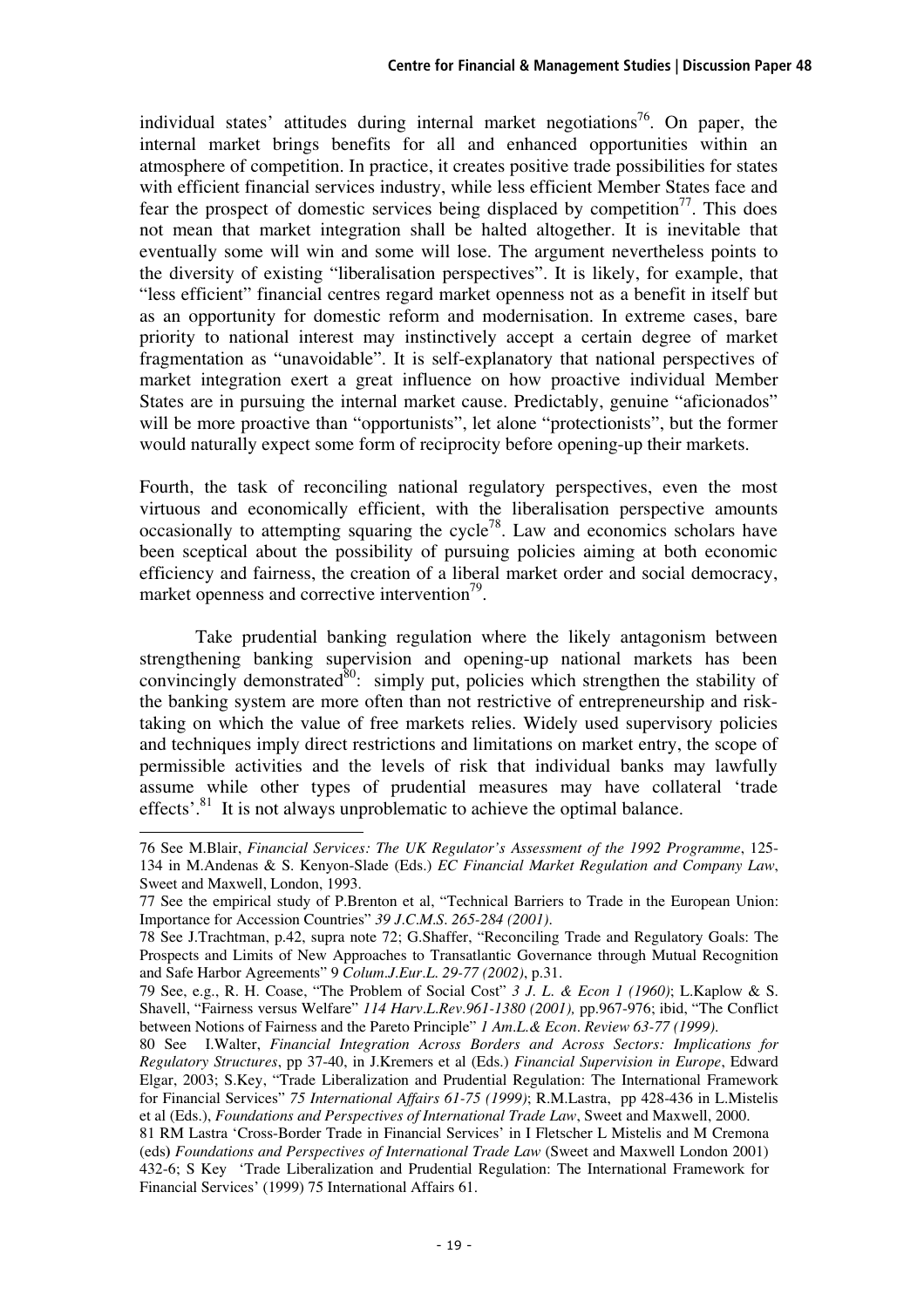This ongoing antagonism explains the inevitability of agreeing common EC standards of prudential supervision before opening-up national markets on the basis of the Second Banking Directive. It also explains the anxiety of the ECJ prior to the coming into force of the 1992 internal market framework to justify restrictions on the free movement of banking services on grounds of systemic financial stability and depositor protection (as we will see in chapter 3). Finally, at the WTO level, this creeping antagonism explains the so-called 'prudential carve-out' in paragraph 2(a) of the Annex on Financial Services to the GATS whereby a country may take prudential measures to ensure the integrity and stability of the financial system or to protect recipients of financial services regardless of any other obligation or commitment undertaken in the context of the GATS negotiations.

Others have focused on the dyad "market integration versus social protection" and have argued that liberalisation through the de-regulatory abolition of law-based obstacles and the reduction of disturbing transaction costs does not fit neatly with claims for increased standards of investor, depositor and consumer protection<sup>82</sup>. Even if the scale of the rivalry is exaggerated, the distrust between proponents of liberalisation and advocates of social protection is real. The former want to limit the use of regulations as barriers to trade and the latter want to prevent market openness from serving as a barrier to domestic and international regulation  $83$ .

The true proportions of the task are revealed when one realises that the process of reconciling free trade and regulation is anything but static in two respects. First, in relation to regulatory objectives the scale and nature of which require joint and concerted action at the international level, convergence and coordination of national regulatory policies is an almost instinctive response dictated by the sense of collective welfare. Hence, in view of the global dimension of financial services and information networks, the EU solution must be compatible with non-EU harmonisation or coordination initiatives and sufficiently flexible to address global and regional challenges. One of the best examples is the ongoing work for the development of a global and regional financial architecture. The international convergence of national policies, the creation of international institutions for the development, monitoring and implementation of common standards in international financial relations and the international cooperation of national authorities are to a great extent driven by the desire to ensure global financial stability $^{84}$ . This must be regarded as a sensible reaction to the defiance of national borders by the forces of financial globalisation<sup>85</sup> rather than strictly as a "liberalisation policy"<sup>86</sup>. Second, the

<sup>82</sup> See M.Dougan, "Minimum Harmonization and the Internal Market" *37 C.M.L.R. 853–885 (2000)*, at 857-859; N.Reich, *Internal Market and Diffuse Interests*, pp 1-26, Story, Brussels 1990; R.Dehousse, "Integration v. Regulation? On the Dynamics of Regulation in the European Community" *[1992] J.C.M.S. 383-402* ; S.Weatherill, *EC Consumer Law and Policy*, pp 1-36, Longman, 1997.

<sup>83</sup> See D.Vogel, *Trading Up: Consumer and Environmental Regulation in a Global Economy*, p.3, Harvard University Press, 1995.

<sup>84</sup> See H.Tietmeyer, *International Cooperation and Coordination in the Area of Financial Market Supervision and Surveillance*, Report to the G-7 Finance Ministers and Central Bank Governors, February 1999.

<sup>85</sup> See S.Vogel, *Freer Markets, More Rules: Regulatory Reform in Advanced Industrial Countries*, ch.2, Cornell University Press, 1996.

<sup>86</sup> See J.Norton, "A New International Financial Architecture?- Reflections on the Possible Law-Based Dimension" *33 Int'l Law. 891-924 (1999)*.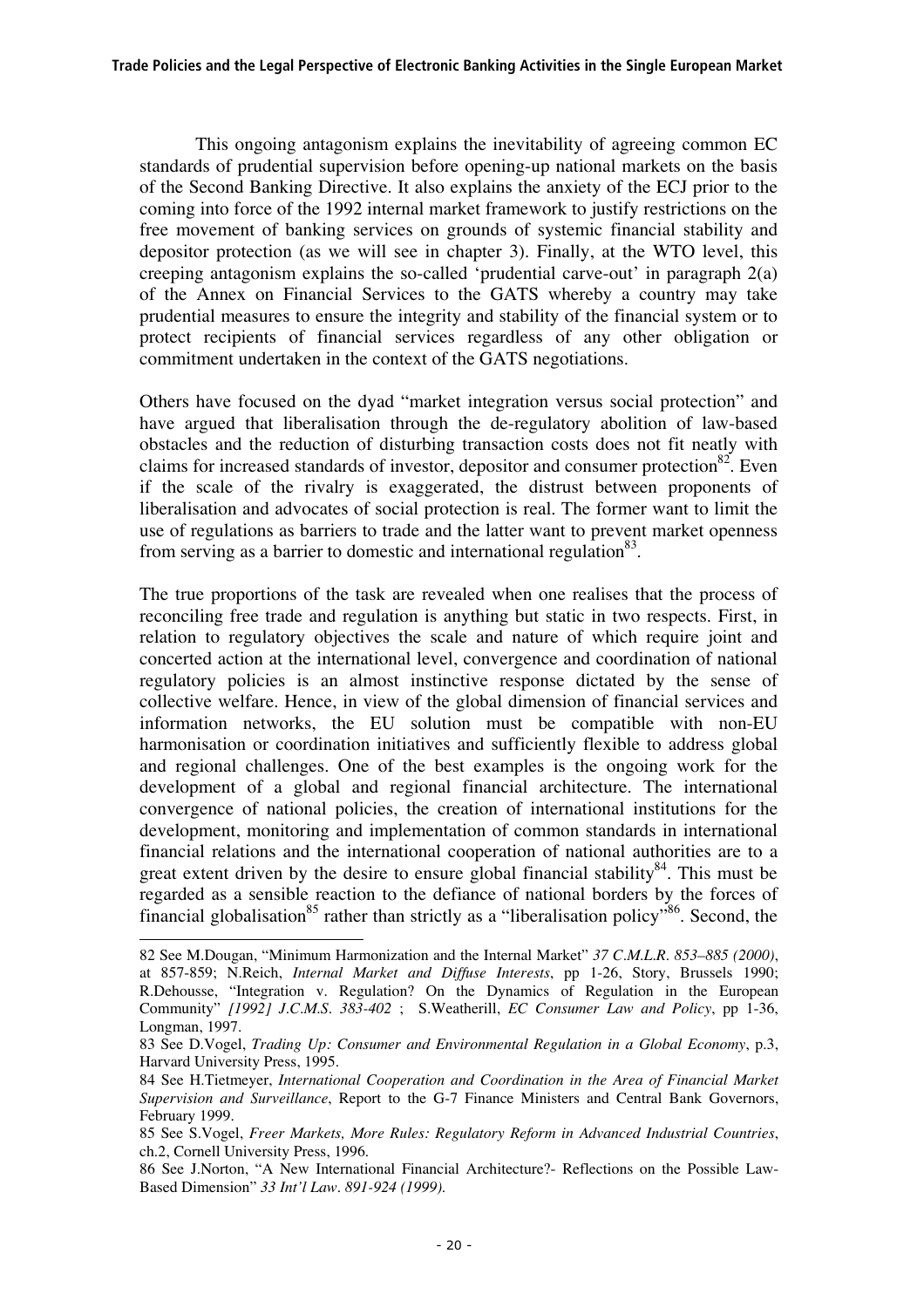regulatory aspects of safety, soundness and social protection are fluid and constantly evolving in the light of emerging new risks and enhanced consumer expectations. Unsurprisingly, this adds the advent of e-commerce into the equation. A credible integration strategy must no doubt accommodate the resuscitated interest of regulators and policy makers in risks predominantly associated with network technology, such as transactional security, protection of privacy, the lack of proximity and personal contact and reliability of information<sup>87</sup>.

4.2 The Concept of "Mutual Recognition"

Mutual recognition refers to the agreement between sovereign states whereby they agree to the transfer of regulatory authority from the host country where a transaction takes place to the home country from which a product, person service or firm originate.<sup>88</sup> It reflects the general principle that if a service can be provided lawfully in one jurisdiction, it can circulate in any other participating country without having to comply with the laws of these other jurisdictions.

The term 'mutual' denotes the parity and reciprocity of the undertaken obligations. The 'recognition' is of the equivalence, similarity, compatibility or at least acceptability of another state's regulatory framework and represents the scope *rationae materiae* and scale of the reciprocal obligations.

The equivalence of national norms is conceptually static because it reflects a 'fact' and a situation which exists, whereas the 'recognition' is conceptually normative and dynamic because it mandates a certain action and leads to a new arrangement between participating Member States. Member States take stock of the equivalence and convergence of national regulatory frameworks, evaluate and accept the remaining differences and undertake reciprocal obligations to open-up national borders to banks and services originating in the 'mutual recognition' area.

Mutual recognition is a hybrid of negative and positive integration. It goes beyond the mere elimination of barriers in that it pursues liberalization through the equivalence of national regulatory perspectives and the measured and safe allocation of regulatory responsibility. In parallel, it is not a typical model of positive integration in that the replacement of national rules by common EC standards is not strictly required. It is an instrument of regulation, because the division of responsibility among participating jurisdictions has a clear normative element; it is also a means of deregulation, because a disturbing layer of national control is abolished.

Ideally, services lawfully provided in one Member State may freely circulate across national borders. Hence, mutual recognition secures market openness and promotes the values of the single financial area while simultaneously avoiding the

<sup>87</sup> See Basel Committee, *Electronic Banking Risk Management Issues for Bank Supervisors*, pp 11- 25 in *Electronic Banking Group Initiatives and White Papers*, Basel, 2000; European Central Bank, *The Effects of Technology on the EU Banking Systems*, pp 34-39, Special Paper Series, Frankfurt, July 1999; T.Glaessner et al, *Electronic Security: Risk Mitigation in Financial Transactions Public Policy Issues*, A World Bank Report, Washington DC, June 2002.

<sup>88</sup> Eg K Nicolaidis 'Mutual Recognition of Regulatory Regimes: Some Lessons and Prospects' in OECD Proceedings *Regulatory Reform and International Market Openness* (OECD Paris 1996) 171-2.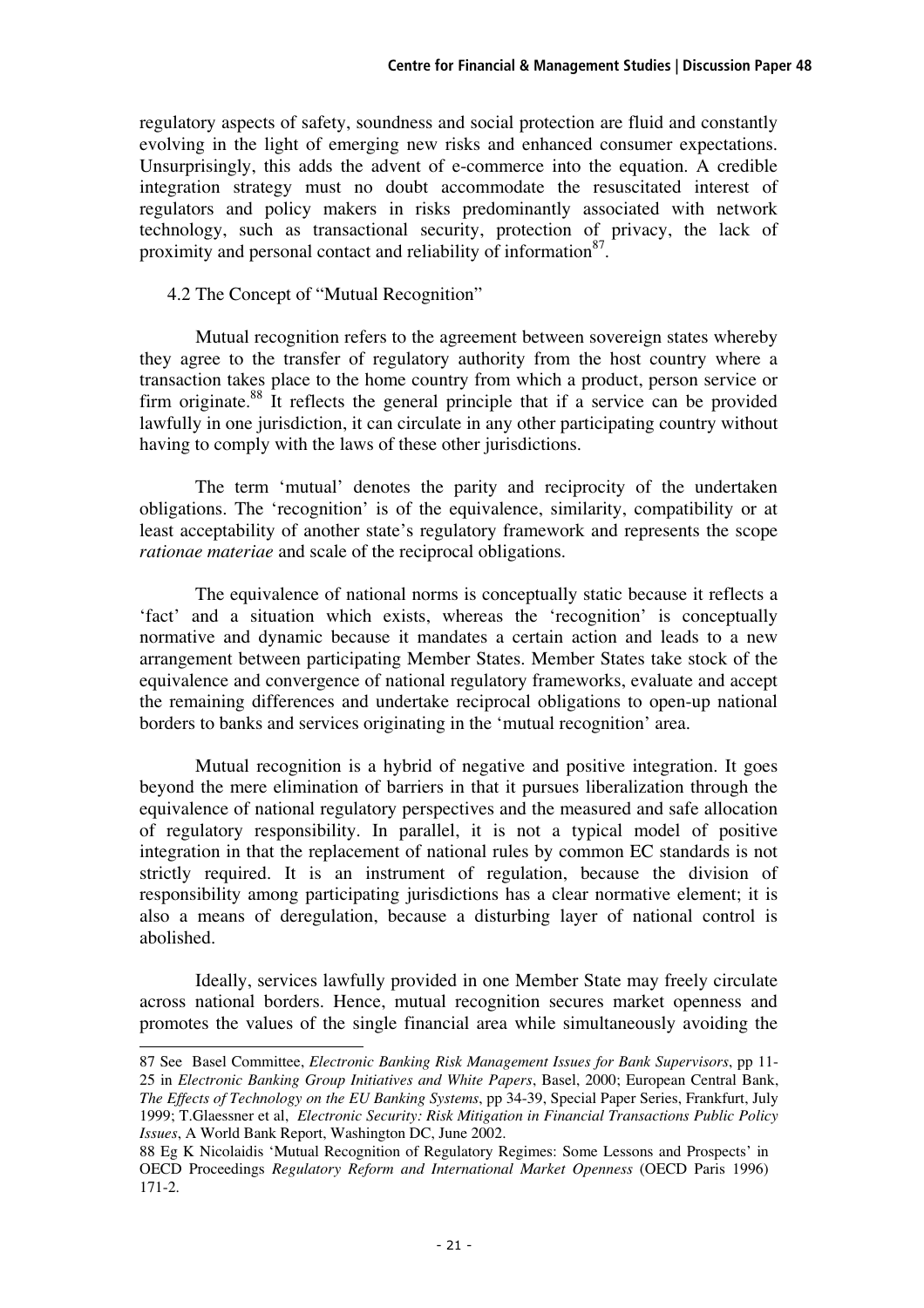### **Trade Policies and the Legal Perspective of Electronic Banking Activities in the Single European Market**

excessive policy and transaction costs of full harmonization and centralization. It thereby preserves local regulatory choices and preferences, respects the principle of 'subsidiarity' and stimulates potentially healthy regulatory competition. On the other hand, the principle of equivalence serves as the necessary platform upon which mutual recognition may be achieved in mutual trust and confidence in the actual convergence of formerly incompatible regulatory values of participating jurisdictions.

To create the necessary equivalence in the substantive rules of different legal systems, a coordinated process of legal harmonization is normally required. Harmonization purports to bring about consonance or accord in the legal institutions of the Member States, in other words to reduce the disturbances caused by legal plurality and diversity. Legal harmonization is a dynamic process in that it changes the *status quo* and induces a new legal environment into being. Equivalence is a descriptive concept and denotes an existing state of affairs whereby legal institutions are corresponding or virtually identical in value, effect or function. In any case, the correlation between mutual recognition and the establishment of common rules is strong and the policy of minimum harmonization as basis for mutual recognition sound.

Paradoxically, in contrast with legal harmonization and despite its historical significance, the concept of mutual recognition is only marginally referred to in the EC Treaty. <sup>89</sup> On closer inspection however this statement does not fairly represent the treatment afforded to mutual recognition by primary Community law.

By virtue of the Single European Act of 1986 (SEA), mutual recognition received 'Treaty status' and was elevated into a basic component of the institutional apparatus leading to the completion of the 1992 internal market project. Article 19 of the SEA introduced a new Article 100b in the Treaty of Rome according to which 'the Council, acting in accordance with the provisions of Article 100a, may decide that the provisions in force in a Member State must be recognized as being equivalent to those applied by another Member State'. In parallel, the SEA 1986 introduced the pivotal Article 8b of the EEC Treaty (the precursor of Article 14 EC) whereby the aim of progressively establishing the internal market over a period expiring on 31 December 1992 was expressly to be attained through the process of mutual recognition regulated by Article 100b EEC. After the completion of the 1992 project, the provision of Article 100b was thought to be redundant and was eventually repealed by Article  $6(54)$  of the Treaty of Amsterdam in 1997.<sup>90</sup> The importance however of mutual recognition was not ephemeral, not least due to the contribution of the case law of the ECJ.

# 4.3 The Model of "Home Country" Supervision

The model of "home country" supervision is an advanced version of mutual recognition. On a solid basis of equivalence and mutual trust, participating states recognise one another's substantive rules and supervisory control as the solely applicable legal framework of services originating in the respective territories. Banks

<sup>89</sup> EC Treaty arts 47(1) and 293.

<sup>90</sup> Treaty of Amsterdam amending the Treaty on European Union, the Treaties Establishing the European Communities and Related Acts [1997] OJ C340/1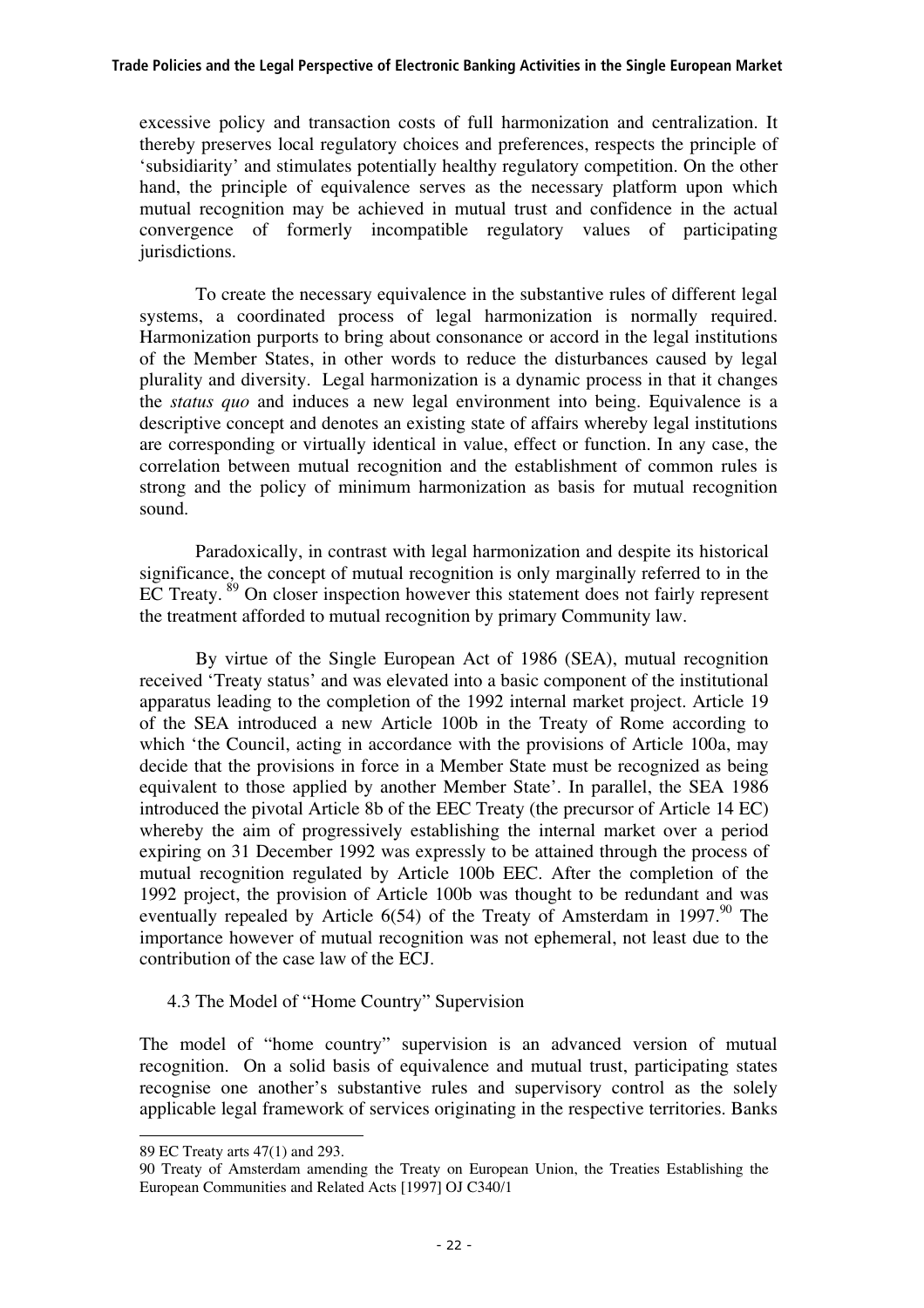are required to comply with the regulatory framework of their home jurisdiction regardless of whether the services are provided domestically or to customers in another participating state. In turn, the home Member State ensures that law enforcement and supervisory control encompasses the operations of firms established therein without distinction of final destination, whereas the country of destination of services refrains from enforcing national rules and administrative measures against incoming services originating in another Member State. Rather than an *ad hoc* and delicate evaluation of the various ingredients of a narrow concept of mutual recognition, "home country" supervision presumes *a priori* the equivalence of national standards as well as the restrictive effects and the disproportionality of the coexistence of more than one level of national control. Responsibility for regulation and supervision is solely vested in the "home country" of the firm and the crossborder provision of services is subject to a single regulatory framework.

Ideally, services lawfully provided in one Member State may freely circulate across national borders. Hence, mutual recognition secures international market openness and promotes the values of the single financial area while simultaneously avoiding the excessive policy and transaction costs of full harmonisation and centralisation. It thereby preserves local regulatory choices and preferences, respects the principle of "subsidiarity" and stimulates healthy regulatory competition<sup>91</sup>. On the other hand, the principle of equivalence serves as the necessary platform upon which mutual recognition may be achieved in mutual trust and confidence in the actual convergence of formerly incompatible regulatory values of participating jurisdictions.

The principle of equivalence of national standards as a necessary precondition of "home country" control reflects the inextricable connection and reciprocity between the "liberalisation" and the "regulatory" perspective. "Uncoordinated" and unconditional mutual recognition puts into question the very rationale of national regulatory policy and produces high policy costs in the form of deep compromise of national regulatory perspectives. Hence, it is resisted and dismissed out of hand as a perilous concession of market access and an implausible waiver of local control and sovereignty vis-à-vis firms and services, towards which the essential trust and confidence are lacking $^{92}$ .

<sup>91</sup> See G.Majone, *Mutual Recognition in Federal Type Systems*, p. 11, EUI Working Paper, 1993; A.Sykes, "Regulatory Competition or Regulatory Harmonisation? A Silly Question?" *[2000] J.Int'l.Econ.L.257-264*; J.M.Sun & J.Pelkmans, "Regulatory Competition in the Single Market" *33 J.C.M.S.67-89 (1995)*.

<sup>92</sup> See G.Horlick, "Sovereignty and International Trade Regulation" *20 Can.-US L.J. 57-67(1994)*; K.Gatsios and P.Holmes, *Regulatory Competition* in P.Newman (Ed.) *New Palgrave Dictionary of Economics and the Law*, Macmillan, London, 1998; R.Karmel, "Reconciling Federal and State Interests in Securities Regulation in the United States and Europe" *[2003] Brooklyn J.Int'l.L. 495- 549*; G.Hertig, *Imperfect Mutual Recognition for EU Financial Services,* pp 218-229 in *R.Buxbaum et al*, (Eds.) *European Economic and Business Law : Legal and Economic Analyses on Integration and Harmonization*, Walter de Gruyter, Berlin 1996; German Federal Government, *Position on the Follow-up Communication to the Green Paper on EU Consumer Protection*, COM (2002) 289 final, 25.09.2002; R.Cranston & C.Hadjiemmanuil, *Banking Integration in the European Community: The European Commission's Unfinished Agenda*, p. 351 in *J.Norton et al* (Eds.) *The Changing World of International Law in the Twenty-First Century: A Tribute to the Late Kenneth R.Simmonds*, Kluwer Law International, London, 1998.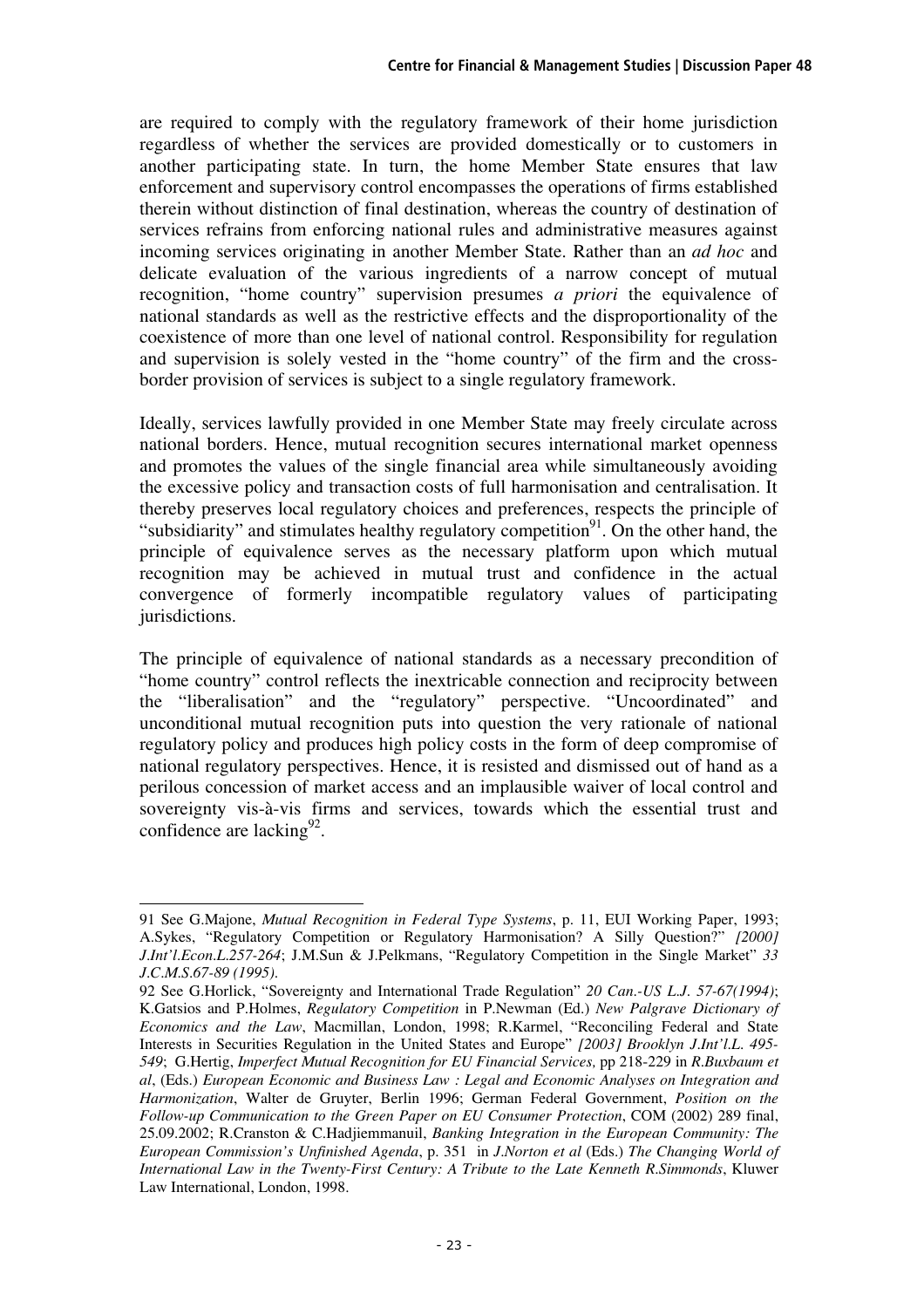Given the diverse national views on what constitutes a market failure and how this shall be corrected, the model of "uncoordinated" mutual recognition leads to the situation in which services lawfully provided in the country of origin may upset public policy objectives in the country of destination and produce effects which are unacceptable for the "host" jurisdiction. In the absence of equivalence, Member States are likely to regard the respective regulatory framework of fellow Member States as being of poor quality and low economic efficiency; or too liberal and insufficient to meet their own standards of social protection, fairness and financial stability; or both.

Further, the model of uncoordinated mutual recognition may induce firms pursuing a policy of "lowest cost" location to set up operations in poorly regulated Member States without losing access to profitable markets elsewhere. Critics of decentralisation have argued that competing for the attraction of firms and investment provides incentives for deregulation in the form of reduced protection of soundness and safety and other societal interests, including protection of investors or consumers $^{93}$ . This "race to the bottom" is accelerated under the pressure of powerful business interests, which may employ concerted actions to signal their preferences and the consequences facing jurisdictions which fail to respond. This race towards the low-cost location is believed to trigger a general competition in laxity by other Member States for fear of losing business, to the further detriment of optimal regulatory standards. Eventually, negative externalities will occur whereby the cost of failure of the lax regime will also be borne by private parties located elsewhere.

Within a "mutual recognition" area, jurisdictions which decline to enter this "race to the bottom" will necessarily place local institutions at a competitive disadvantage towards firms established in "regulatory havens" and create risks for the protection of local customers from genuine market failures<sup>94</sup>. Academics have pointed to the US where regulatory competition seems to be working in the market for corporate laws, which gave rise to the so- called "Delaware phenomenon"<sup>95</sup>. This school of thought attributes the success of Delaware in attracting a sizeable number of US corporations to the laxity of its corporate laws and the preference to the interests of directors at the expense of shareholders<sup>96</sup>.

Others have been less enthusiastic about the idea of a "competition in laxity"<sup>97</sup>. In the absence of empirical evidence, they have questioned whether, in the case of Delaware, shareholders are so naïve as to trust their savings to firms incorporated under rules so detrimental for their own interests. This latter analysis implies that rather than winning a "race to the bottom", Delaware has won a race to the top by enacting efficient rules which are appreciated by both the business community and investors. *Romano* argues in particular that Delaware may have won the market for

<sup>93</sup> See C.Bradley, "Competitive Deregulation of Financial Services Activity in Europe After 1992" *11 O.J.L.S. 545 (1997), at pp 554-556.*

<sup>94</sup> See G.Alpa, "The Harmonisation of the EC Law of Financial Markets in the Perspective of the Consumer Protection" *[2002] EBLR pp523-540*; R.Coleman, (European Commission), "Financial Services and Consumer Policy: The Regulatory Challenge" *[2001] Euredia 244-250*.

<sup>95</sup> See L.Bebchuck, "Federalism and the Corporation: The Desirable Limits on State Competition in Corporate Law" *105 Harv.L.Rev.1435 (1992)*.

<sup>96</sup> See W.Cary, "Federalism and Corporate Law: Reflections upon Delaware" *83 Yale L.J. 63 (1974).*

<sup>97</sup> See, e.g., D.Fischel, "The "Race to the Bottom" Revisited: Reflections on Recent Developments in Delaware's Corporation Law" *76 NW.U.L.Rev. 913 (1982*).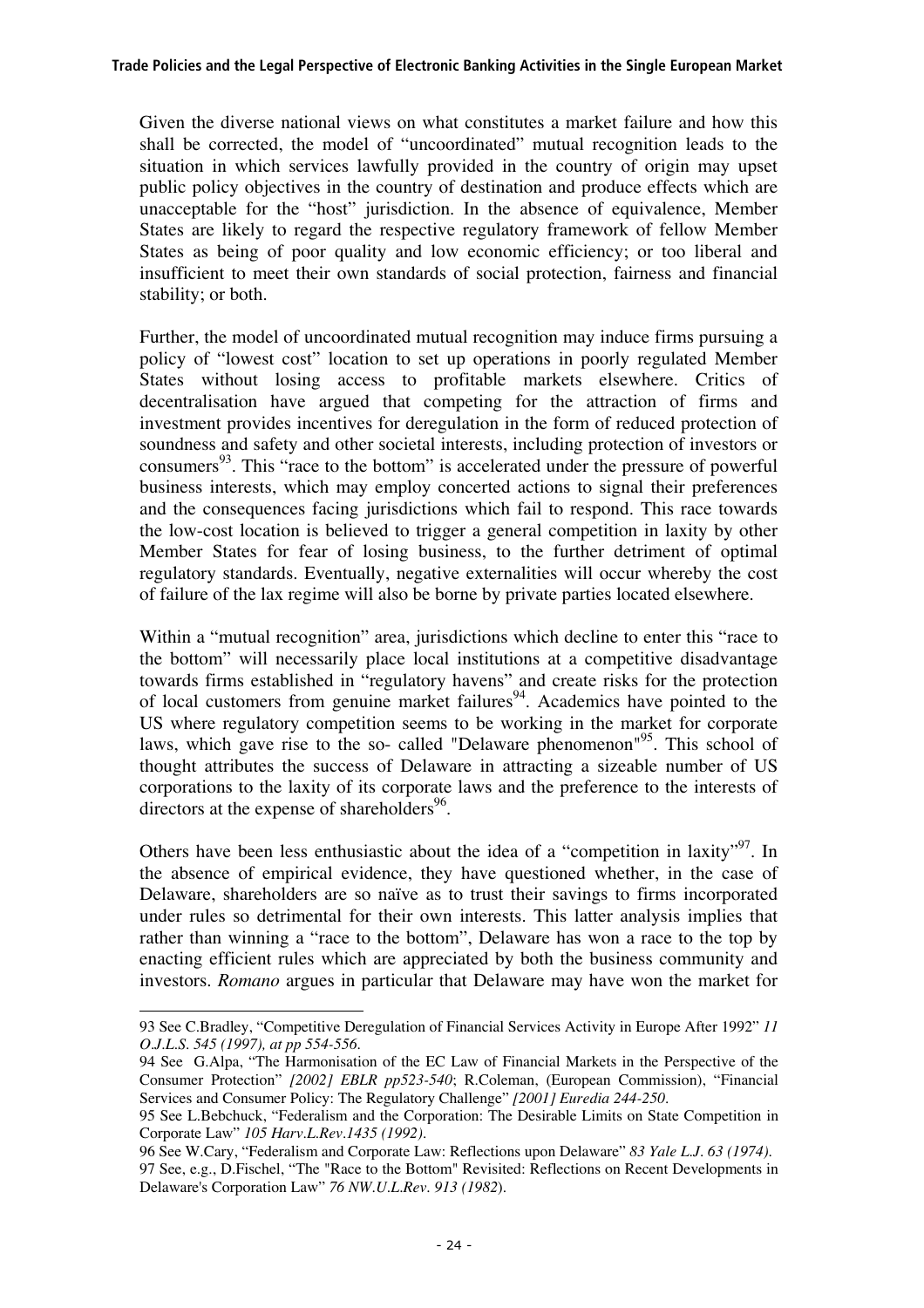incorporation not necessarily because its rules are superior but because it has gained a reputation for specialization, offering legal certainty and predictability for all market segments<sup>98</sup>.

Even if the risk of "regulatory laxity" is fanciful rather than real, the prospect of mutual recognition without equivalence is not any more promising. First, as long as the risk of a race to laxity is perceived to be real, it suffices to destroy political consensus regardless of whether it actually is. Second, if regulatory competition leads to a race in excellence, less efficient financial centres would still run the risk of responding poorly and would no doubt be reluctant to grant unfettered market access in the absence of equivalence and a "level playing" field. Further, in relation to services as complex and significant for the long-term interests of recipients as financial services<sup>99</sup>, transparency, predictability and certainty are greatly valued by customers, inasmuch as they are liked by firms. Market access in the absence of equivalence would result in the provision of services formulated under completely different rules, which the recipient would largely ignore. This would exacerbate the inherent problem of information asymmetry between the firm and the customer and would not enhance confidence in cross-border services within the single financial  $area<sup>100</sup>$ .

# 4.4 The Normative Value of "Home Country" Supervision

The principle of "home country" supervision on the basis of equivalence and trust is the most effective integration policy when negative integration is insufficient and full centralisation is unachievable or undesirable. Legal plurality and diversity do no longer pose obstacles to market openness. Firms are subject to one set of familiar rules and one level of control. They avoid adaptation costs and therefore may achieve desirable economies of scale through the launch of a single website as the sole platform for outgoing cross-border services and a sole point of reference for domestic and non-resident consumers, competitors and supervisors.

The *ex ante* allocation of exclusive responsibility for prudential supervision and control on the country in which the bank is established eradicates repetition, duplicate costs and inconsistencies. It also deprives the "host country" of the opportunity to use regulation as a covert form of protection of local competitive interests<sup>101</sup>. In the absence of a federal supervisor, a pure model of "home country" control is the only model which secures non-duplicative supervisory control. This point is often missed but even uniformity of substantive rules does not correct the

<sup>98</sup> See R.Romano, "Law as a Product: Some Pieces of the Incorporation Puzzle" *1 J.L.Econ. & Org. 225 (1985)*.

<sup>99</sup> See T.Visson (European Commission), *Community Approaches towards a Consumer Policy for Financial Services*, pp 31-38 in N.Fragakis, (Ed.) *Consumer Protection and Banking Services*, Hellenic Centre of European Studies and Research, Athens, 1997 (in Greek); A.Mörner, *The European Union, Financial Services and the Consumer*, pp 23-39 in P.Cartwright (Ed.) *Consumer Protection in Financial Services*, Kluwer Law International, London, 1999.

<sup>100</sup> See P.Nicolaides, "Competition among Rules" *16 World Competition 113 (1992)* 119-120; N.Moloney, "The Regulation of Investment Services in the Single Market" *3 EOBLR 293-336 (2002)*, p.306; G.Hertig, "Imperfect Mutual Recognition for EC Financial Services" *14 Int'L Rev.L.Economics 177 (1994)*, at p.182.

<sup>101</sup> See European Shadow Financial Regulatory Committee, *Towards a Single Market in European Securities Trading: An Agenda for Reform for the ISD*, 8<sup>th</sup> Statement, 12.06.2000, London, available at www.ceps.be .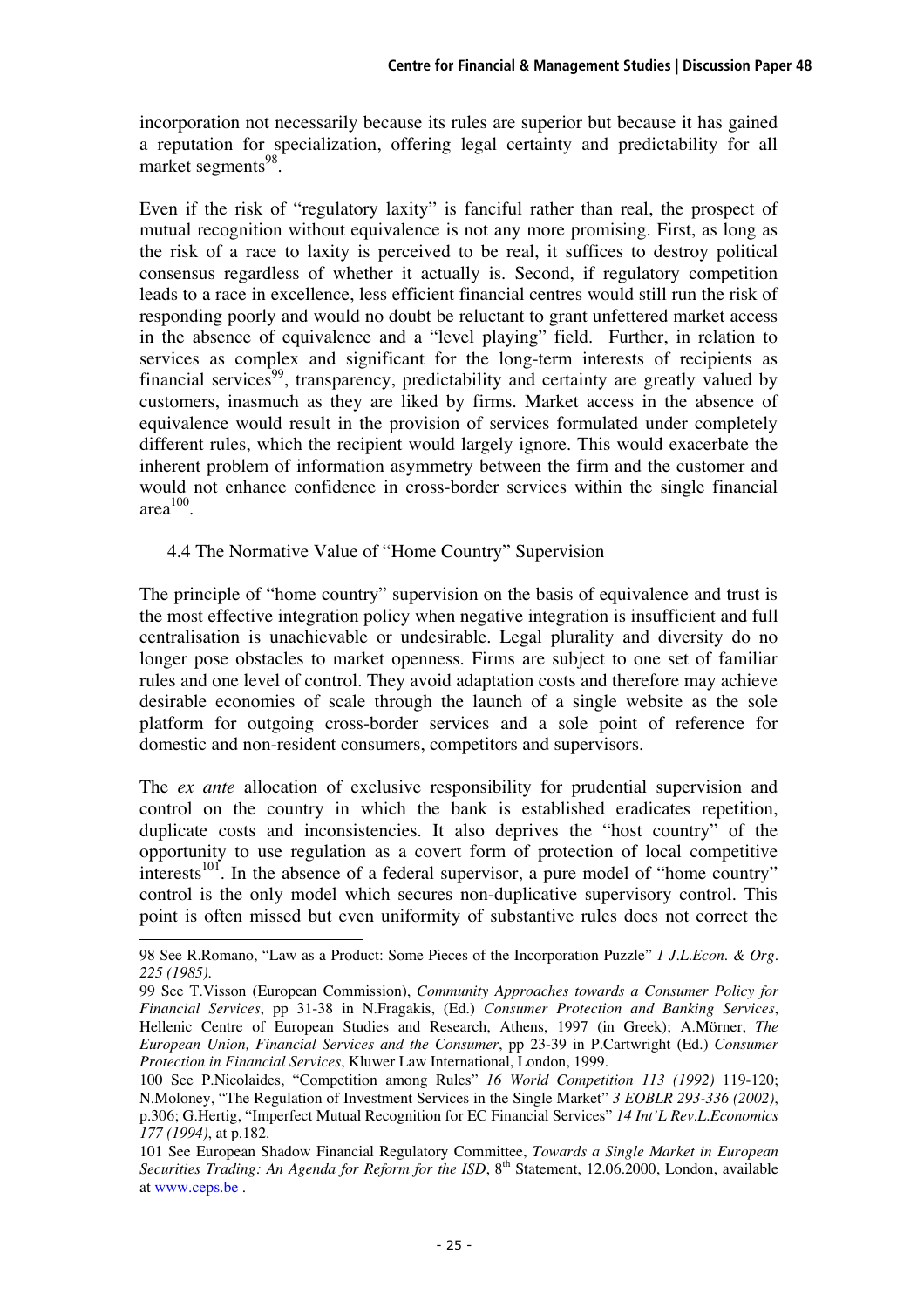problem of duplicative supervision. Further, the applicable legal framework consists of the familiar domestic rules. It thereby becomes predictable, certain and transparent, conflict of laws is circumvented and surprises caused by regulatory reform and inconsistent enforcement policies in the "host jurisdictions" are avoided.

In relation to the "regulatory perspective", the proposed model performs a plausible and realistic settlement of the rivalry between free trade and local control on the condition that national regulatory values and supervisory practices have converged to a mutually agreed level. Mutual recognition dispenses with pointillist harmonisation and thereby enables policy makers to concentrate on the essential constituent parts of equivalence. Hence, free economic movement is secured without the excessive "policy" and "transaction" costs of deeper centralisation<sup>102</sup>. The attained convergence secures the basis for equivalence and trust and prevents the unacceptable subordination of vital national regulatory preferences to the onedimensional claim for a liberal market order. It also ensures that domestic and overseas firms are at competitive parity and that consumers are confident that incoming services and firms are subject to equivalent rights and duties as domestic firms in the recipient jurisdiction. This will significantly reduce the risk of confusion and enhance consumer confidence in the predictability of underlying substantive standards.

Further, the optimal level of equivalence of national standards contributes to the creation of positive synergies in the management of financial and network-driven risks which transcend national borders and are better dealt with at the international level<sup>103</sup>. Other values promoted by "good" harmonisation and equivalence of rules may also be identified: the creation of level playing field for firms which lack mobility and cannot reap the benefits of regulatory arbitrage; an opportunity and a forum for domestic reform and a fresh review of national rules; an improvement in the quality of regulation through collaboration of pooled national expertise, especially for less developed Member States; the production of carefully designed and realistic law for international business, induced by the disciplinary effects of the expensive and inflexible amendment process and the collective sense of compromise; finally, the creation of a single point of reference for national legal education and professional training with obvious advantages for the mobility of legal skills.

Still in the realm of efficient regulation, it is expedient to examine the decision to vest the responsibility for consolidated supervisory control on the country of origin. In particular, it is questionable whether "home country" authorities have sufficient incentives to commit resources for the protection of non-voting overseas customers and whether for that reason it would appear rational to allocate responsibility to the "host country" which has a clear mandate and interest to protect domestic depositors. I do not subscribe to this view. The obvious reason is that we thereby return to the full pathology of "imperfect" mutual recognition. Interestingly however I have identified strong regulatory incentives.

<sup>102</sup> See also E.B. Kapstein, *Governing the Global Economy, International Finance and the State*, p.80, Harvard University Press, MA, 1996; J J.H.Dalhuisen, "Liberalisation and Re-Regulation of Cross-Border Financial Services" *[1999] EBLR 354-370*, at p.354.

<sup>103</sup> See L.White, *Competition versus Harmonization-An Overview of International Regulation of Financial Services*, pp 5-48 in C.Barfield, (Ed.) *International Financial Markets: Harmonization versus Competition*, American Enterprise Institute, Washington DC, 1996.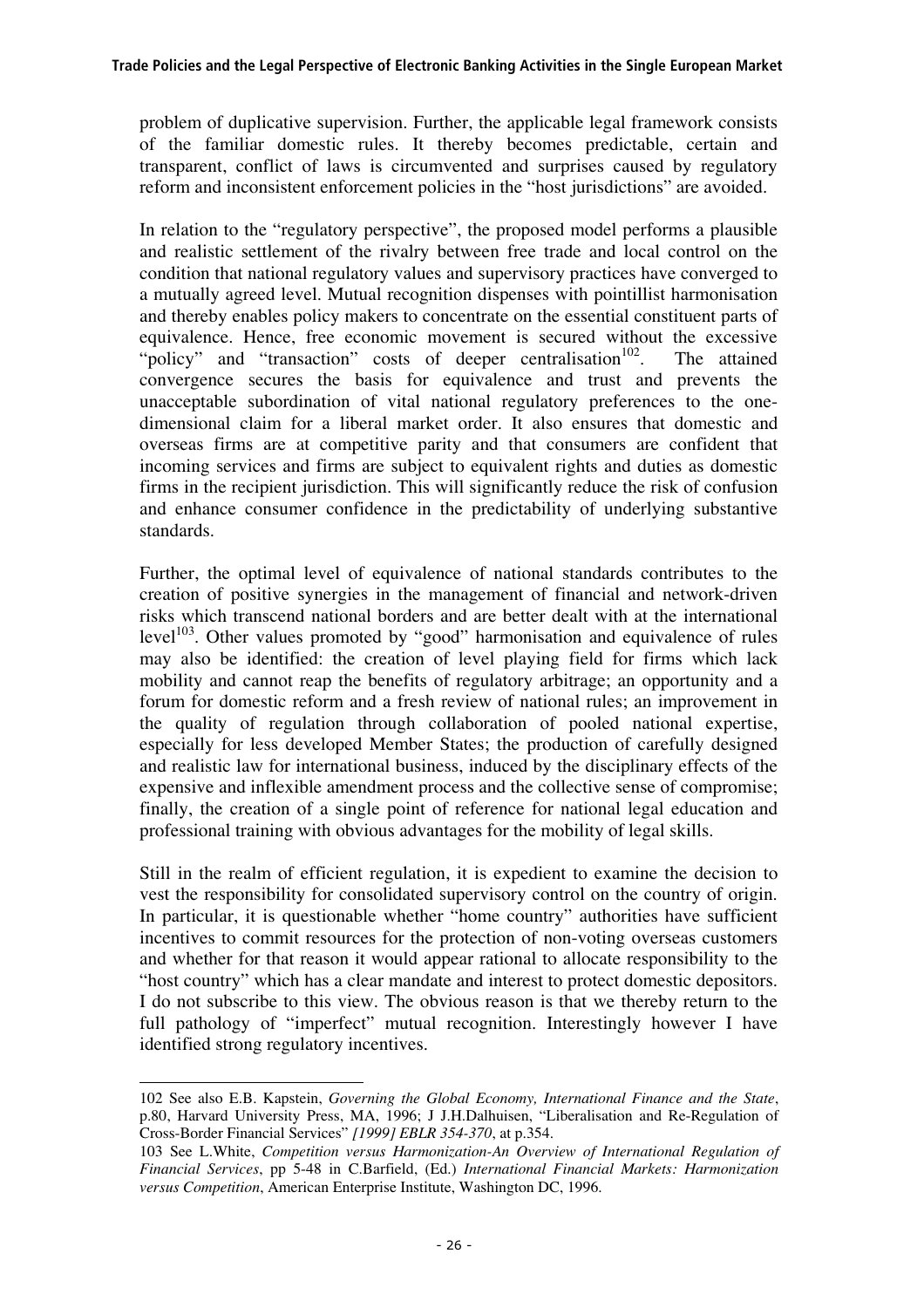First, in our model the bank is solely established in the "home country" which is the first place where regulatory failure will probably cause systemic instability. Second, in all likelihood a sizeable portion of account holders will always be resident in the country of origin, which obviously creates incentives for rigorous supervision. In that respect, I cannot see how the country of origin will prevent the benefits of supervision, which are hypothetically driven by the aim to solely protect domestic customers and systemic soundness, from being indirectly enjoyed by non-residents. The allocation of responsibility for the operation of deposit guarantee schemes in the country of origin will also provide incentives for rigorous supervision in the knowledge that the local taxpayer will bail out supervisory failure towards domestic and overseas depositors alike<sup>104</sup>. Further, competitive forces create enough incentives for rigorous supervision to the benefit of both resident and non-resident customers: a claim for reciprocity not necessarily in the same field; comity and a noble sense of performance of international obligations; the protection of reputation of the quality of local supervision and banking system; and finally, the self-interest to facilitate the competitiveness of domestic banks abroad, which will no doubt suffer if international markets receive a signal of underperforming supervision at source.

There is also considerable consensus that the country of origin is better placed to perform quality supervision which would cater for the complexity of markets, services and risks<sup>105</sup>. Regulation theorists have confirmed the importance of territorial proximity for the successful formulation and implementation of public policy objectives<sup>106</sup>. This is the thrust of subsidiarity in federal or quasi-federal structures, namely that public affairs shall be managed by authorities which are as close to the subject-matter as possible.

A deterrence-based enforcement policy, through punitive measures and penalties in cases of harmful and non-compliant conduct, whereby failure to comply is followed by enforcement proceedings, may indeed suffer from the barriers posed by national borders. But the lack of territorial proximity is potentially fatal in a compliancebased system of supervision and enforcement, whereby the overarching aim of the regulator is to reduce the likelihood of breach through the creation of mutual trust, qualitative monitoring and close cooperation as opposed to punishment $107$ .

An effective system of qualitative compliance-based enforcement presupposes a good understanding of the regulated entity: What are the causes of breach in each particular case? Is it calculated and purposeful? Or is it due to sheer indifference, incompetence, poor understanding of the law, mismanagement, breakdown of internal control systems and organisation? This approach relies on mutual trust, incentives to comply, frequency in personal contacts, interactive participation, ongoing educational initiatives on the part of the supervisor and ability to learn and adapt on the part of the firm. These values are largely conditional upon the existence

<sup>104</sup> See also M.Andenas, *Deposit Guarantee Schemes and Home Country Control*, pp 111-112 in R.Cranston (Ed.) The *Single Market and the Law of Banking*, (2nd Ed.), LLP, London 1995.

<sup>105</sup> See D.Schoenmaker & P.Wierts, *Financial Supervision: Which Model for Europe?*, p.6, FMG Special Paper, July 2002.

<sup>106</sup> See W.H. Reinicke, *Global Public Policy, Governing Without Government*, p.57, Brookings Institution Press, Washington DC, 1998.

<sup>107</sup> See generally D.Singh, "Enforcement Methods and Sanctions in Banking Regulation and Supervision" *4 Int'l & Comp.C.L.J. 307-343 (2002).*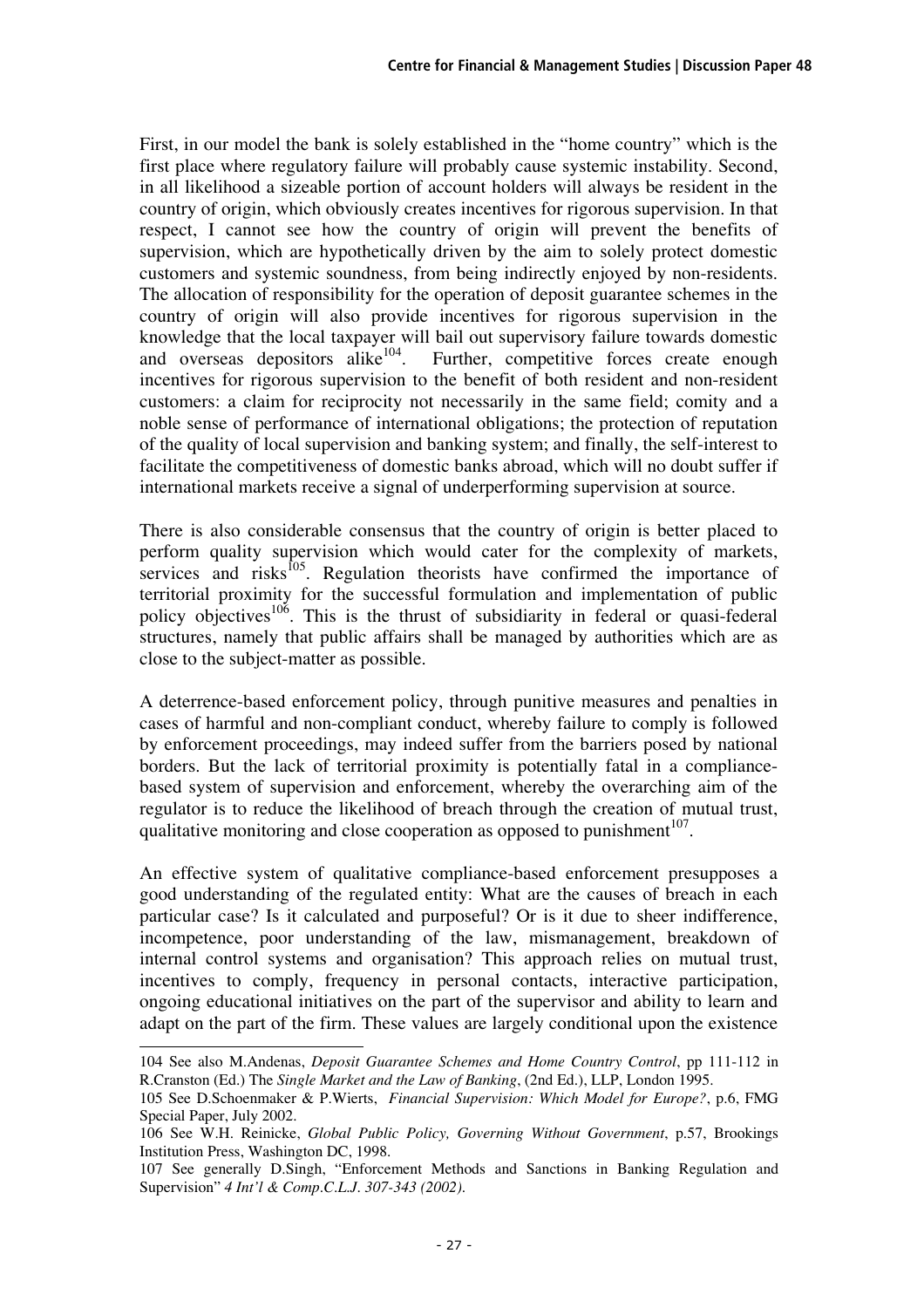of physical proximity between the regulated entity and the supervisory authority, which non-established banks cannot enjoy. In relation to conduct of business rules, the failures in market confidence caused by lack of integrity and conflict of interests are directly linked to underperforming internal control structures and a failing corporate culture, which a distant, non-established regulator will find difficult to bring to light<sup>108</sup>. The "home country" is familiar with the organisation, management structure and personnel and has accumulated valuable information for supervisory purposes<sup>109</sup>. Provided that a line of communication, ongoing cooperation and coordination among "home" and "host" country authorities is established, the argument for "home country" control of cross-border internet banking activities is  $commelling<sup>110</sup>$ .

The dilemma "home" or "host" country control links with the current debate regarding a reformed governance structure for financial supervision in Europe and the eventual centralisation of supervisory functions at the European level<sup>111</sup>. The basic argument in favour of moving to a European structure is that it might be difficult to achieve simultaneously a single financial market and stability in the financial system, while preserving a high degree of national based supervision with only decentralised efforts at harmonisation<sup>112</sup>. On close inspection, the argument for centralisation is driven by possible efficiency gains in dealing with cross-border regulatory concerns after full integration has been achieved, and not so much by its contribution as an absolutely essential policy towards integration<sup>113</sup>.

I am not certain whether the efficiency gains from the creation of a "European FSA" will be sufficiently proportionate to the high "transaction" and "policy costs" associated with full centralisation<sup>114</sup>. I certainly cannot detect deficiencies in the proposed model of "home country" control over internet-based services which would exert leverage on the broader discourse. In relation to the latter, it is rightly observed that comparative lessons can be learned from the US where a fully functioning single market is successfully premised upon common rules but not a federal supervisor<sup>115</sup>. A second interesting observation relates to the questionable reconciliation of centralised supervision with the- still- less than uniform substantive regulatory

<sup>108</sup> See E.Avgouleas, p.83, *supra* note 75.

<sup>109</sup> See G.Walker, *International Banking Regulation: Law, Policy and Practice*, pp 94-97, Kluwer Law International, London, 2001; Basel Committee, *The Supervision of Cross–Border Banking*, Basel, October 1996.

<sup>110</sup> See Basel Committee, *Management and Supervision of Cross-Border Electronic Banking Activities*, Electronic Banking Group, Basel, October 2002;J.Koendgen, *Rules of Conduct*, p.125 in G.Ferrarini (Ed.) *European Securities Markets The Investment Services Directive and Beyond*, Kluwer, London, 1998; European Central Bank, pp 39-40, *supra* note 87; K.Alexander, *The Need for Efficient International Financial Regulation and the Role of a Global Supervisor*, pp 273-295 in E.Ferran & C.Goodhart (Eds) *Regulating Financial Services and Markets in the Twenty First Century*, Hart, Oxford,2001

<sup>111</sup> See generally R.M.Lastra, *The Governance Structure for Financial Regulation and Supervision in Europe*, FMG Discussion Paper, London, 2003.

<sup>112</sup> See X.Vives, "Restructuring Financial Regulation in the European Monetary Union" *19 J.Fin.S.Res. 57-82 (2001)*; A.Prati & G.Schinasi, *Financial Stability in European Economic and Monetary Union*, Princeton Studies in International Finance, No 86, 1999.

<sup>113</sup> See D.Schoenmaker & P.Wierts , pp 1-8, *supra* note 105.

<sup>114</sup> See also K.Lannoo, *Supervising the European Financial System*, Centre for European Policy Studies (CEPS), 2002.

<sup>115</sup> See R.M.Lastra, *supra* note 111 quoting Alan Greenspan.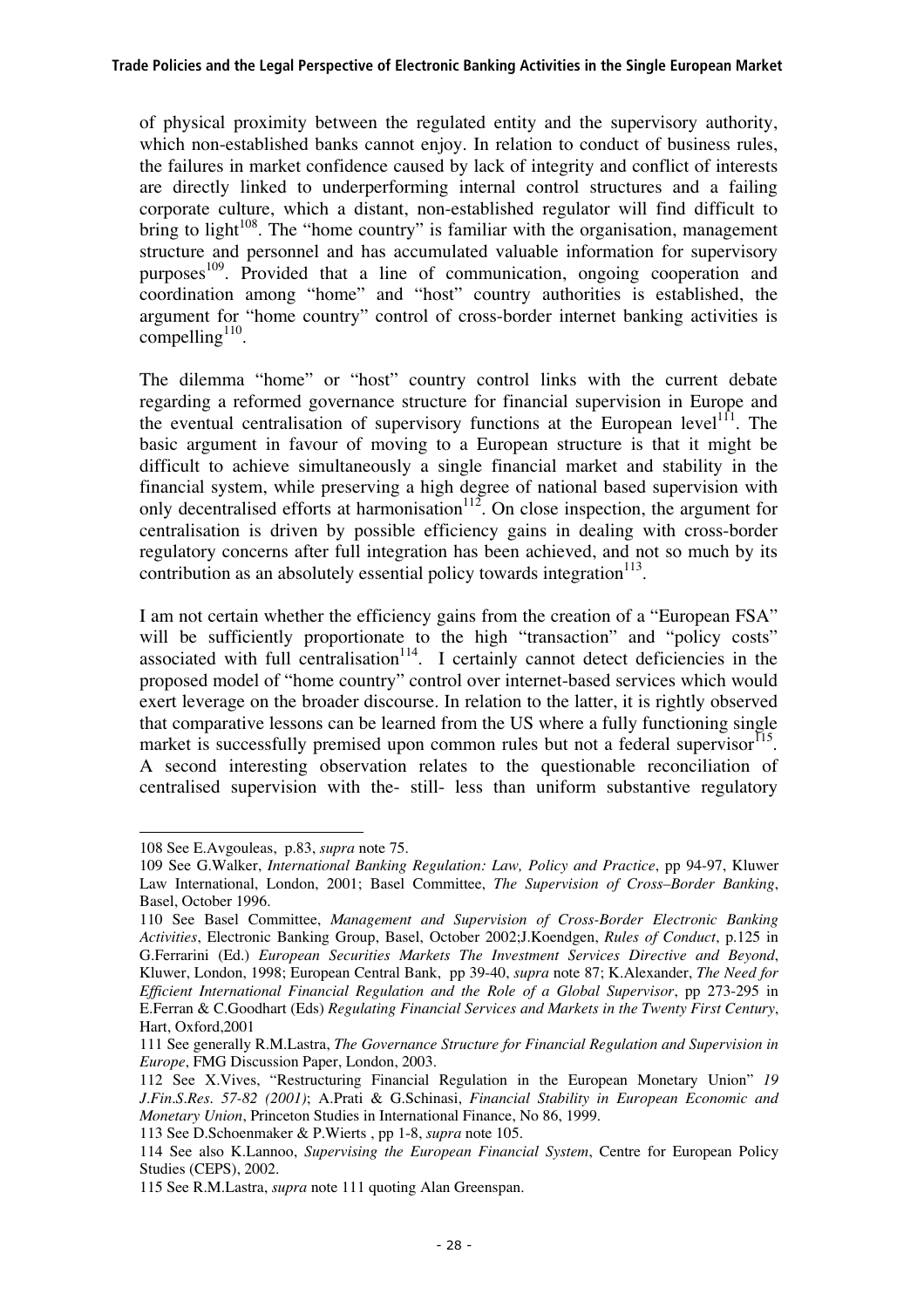standards applicable in the internal market<sup>116</sup>, unless of course full centralisation in standard-setting is regarded as an inevitable by-product of a central supervisory structure. Given the substantial controversy in principle, the remaining unresolved practical issues, such as structure, terms of competence and resources, and the absence of a clear Treaty basis, the prospect for a pan-European financial supervisor is, at best, distant.

Turning to the main discussion, it shall be noted that, while "uncoordinated" mutual recognition and full uniformity entail significant "policy" costs, the principle of country of origin on the basis of equivalence demonstrates the best elements of both worlds in that it achieves full market openness with as limited centralisation as possible. Insofar as harmonisation is only essential, an undiluted model of "home country" supervision carries along the benefits of decentralisation and unleashes the forces of competition at multiple levels<sup>117</sup>. Efficient legislatures and regulators are free to compete, experiment and innovate and firms may choose the most efficient regulatory framework in the safe knowledge that full circulation of services and market access is secured. Local needs are addressed by tailored rules and local control. Within the permissible scope for regulatory competition, national policy and law makers are exposed to discipline and self-restraint in order to avoid reverse discrimination against domestic firms. They will no doubt examine the applicable national law and revisit their supervisory practices proposing reforms in the light of applicable rules elsewhere to stimulate the competitiveness of the domestic financial  $centre<sup>118</sup>$ . Discipline results in carefully chosen regulation, which addresses real market failures and strives to be as sophisticated and costless as possible. It is hoped that competition will eventually result in further convergence in the long term.

Full mobility of services accommodates heterogeneous preferences and tastes. Customers are given the option to choose among services formulated under different national laws, which address different individual needs and risk appetite. Especially for customers in smaller Member States, the benefits may be even greater. Within an imperfect internal market, where adaptation and information costs per national jurisdiction are high, smaller Member States are characterised by an unfavourable ratio of legal and regulatory costs to profit margin and therefore may be commercially unappealing. Under the proposed model, the small size of the market no longer repels firms established overseas, with obvious beneficial effects for the level of choice, quality, sophistication and competitiveness available to local recipients. For firms established in small Member States the suggested policy create opportunities for Euro-wide market access without prohibitive entry costs of compliance and therefore enhances competitive parity and reciprocity in the single

<sup>116</sup> See G.Di Giorgio, "Financial Market Regulation and Supervision: How Many Peaks for the Euro Area?" *28 Brook. J. Int'l L. 463*, pp 485-486; V.Galanopoulou , "The FSA as an Institutional Model*" [2003] EBLR 283*, p.293.

<sup>117</sup> See N.Reich, "Competition between Legal Orders: A New Paradigm of EC Law" *[1992] CMLR 861*; E.Wymeersch, *Regulating European Markets: The Harmonisation of Securities Regulation in Europe in the New Trading Environment*, pp 188-191 in E.Ferran & C.Goodhart, *supra* note 110; H.Tjiong, "Breaking the Spell of Regulatory Competition:Reframing the Problem of Regulatory Exit" *66RabelsZ 66-96 (2002)*, at pp74-85; N.J.Clausel & K.E.Sorensen, "Competition and Co-operation between Stock Exchanges in Europe-Legal *Aspects* and Challenges" *3 EBOLR 371-402 (2002)*, at pp 380-381; J.H.Dalhuisen, p.354, *supra* note 102.

<sup>118</sup> See R.Dale, *The Regulation of Investment Firms in the European Union*, pp28-30 in G.Ferrarini (Ed.) *The Prudential Regulation of Banks and Securities Firms: European and International Aspects*, Kluwer, 1995.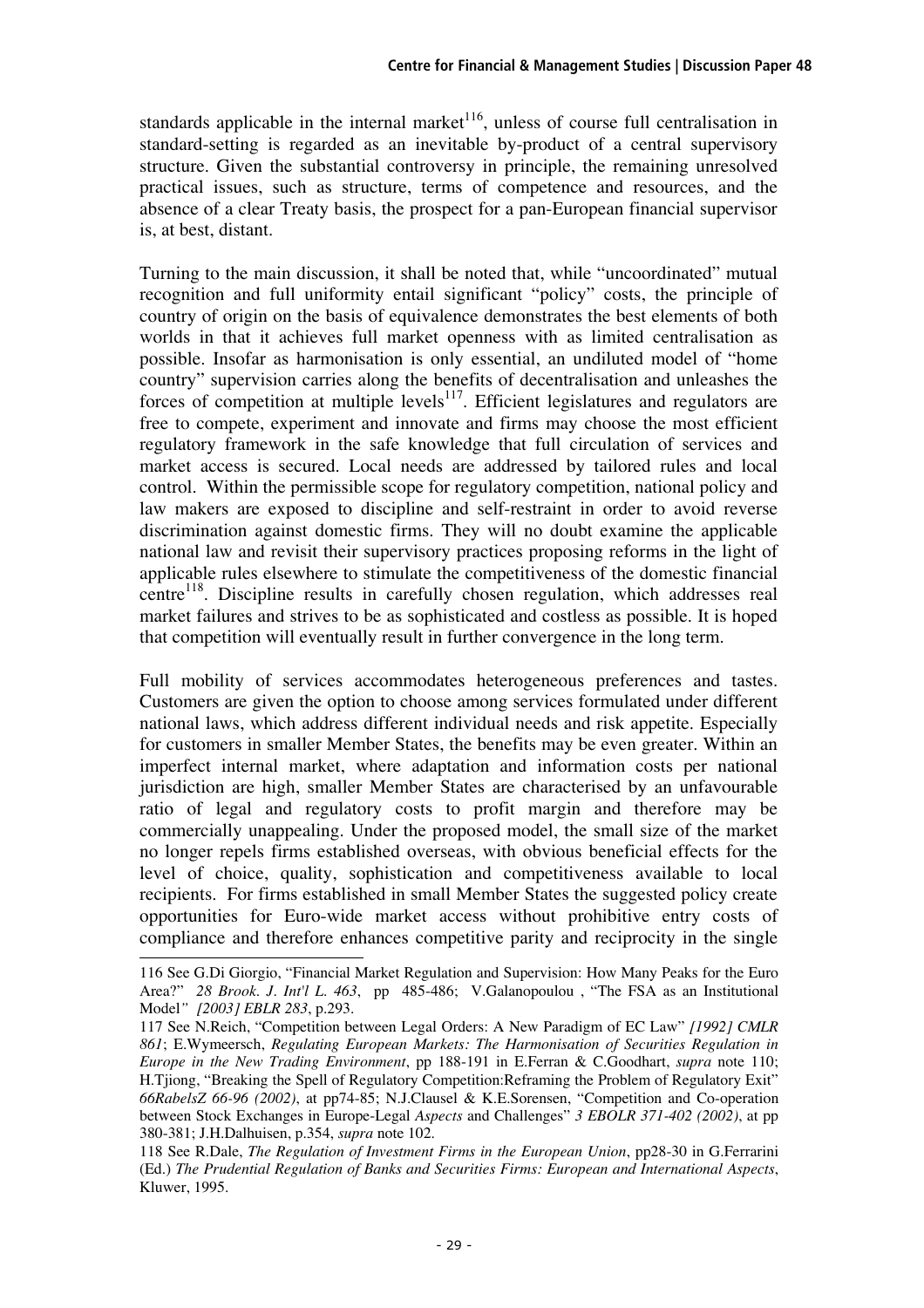financial area. In the national arena, less efficient firms will receive a clear signal for modernisation.

In contrast with the critics of the principle of country of origin, it is my view that insofar as the level of convergence is optimal and the equivalent standards are properly implemented and rigorously enforced, a corporate policy of "low cost" location is not an option and competition in laxity is therefore unlikely to occur<sup>119</sup>. Even when loopholes start to emerge, I do not detect scope for harmful abuse of the system at the expense of customers located in Member States which decline to water down their own standards. First, there is always the last resort of emergency resumption of powers by the country of destination, when trust is broken down. Second, as it is rightly observed, the risk for a harmful race to the bottom cannot be verified or dismissed unless the specific nature of competition in the financial area is examined $120$ .

In that respect, I am convinced that the multi-faceted value of reputation in the business of banking diminishes considerably the hypothetical race towards "less protective" jurisdictions $121$ . Firms want to exploit reputation by locating themselves in the country which offers the most sophisticated level of regulation and increased safety, soundness and stability<sup>122</sup>. Regulators concerned with their banking system' stability and efficiency are unlikely to water down their standards and enter the race to laxity<sup>123</sup>. In parallel, non-resident customers will dismiss offers from banks located in unsafe jurisdictions, whereas residents in the "lax jurisdiction" will react with hostility against the lowering of standards of protection<sup>124</sup>. In effect, the market will exercise disciplinary effects, which will ensure that jurisdictions do not go down the road of laxity and correct any attempt to introduce "cheap" but inefficient rules. Key industry insiders and regulators have confirmed this process $^{125}$ .

<sup>119</sup> See also J.Trachtman, *supra* note 72; P.R.Nielsen, *Services and Establishment in European Community Banking Law: A Study of its Legal Approach and its Implications*, pp 41-58, Jurist, Copenhagen, 1994; J.M.Josselin and A.Marciano, *The Economics of the Constitutional Moment in Europe*, pp1-23 in A.Marciano and JM Josselin, *The Economics of Harmonizing European Law*, Edward Elgar, 2002.

<sup>120</sup> See A.Klevorick, *Reflections on the Race to the Bottom*, pp 459-469 in G.Bhagwati and R.Hudec (Eds.) *Fair Trade and Harmonization, Prerequisites for Free Trade?*, vol.I, London, 1996

<sup>121</sup> See P.V.Caysele & D.Heremans, "Legal Principles of Financial Market Integration in 1992: An Economic Analysis" *11 Int'l Rev.L.Econ.83-99 (1991)*; H.Tjiong, pp 74-85, *supra* note 117; N.J.Clausel & K.E.Sorensen, "Competition and Co-operation between Stock Exchanges in Europe-Legal Aspects and Challenges" *3 EBOLR 371-402 (2002*), at pp380-381; R.Cranston & C.Hadjiemmanuil, pp 354-355, *supra* note 92; J.M.Josselin and A.Marciano, *supra* note 119.

<sup>122</sup> See R.Cranston & C.Hadjiemmanuil, ibid; D.Heremans, *Economic Aspects of the Second Banking Directive and of the Investment Services Directive*, pp 37-54 in J.Stuyck (Ed.) *Financial and Monetary Integration in the European Economic Community: Legal, Institutional and Economic Aspects*, Kluwer Law and Taxation Publishers, 1993; N.J.Clausel & K.E.Sorensen, *supra* note 121.

<sup>123</sup> See G. Dell'Ariccia & R.Marquez, *Competition Among Regulators*, IMF Working Paper 73, Washington DC, May 2001.

<sup>124</sup> See also F.Easterbrook, "The Economics of Federalism" *26 J.L.Econ. 23 (1983)*, at p.28; J.M.Josselin and A.Marciano, *supra* note 119; H.Tjiong, pp74-85, *supra* note 117.

<sup>125</sup> Braithwaite and Drahos quote US Federal Reserve officials noting that "…*it is a competitive advantage for our banks that they come from a solidly regulated home base*"; in the Bank of England they were told that "…*competition in market integrity is the main game*". The authors themselves argue that bankers worry more about systemic risk and loss of reputation and therefore the principle of lowest-cost location, while typical in relation to tax, is atypical in relation to financial regulation. See J.Braithwaite & P.Drahos, *Global Business Regulation*, pp 130-131, Cambridge University Press, 2000; See also the econometric analysis of G. Dell'Ariccia & R.Marquez, *supra* note 123.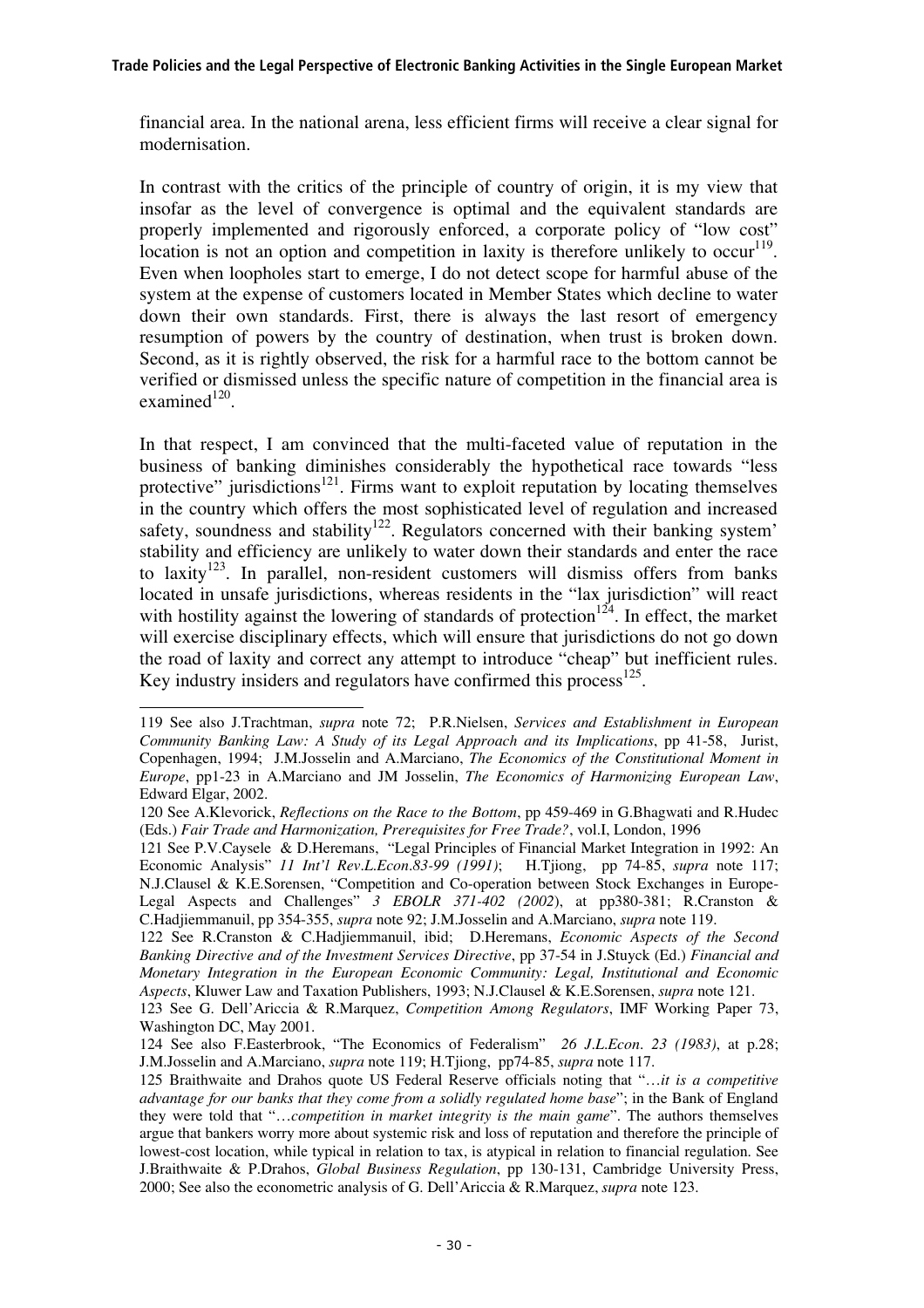Admittedly despite the convincing incentives of the "home country" to exercise rigorous supervisory control, some degree of diversity in the procedural administration and management of supervisory duties will always exist, which will add value in the perceived quality of national supervision. In an "open market economy with free competition" I see no reason why the quality of "home country" regulation and supervision cannot be part of the package that efficient financial centres will export and firms will use as a competitive asset  $126$ . In principle, this is one of the key benefits of decentralisation. In practice, it is unrealistic to expect full convergence of qualitative elements before attempting full market integration. In fact, I am not sure whether it would be desirable after all.

Consumers surely can decide whether financial services originating overseas make financial sense for their own circumstances and whether, despite the benefits, the reputation of the firm, the applicable law or the quality of supervision in the Member State in question ensure an adequate level of protection. In their turn, firms may also use these elements as a competitive asset to attract profitable customers. At the same time, the informed consumer will protect the uniformed. To the extent that the forces of competition are in operation, the existence of enough well-informed consumers and the banks' interest to implant consumer confidence and exploit reputation will drive the general quality of services, regulation and supervision up. Historically this process has been observed. In particular relation to new technologies, there is empirical evidence suggesting that banks are particularly keen to enhance consumer confidence through technical and legal means. On the technical side, large sums have rightly been invested in order to sharpen up the security of internet-based transaction systems and thereby stimulate demand for internet banking<sup>127</sup>. Of course, there is no level of investment which would guarantee total security of online operations. Account data can be misused and funds can be misappropriated. If the proper access devices have been used, the bank cannot distinguish between rightful mandate and unauthorised communication. In the absence of a binding rule under English law and having satisfied a "systemic" duty of care through reasonable investment in security procedures, banks would be expected to allocate the loss to the account holder through standard terms of contract<sup>128</sup>. Paradoxically they invariably agree to undertake the risk unless the customer fails to keep the security devices secret<sup>129</sup>. *Mutatis mutandis*, the two examples indicate that the caricature of the race towards a poorly regulated or "unsafe" location as an appealing market policy is not a fair reflection of the true dynamics operating in the market for financial innovation and new technology, where reputation and trust is of paramount importance.

<sup>126</sup> See generally D.Vogel, *Green and Global: A Review of Trading Up: Consumer and Environmental Regulations in a Global Economy*, Harv.Un.Press 1995.

<sup>127</sup> See J.Claessens *et* al, " On the Security of Today's Online Electronic Banking Systems" *[2002] Computers and Security 253-265*; European Committee for Banking Standards, *Secure Banking over the Internet*, Technical Report 401, March 1997, available in http://www.ecbs.org/Download/TR401V1.PDF.

<sup>128</sup> See generally C.Reed, *Consumer Electronic Banking*¸ pp 143-166 in C.Reed *et al* (Eds.) *Cross-Border Electronic Banking*, LLP (2nd Ed.) London 2000.

<sup>129</sup> For example, my contract with Natwest Online Banking stipulates that " *If You have kept Your Security Details secret, You will not be liable for any NatWest OnLine Banking Service transaction on Your Account, which You have not authorised. If You suspect someone knows Your Security Details You must contact us immediately. If You fail to do so, You will be liable for any unauthorised transactions on Your Account*".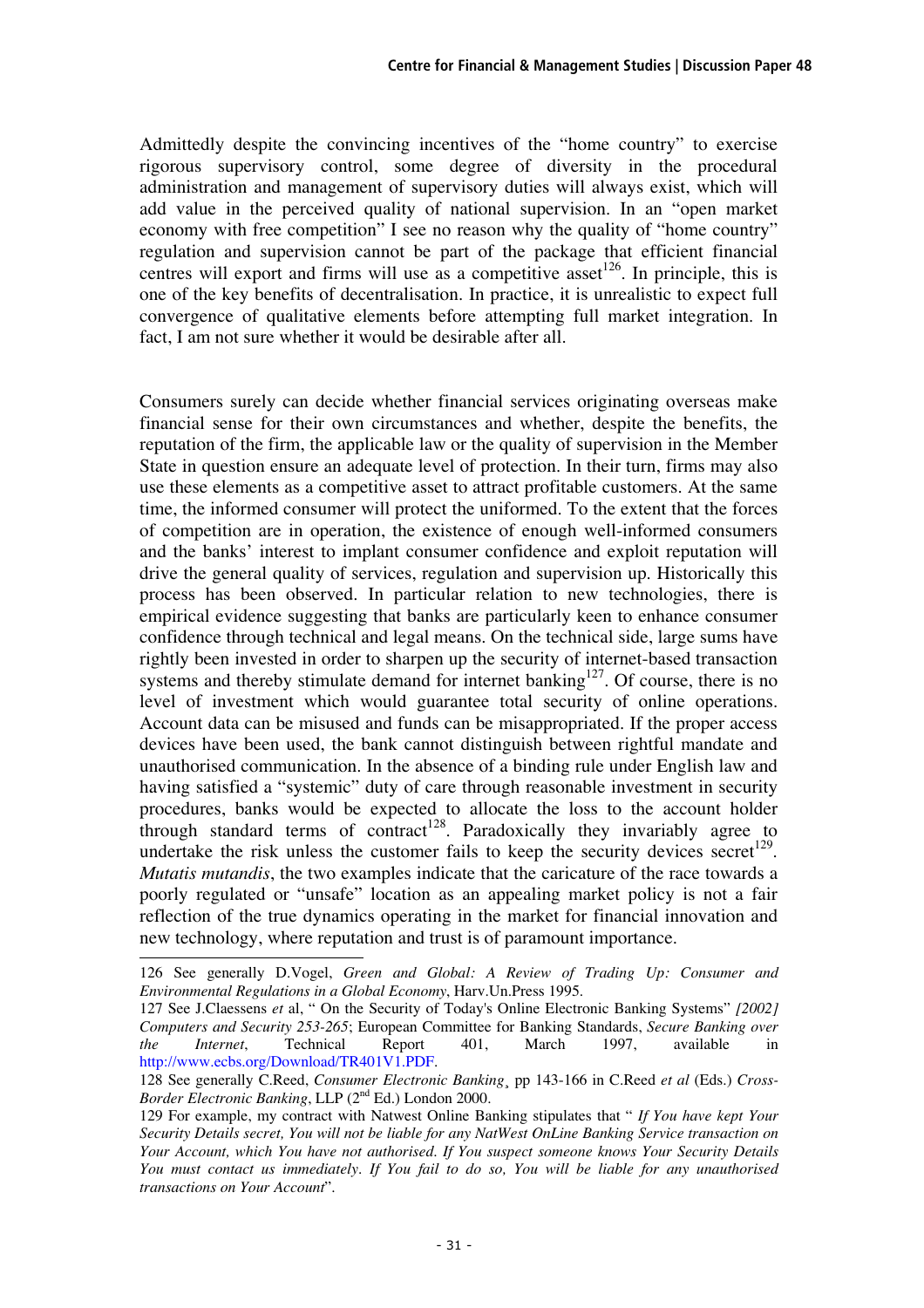The argument derives considerable credibility from the unrivalled capabilities of the new economy to stimulate competitive forces through transparency, scope for market research and the unprecedented power of information. Even voices which are less enthusiastic about the forces of globalisation and free trade concede that global information networks entail too positive an impact on consumers' power to access information not to trigger thought for regulatory reform<sup>130</sup>. The difference in the wealth of information is qualitative rather than quantitative. In addition to high volumes of expert research information, formerly unavailable to anyone without sound financial resources, the internet is a goldmine of information in plain language about available firms and services, consumer rights and mechanisms of redress, which is made available by reputable commercial intermediaries and governmental or non-for-profit agencies. Further, the unique ability to search and, most importantly, to read online or store information without the pressure of time or aggressive sales techniques adds important value to the availability of information $^{131}$ . In that respect, the average internet user is in far better position than the average noninternet user seeking financial services on the high street. Insofar as the average user of internet-based financial services is identified as an educated information-seeker<sup>132</sup>. the choice and options are dramatically widened, the flow and transparency of information unprecedented and the ability of the firm to define the market in the international arena is diminished, the supremacy of "home country" supervision over outdated models of internal market governance is difficult to challenge on grounds of possible regulatory failure. In the words of the former SEC Chairman A.Levitt:

Information and ideas are flowing constantly over an affordable, accessible system giving individuals the same access to market information as large institutions. The Internet is a supremely powerful force for the democratization of our marketplace $133$ 

### 4.5 Confidence and Trust

The model of "home country" supervision is viable only when it is solidly founded on mutual trust and confidence in the equivalence of national supervisory practices. As the European Court of Justice has observed "…*the rule is a particular application of a more general principle of mutual trust between the authorities of the Member States*" 134.

The optimal level of equivalence would probably be as easy to describe as it would be difficult to achieve. Guided by the binding normative elements of subsidiarity and proportionality, one could argue that the optimal level of convergence is achieved

<sup>130</sup> See, e.g., J.Goldring, "Consumer Protection, Globalization and Democracy" *[1998] Cardozo J.Int'l & Comp.L. 1-83.*

<sup>131</sup> See F.Ellis-Chadwick *et al*, "Online Customer Relationships in the European Financial Services Sector: A Cross-Country Investigation" *6 Journal of Financial Services Marketing 333-345 (2002).*

<sup>132</sup> See H.V.Steenis, *Online Finance Europe*, pp 24—25, September 2000, Report JP Morgan, European Banks Equity Research Group; K.Waite *et al*, "Consumer Expectations of Online Information Provided by Bank Websites" *6 Journal of Financial Services Marketing 309-322 (2002).* 133 *Investor Protection in the Age of Technology*, Remarks to the U.S. Securities and Exchange Commission (March 6, 1998), at http://www.sec.gov/news/speeches/spch205.txt. 134 Case 25/88 *Buchara* [1989] ECR-1105 para.18.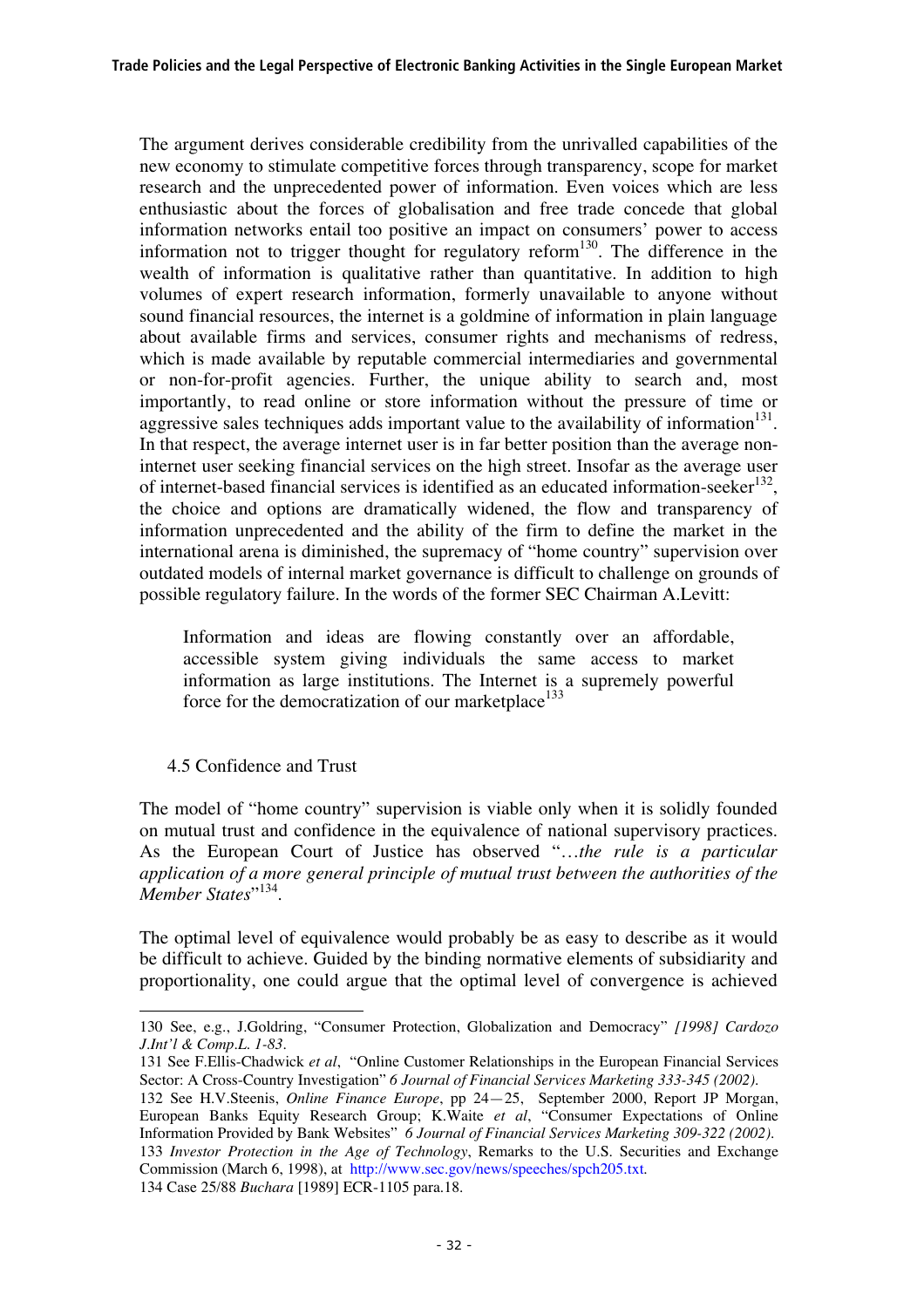when full mobility of network-based services coexists with efficient regulation and vice versa. With less regulation than needed, full mobility will fail for lack of equivalence. With more regulation than required, the outer limits of valid Community action are overstepped. Excessive harmonisation does not necessarily disturb free economic movement, particularly under a genuine model of "country of origin", but it entails "transaction" and "policy" losses which are not tolerated by the EC Treaty. It is also uneconomical in the light of the scarcity of harmonisation resources<sup>135</sup>.

A *sine qua non* condition of acceptability are common policies which reinforce the stability and soundness of credit institutions, foster integrity in the provision of investment services, bridge the information gap between consumers and firms, mandate the accuracy and fairness in all types of financial promotion, and therefore promote consumer and investor confidence in the operation of the market and the adequacy of the model of governance<sup>136</sup>. Convergence in the management of risks which are more closely associated with network technologies is plausible, including policies for the protection of privacy and the integrity of circulating data, the reliability of information, the security of transactions, transparency and reliability of information, fraud and fairness $^{137}$ .

Implementation of common standards alone does not suffice to stimulate confidence. Common regulatory values are of no benefit unless actually operating. In crossborder electronic banking, the lack of proximity between the "host authority" and the regulated entity create an initial reciprocal feeling of distrust, which is likely to be stronger on the side of the "host country" supervisor, given the dynamic nature of regulatory risks and perceptions and the limited scope for meaningful unilateral enforcement. For that reason, the arrangement is workable only when participating states have confidence in the will and ability of fellow participants to comply with the letter and the spirit of their obligations. Confidence is easier to build in a climate of supervisory cooperation and coordination, particularly in cases where the proximity between "home" and "host" authorities and the regulated entity is asymmetrical.

Distrust will thrive when the country of destination lacks information about objectives, concerns and practices of the country of origin. The creation of mutual trust presupposes sufficient information about supervisory practices and operations; close monitoring and ongoing assessment of compliance; mutual assistance and cooperation; avoidance of arbitrary behaviour; and immediate response of the country of origin in cases where the "host country" has communicated its regulatory concerns. The terms of mandate and scope *rationae materiae* of regulatory competence of supervisory authorities must also be acceptably equivalent in order to prevent loopholes in supervisory control. Admittedly, due to the different treatment

<sup>135</sup> See generally V.Rege, "Theory and Practice of Harmonization of Rules on Regional and Multilateral Bases: Its Relevance for World Trade Organization Work on Trade Facilitation" *36 J.W.T. 699-720 (2002)*, at pp706-708.

<sup>136</sup> See indicatively N.Moloney, pp 306-306, *supra* note 100; G.Hertig, p.182, *supra* note 100; G.Zavvos, pp 472-473, *supra* note 3; G.Alpa,, pp 523-540, *supra* note 94; R.Coleman, ibid.

<sup>137</sup> See I.Walden, "Regulating Electronic Commerce: European in the Global Economy" *[2001] ELRev. 529-547*; D.Piazolo, The *New Economy and International Regulatory Framework*, Kiel Institute of World Economics, 2001; M.de Cock Buning *et al*, "An Analysis of European Consumer Legislation in the Information Society" *24 J.Cons.P. 287-338 (2001)*.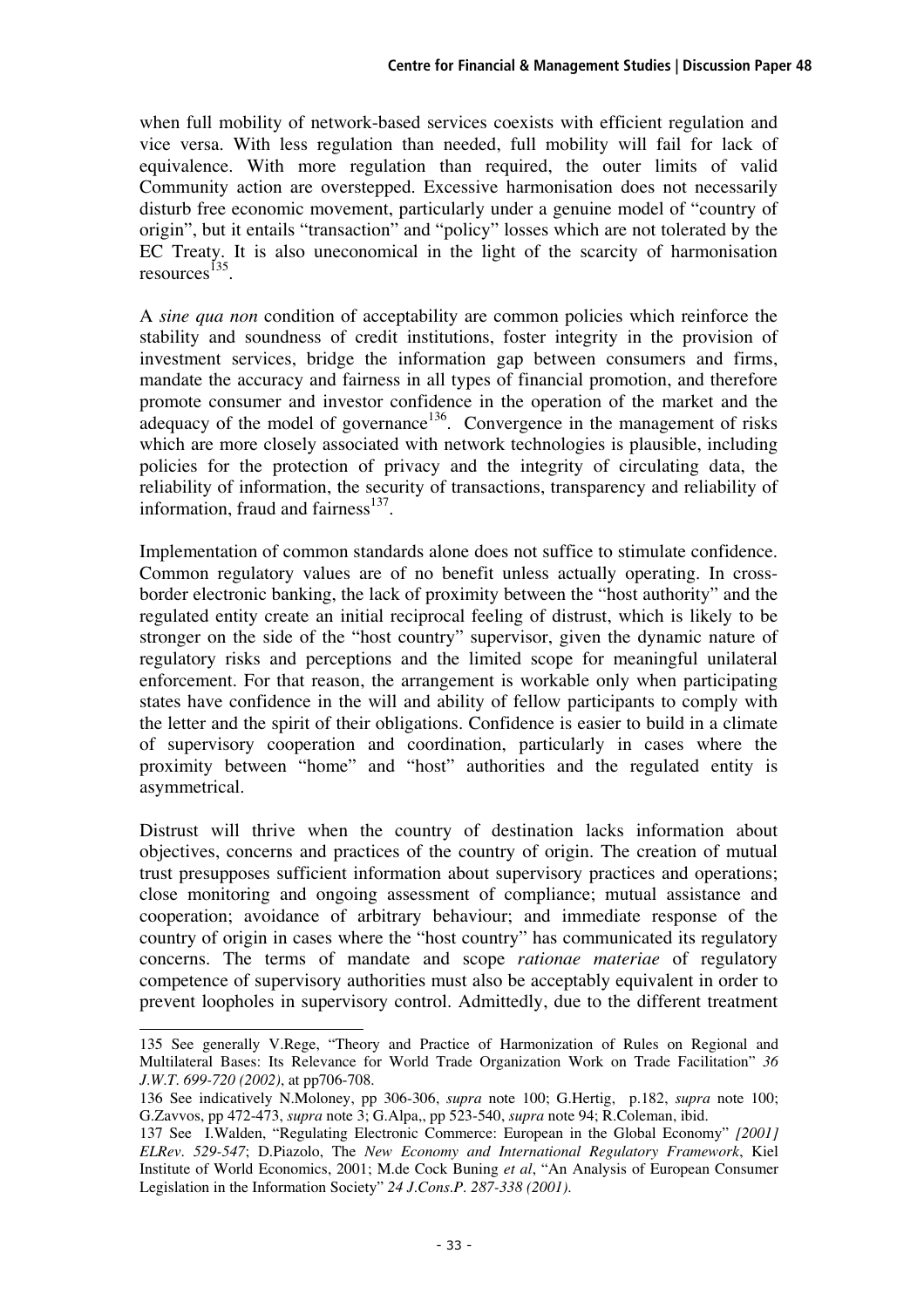of the public/private law divide in different Member States, full equivalence in national supervisory structures may not be achievable.

In that respect, the consolidation of national supervisory structures is superior to fragmentation into a multitude of national regulators<sup>138</sup>, although the recent tide of consolidation in key European countries is probably driven by purely national considerations<sup>139</sup>. A single supervisory authority for financial services per national market is well-suited to eliminate duplication in compliance costs and devise and implement a consistent enforcement policy vis-à-vis local and incoming services with obvious benefits for predictability and accuracy in the governance of the single financial market. It also provides for a single point of reference and communication for overseas supervisors, which is likely to strengthen and facilitate effective cooperation and coordination, exchange of information and mutual trust, especially in the event of crisis, and enhance transparency in applicable rules and terms of competence for firms and consumers. For consumers, a single point of reference and complaint handling has obvious advantages. Beyond that, the close personal contact among supervisors through frequent participation in European and international working groups and committees is another booster of mutual trust, cooperation and  $confidence<sup>140</sup>$ 

Consumer confidence in the quality of supervision and law enforcement is also essential. Transparency and availability of key information is beneficial in that respect but other factors are particularly decisive. There is convergence of views in that an effective and consumer-friendly framework for cross-border enforcement of consumer rights, dispute resolution and out-of-court redress is likely to strengthen consumer confidence in online services and enhance the credibility of the model of "home country" control.

Any arrangement for "home country" supervision shall provide for emergency resumption of responsibility by the country of destination when domestic public policy objectives are at risk and confidence in the country of origin is lost. This does not call for "imperfect" mutual recognition which entails *ex ante* application of "host country" rules only because their underlying rationale is too precious to give away. It calls for *ad hoc* supervisory intervention against specific risks and incoming institutions in the event that the country of origin has failed to satisfy the conditions of the multilateral covenant. The management of the emergency powers on the part of the "host" authorities shall also be measured and justified.

Arbitrary "host country" measures impose restrictions on incoming firms against the letter and the spirit of the agreements and signal a protectionist intention. Reciprocity in trust and confidence entails obligations for the country of destination as well, which shall include a transparent and accessible emergency enforcement policy, reasonable efforts to consult with the country of origin prior to the emergency action and proportional response to the unfolding risks. Further, the country of destination

<sup>138</sup> See C.Briault, *Revisiting the Rationale for a Single Financial Services Regulator*, FSA Occasional Paper 16, London, 2002; E.Ferran, "Examining the UK's Experience in Adopting the Single Financial Regulatory Model" *28 Brook.J.Int'L. 257 (2003)*; V.Galanopoulou, pp 283-284, *supra* note 116.

<sup>139</sup> See R.M.Lastra, *supra* note 111.

<sup>140</sup> There are currently eleven European and six international groups of regulators where key European authorities participate.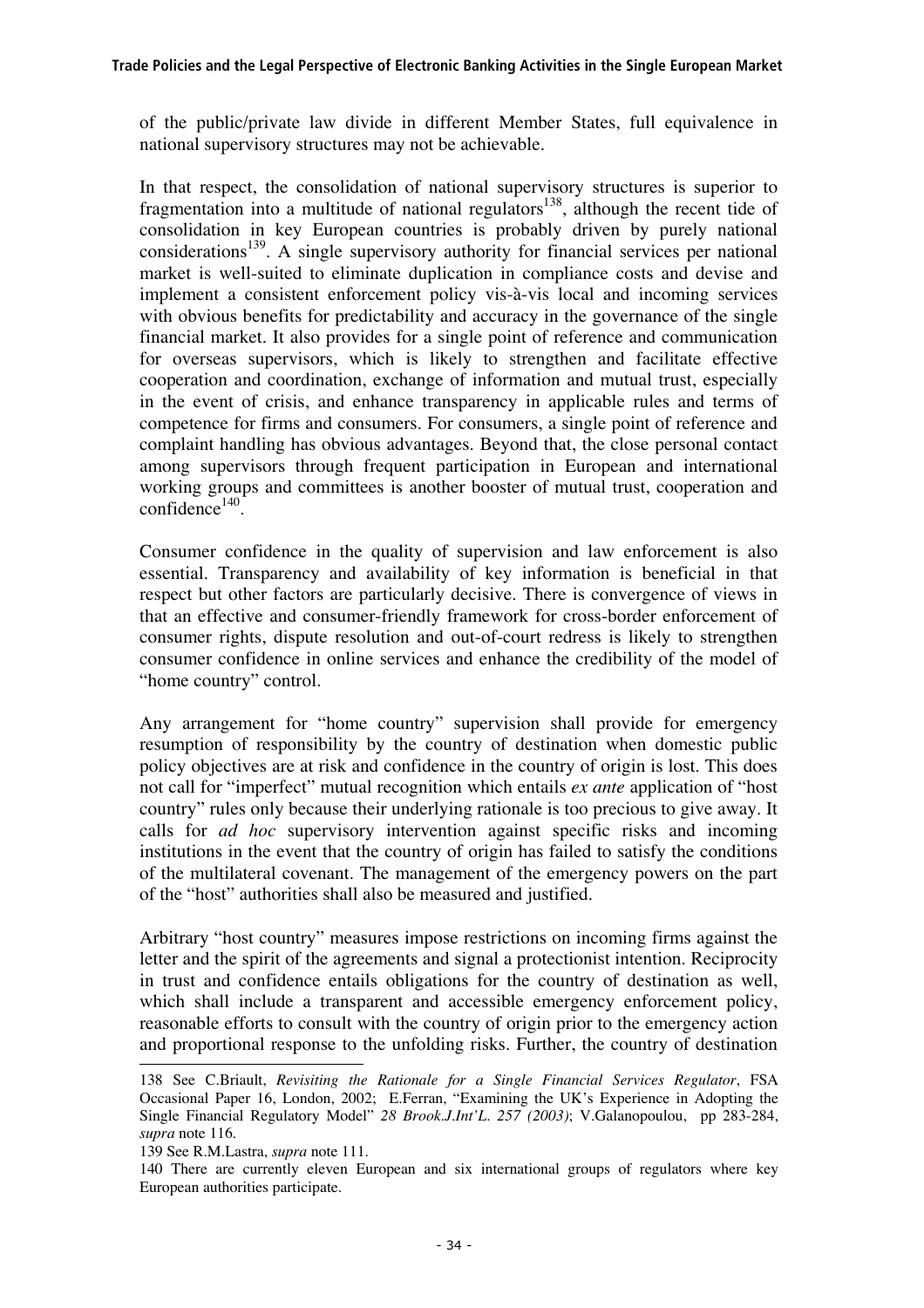shall be under an overarching duty to proactively pursue the end objective with measures which ensure the *de facto* access of non-established internet banks in the local market, such as rights of remote participation in local settlement, clearing and payment systems, abolition of residual requirements for local establishment or even access to local ombudsman schemes and consumer codes, at least until consumer awareness of the equivalence of "home country" arrangements is achieved.

The unrivalled qualities of the internet as a means of cooperation, coordination and transparency must be employed to the full. At an early stage *Henry Perritt* identified the significance of the internet in strengthening supervisory cooperation and facilitating the flow of information among national authorities, enhancing awareness of applicable practices elsewhere and reducing dramatically delays and supervisory gaps over cross-border risks<sup>141</sup>. In 1997, the Novel Peace Laureate Jody Williams told the world how she managed to overcome her poor financial resources and coordinate via e-mail over one thousand governmental and non-governmental agencies leading to the signing of the Mine Ban Treaty in  $1997<sup>142</sup>$ . The efficient use of electronic government in financial regulation and supervision and the exploitation of the internet as a means of communicating rules, information on proposed regulatory reforms and enforcement policies will no doubt raise the levels of transparency and enhance industry confidence in the model of domestic and internal market governance. It will no doubt facilitate the communication between the "home" and "host" country authorities and thereby enhance the credibility of the pure "home country" control arrangement and the confidence in the measured emergency action of the "host country" regulator.

On the institutional front, good spirited cooperation and coordination between the "home" and "host countries" are mandated by the overarching duty of loyalty to the cause of European integration and the specific aspects thereof which the EC Treaty imposes on Member States $^{143}$ . The latter shall take all appropriate measures to ensure the fulfilment of obligations arising out of the Treaty or secondary integration policies and shall abstain from taking any sort of prejudicial action. The duty involves, *inter alia*, an obligation addressed to the full spectre of national authorities<sup>144</sup>, including courts, to ensure that Community instruments are implemented in a timely manner<sup>145</sup> and effectively in a spirit of good faith<sup>146</sup>; to cooperate with one another and with Community institutions and provide information in a climate of transparency about national regulatory action relating to the internal market cause  $147$ ; to avoid international commitments capable of affecting the *Community acquis<sup>148</sup>*; and to ensure that national authorities are *de facto* capable of carrying out their duties arising out of Community action<sup>149</sup>.

<sup>141</sup> See H.Perritt, "The Internet as a Threat to Sovereignty? Thoughts on the Internet's Role in Strengthening National and Global Governance" *[1998] Ind.J.Global.Leg.St. 423.*

<sup>142</sup> See J.Williams, The *International Campaign to Ban Land Mines-A Model for Disarmament Initiatives?*, 1997 available at http://www.nobel.se/peace/articles/williams/index.html.

<sup>143</sup> See Art.10EC.

<sup>144</sup> See Case C-344/98 *Masterfoods* [2000] ECR I-11369 para.49.

<sup>145</sup> See Case C-315/95 *Commision v Italy* [1996] ECR 5743 para.7.

<sup>146</sup> See Case C-320/99 *Commission v France* [2000] ECR I-10453 para. 9.

<sup>147</sup> See Case C- 478/01 *Commission v Luxemburg,* para.22, unreported, 06.03.2003.

<sup>148</sup> See Opinion of the ECJ 2/91 ff 19 March 1993 ([1993] ECR I-1061), para. 11.

<sup>149</sup> See Case 130/78 *Salumificio* [1979] ECR 867 para.27.